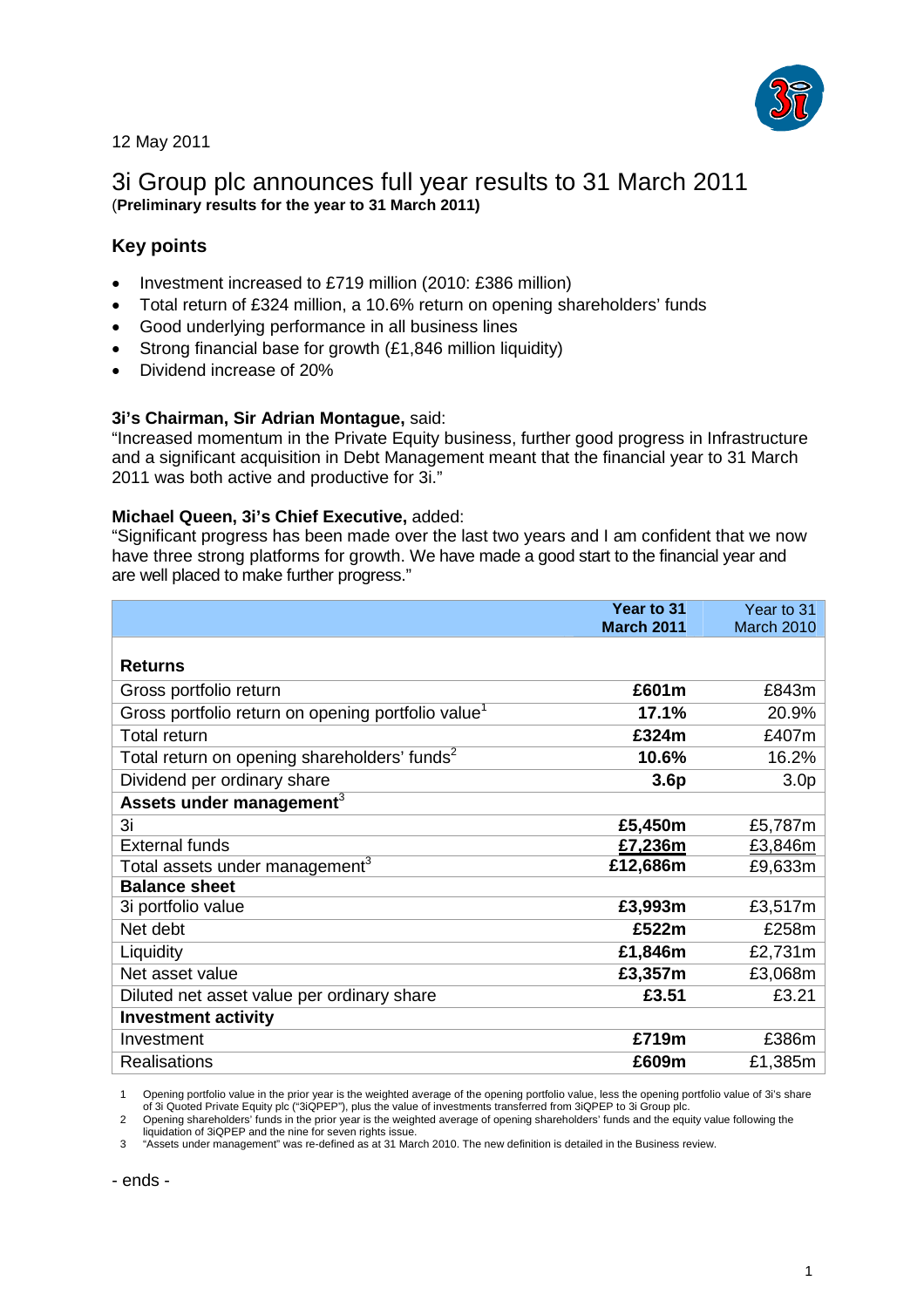## For further information, please contact:

| Michael Queen, Chief Executive<br>3i Group plc | Tel: 020 7975 3512 |
|------------------------------------------------|--------------------|
| Kathryn van der Kroft<br><b>Press Office</b>   | Tel: 020 7975 3021 |
| <b>Guy Lamming</b><br>Finsbury                 | Tel: 020 7251 3801 |

**For further information regarding the announcement of 3i's annual results to 31 March 2011, including a live videocast of the results presentation from 09:45am, please see**  www.3igroup.com.

## Notes to editors

3i is an international investor focused on private equity, infrastructure and debt management, investing across Europe, Asia and the Americas.

Our competitive advantage comes from our international network and the strength and breadth of our relationships in business. These underpin the value that we deliver to our portfolio and to our shareholders.

## Notes to the preliminary announcement

## **Note 1**

The statutory accounts for the year to 31 March 2011 have not yet been delivered to the Registrar of Companies. The statutory accounts for the year to 31 March 2010 have been delivered to the Registrar of Companies. The auditors' reports on the statutory accounts for these years are unqualified and do not contain any matters to which the auditor drew attention by way of emphasis or any statements under section 498(2) or (3) of the Companies Act 2006. This announcement does not constitute statutory accounts.

## **Note 2**

Copies of the Report and accounts 2011 will be distributed to shareholders on or soon after 2 June 2011.

## **Note 3**

This announcement may contain certain statements about the future outlook for 3i Group plc and its subsidiaries. Although we believe our expectations are based on reasonable assumptions, any statements about the future outlook may be influenced by factors that could cause actual outcomes and results to be materially different.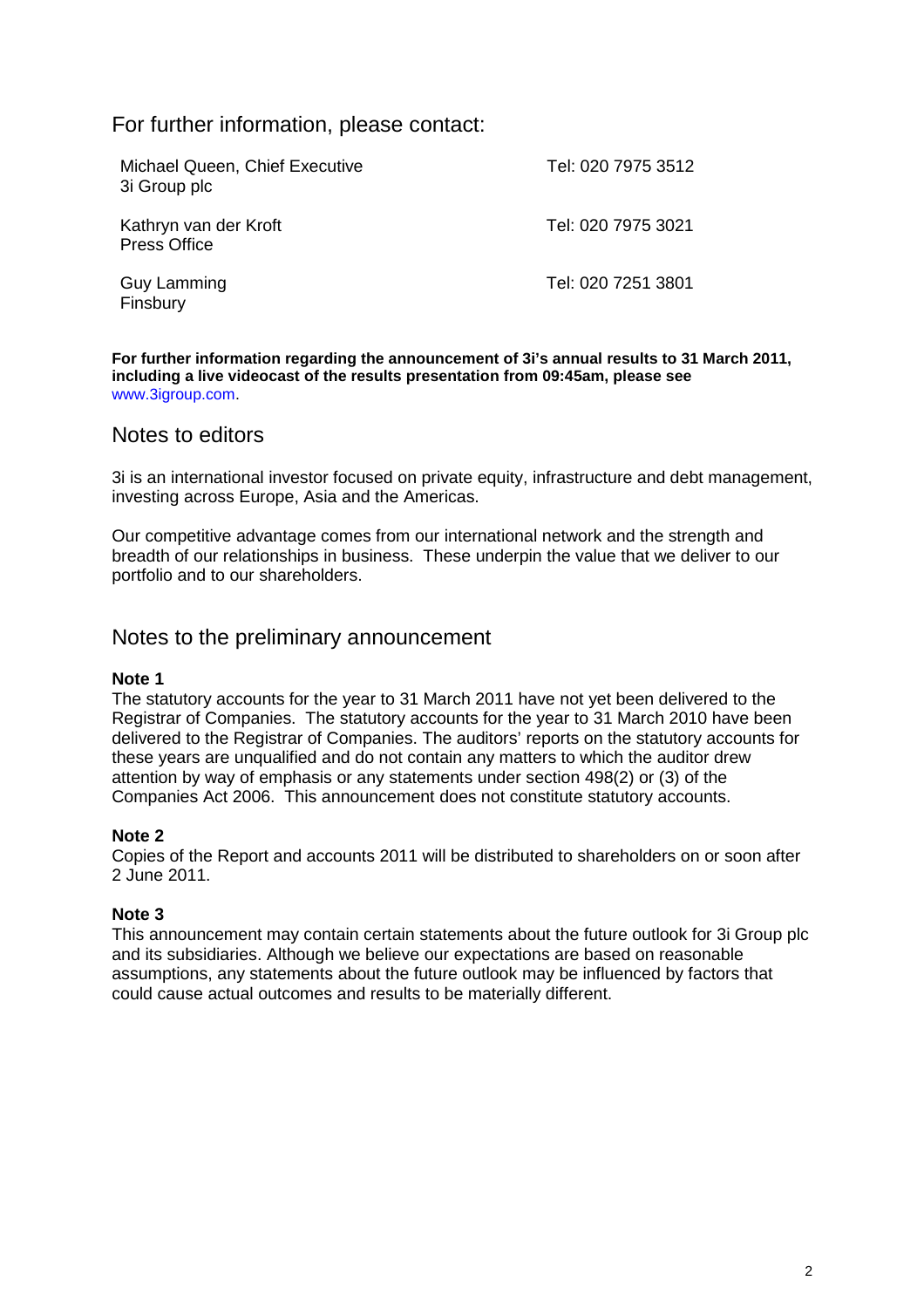# Chairman's statement

Increased momentum in the Private Equity business, further good progress in Infrastructure and a significant acquisition in Debt Management meant that the financial year to 31 March 2011 was both active and productive for 3i, albeit against an uncertain economic background, especially in the UK.

High quality new investment has always been central to future value growth for our shareholders. It was therefore encouraging that, although we retained a measured and highly selective approach to investing, the rate of balance sheet investment, at £719 million in the year to 31 March 2011, was significantly ahead of last year's low level of £386 million. We also invested a further £736 million on behalf of funds that we manage or advise.

Good performances across most of the Group meant that we were able to deliver a total return of 10.6%, despite a significant value reduction in one of our largest investments. Strong overall growth in the earnings of our Private Equity portfolio, especially in northern Europe, more than compensated for a general reduction in the multiples used for valuation purposes.

Our balance sheet remains strong with net debt at £522 million and we have substantial liquidity available to increase investment. The Board has decided to recommend a final dividend of 2.4p which, together with the increased interim dividend, results in a total dividend of 3.6p, 20% higher than last year.

In the Half-yearly report in November 2010, my first since becoming Chairman in July 2010, I said that 3i is a group with considerable opportunity in each of its three areas of business. Given the highly competitive nature of most of our markets, the 3i brand is key to winning investments, to developing the business internationally and in taking these opportunities.

An in-depth review of the brand was undertaken during the year. This review produced evidence of deep loyalty to 3i amongst the wide group surveyed, as well as considerable affinity for our responsible style of investing. There was, however, a desire for 3i to operate more consistently, especially within our Private Equity business.

As a result, we have made a number of changes to the business to improve both consistency and performance. These cover a range of actions including the formation of the Private Equity business line from our Growth Capital and Buyouts businesses, a series of "Responsible investing" initiatives and the decision to form a Brand and Values committee composed of executives and non-executives.

In March 2011, the Group announced that Jonathan Asquith would be joining the Board. Jonathan is also a non-executive director of Ashmore Group plc, AXA UK plc and Chairman of AXA Investment Managers. As a former chief financial officer and later vice-chairman of Schroders, he brings a wide range of financial experience directly relevant to our strategy for growing the business.

During the year, Robert Swannell also retired from the Board to take up his new role as Chairman of Marks and Spencer Group plc. As a consequence, Richard Meddings became the Senior Independent Director. Following his appointment as a non-executive director to the board of the UK Home Office, John Allan stepped down from the 3i Board on 1 May 2011. After nine years on the Board, Christine Morin-Postel will retire as a non-executive director at the forthcoming Annual General Meeting in July 2011. On behalf of the Board, I would like to thank Robert, John and Christine for their valuable contributions to 3i. They have been much appreciated.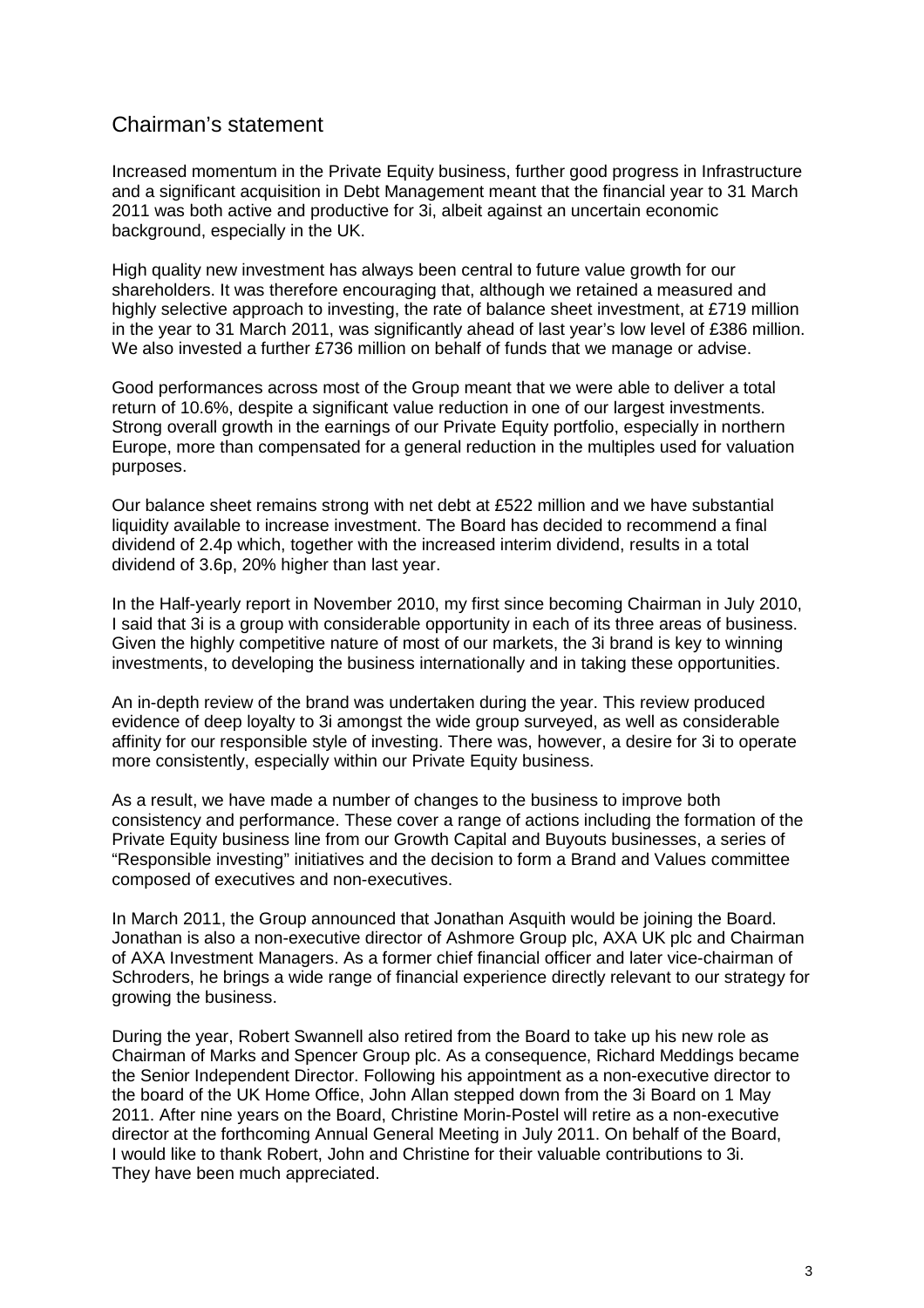With regard to outlook, it would appear that there remains a generally improving but somewhat fragile environment. Significant regional differences are evident and it is a little early to assess the longer term effects of the geopolitical developments in the Middle East, the natural disaster in Japan, and increased energy and other commodity prices. Our strategy therefore is to retain our financial strength, to continue to take a measured and highly selective approach to investment and to keep an absolute focus on improving the performance of every aspect of our business.

## **Sir Adrian Montague**

Chairman 11 May 2011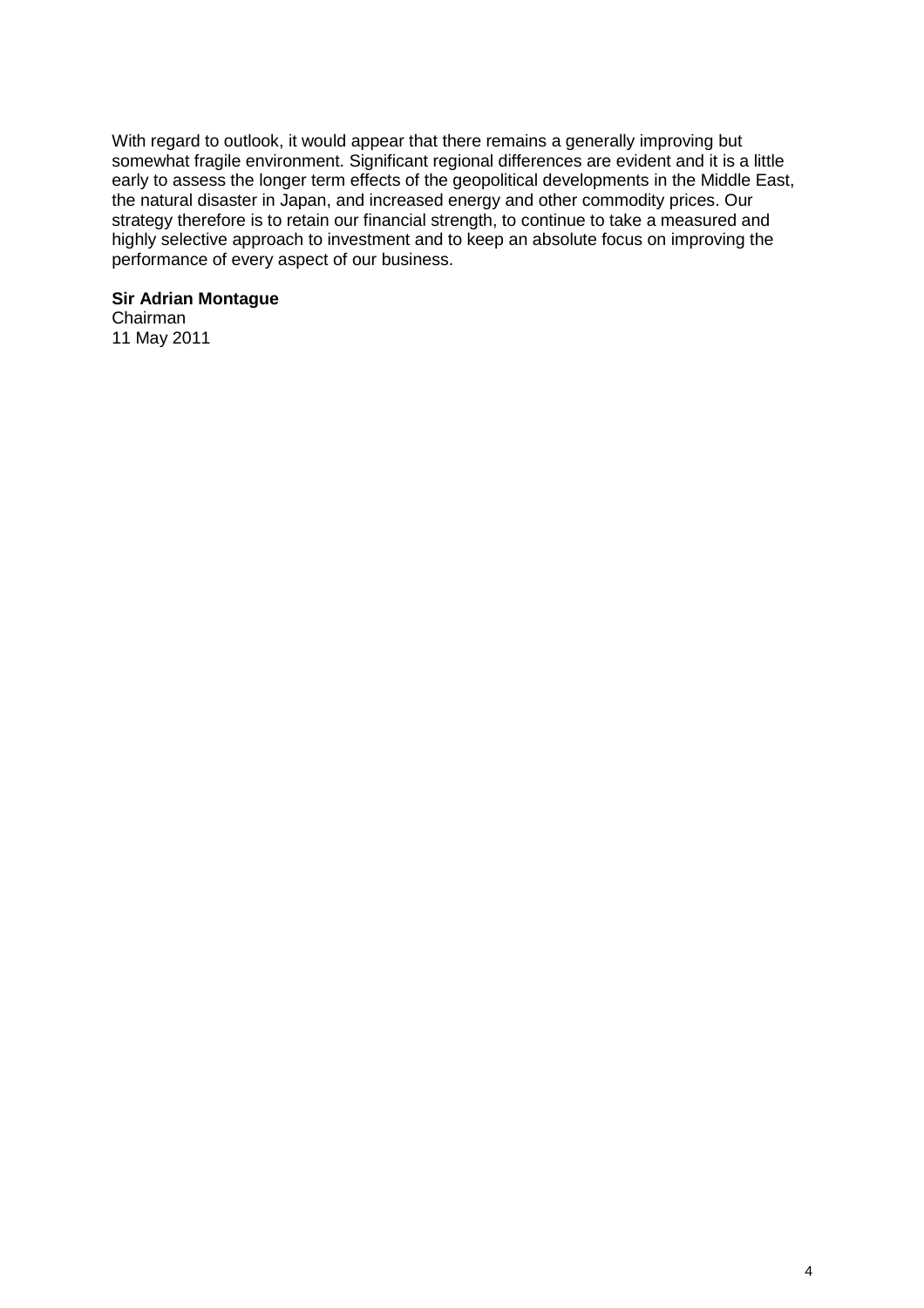# Chief Executive's review

## **Our vision**

To be recognised as a leading international investor based on:

- − the value we add to our portfolio
- − the returns we deliver to our investors
- − our responsible approach and style of investing

## **Our values**

In all our activities we will:

- − be commercial and fair
- respect the needs of shareholders, investors, our people and the companies in which we invest
- maintain our integrity and professionalism
- strive for continual improvement and innovation

When I became Chief Executive in January 2009, there were four key areas of change that I felt were vital to focus on to ensure 3i's continued success. First, there was a pressing need to restructure the Group's balance sheet. Through a combination of cash flow generated from within the business and the successful rights issue, supported by our shareholders in the summer of 2009, this was achieved somewhat sooner than anticipated. By maintaining a low level of net debt and a robust balance sheet we have been able to take advantage of a number of opportunities to grow in a measured way.

Alongside improving 3i's financial position, another early priority was to ensure that we were maximising the value of our portfolio. We have made good progress on this front through a range of actions. These have increased the effectiveness of our portfolio management and enabled us to achieve some notable exits including Hyva, which delivered a return of seven times our investment.

Earnings growth in our Private Equity portfolio of 15% in the year is evidence of the overall quality of the portfolio. However, there have been elements of this portfolio that have underperformed. The significant reduction in value of our fourth largest investment at 31 March 2010, was clearly a setback.

Cultural and organisational changes were the third area of focus. A "One 3i" approach has been central to this, as has been the decision to combine the strengths of our Growth Capital and Buyouts businesses to form a single Private Equity business. The objectives in doing this were to improve our ability to originate high-quality investment opportunities and to add value to our portfolio by placing greater emphasis on our regional, sector, Active Partnership and Business Leaders Network activities. More effective origination is already evident and bearing fruit in increased investment.

The senior Leadership Team was also strengthened during the year with the addition of Menno Antal, Alan Giddins, Jeremy Ghose and Cressida Hogg. Together, they have helped to broaden the experience of the Leadership Team as well as raise our ambition and increase our operational effectiveness. Lower operating costs and increased assets under management helped us to improve our operating expenses per AUM ratio during the year from 2.3% to 1.8%.

I have also been determined to put 3i back on a growth agenda. The acquisition of Mizuho Investment Management (UK) Limited ("MIM") from Mizuho in February 2011 provided the catalyst to form a distinct Debt Management business line to build on the success of our own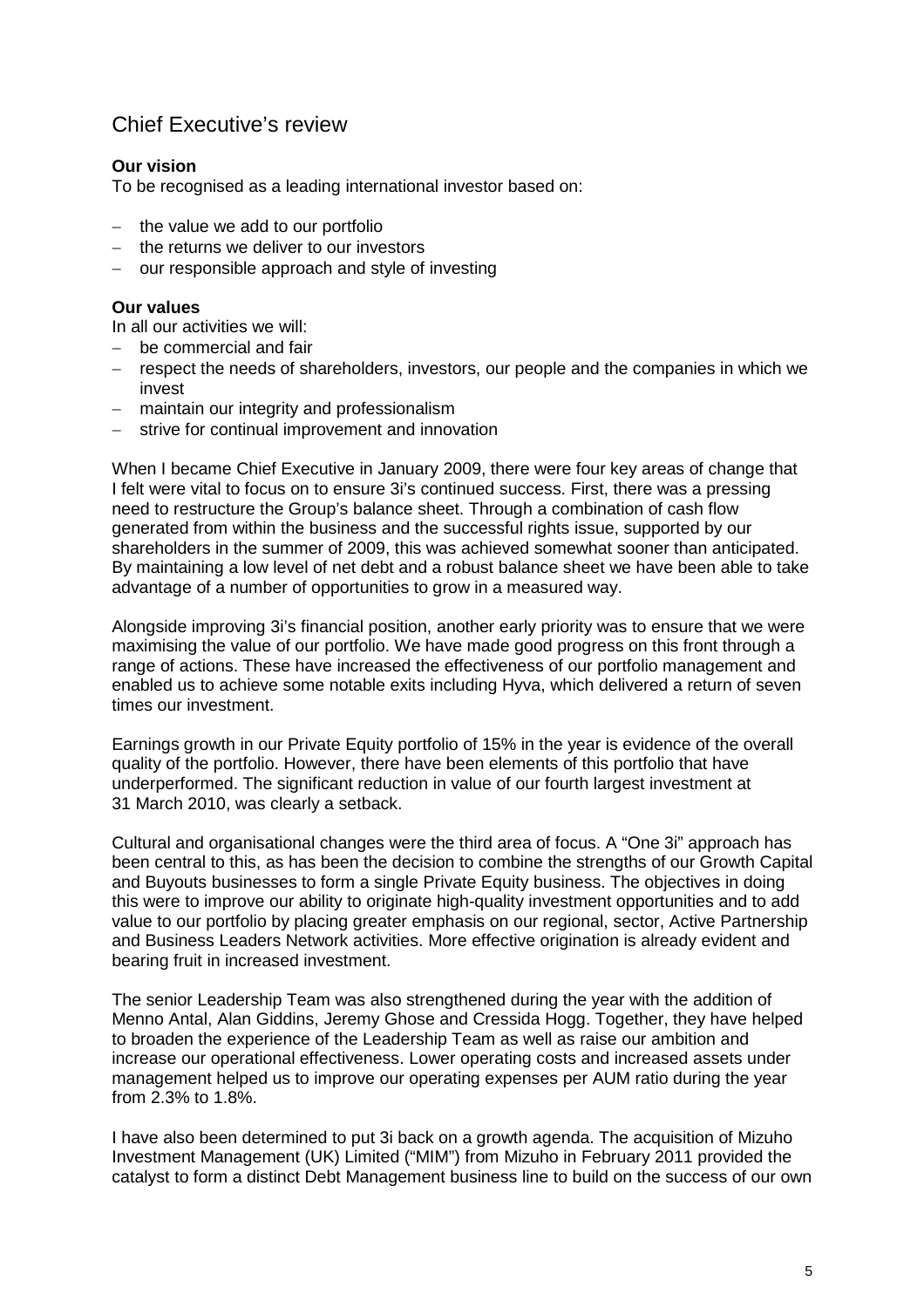in-house capability. This new business line will not only diversify returns to our investors, but will also provide additional yield and lower volatility of earnings. It also reinforces that 3i is no longer solely a private equity business but rather a broader-based alternative asset manager and investor.

Since the year end, we have extended our international reach with the recruitment of an experienced team in Brazil. This investment in our network will enhance our global investment capabilities and also provide our portfolio companies, 20% of whom are already active across Latin America, with further access to one of the world's fastest growing regions.

We have also made further progress in Asia. The 3i India Infrastructure Fund has made three further investments and is now 65% invested.

These developments, alongside the continuing progress elsewhere in the Group, are designed to grow shareholder value for the future, as well as to strengthen our brand, our competitive advantage and our heritage as a responsible investor.

We have made significant progress since the beginning of 2009 in what has been an uncertain economic environment and I am confident that we now have three strong platforms for growth and that they are starting to deliver that growth.

## **Market environment**

3i has operations in Europe, Asia and the Americas and our investment portfolio is itself comprised of companies with a wide range of international diversity. You will see from the contents of this report that 3i's international presence has allowed us to benefit from exposure to a variety of geographies and sectors in the global economy.

Market conditions have generally improved over the year, albeit with significant regional differences. Global GDP growth of 4.9% in calendar year 2010 was driven by high growth rates in India, China and Brazil, and economic recovery in the US, Germany and Japan. However, several European economies, including the UK and France, have shown sluggish recovery rates and there has been significant distress in other EU countries.

As I said in my half-year statement, as a result of the significant amount of capital raised by the industry in the pre-crisis years and recent low levels of investment, there has been excess capital in many of our markets. This remains the case today and has provided an additional stimulus to an active secondary market, as well as contributing to competitive pressure and high prices. Investment has picked up, yet new fundraising remains at historic lows. This, combined with the fact that private equity and infrastructure funds typically have five-year investing periods, suggests that the excess capital available in our markets is likely to fall significantly over the next few years.

## **Performance**

Our total return for the year to 31 March 2011 was 10.6%. This was the result of a generally strong underlying performance from our Private Equity portfolio combined with good performances from Infrastructure and Debt Management, being offset to a degree by a weaker performance from a small number of UK investments. Total return of £324 million is stated after deducting £198 million in respect of the impairment in value of Enterprise, a UK asset. The underlying performance is, however, consistent with our long-term return on equity objective of 15%.

Private Equity performed well with a gross portfolio return of 16%. Within this, Growth Capital achieved a gross portfolio return of 23%. Our Private Equity business also saw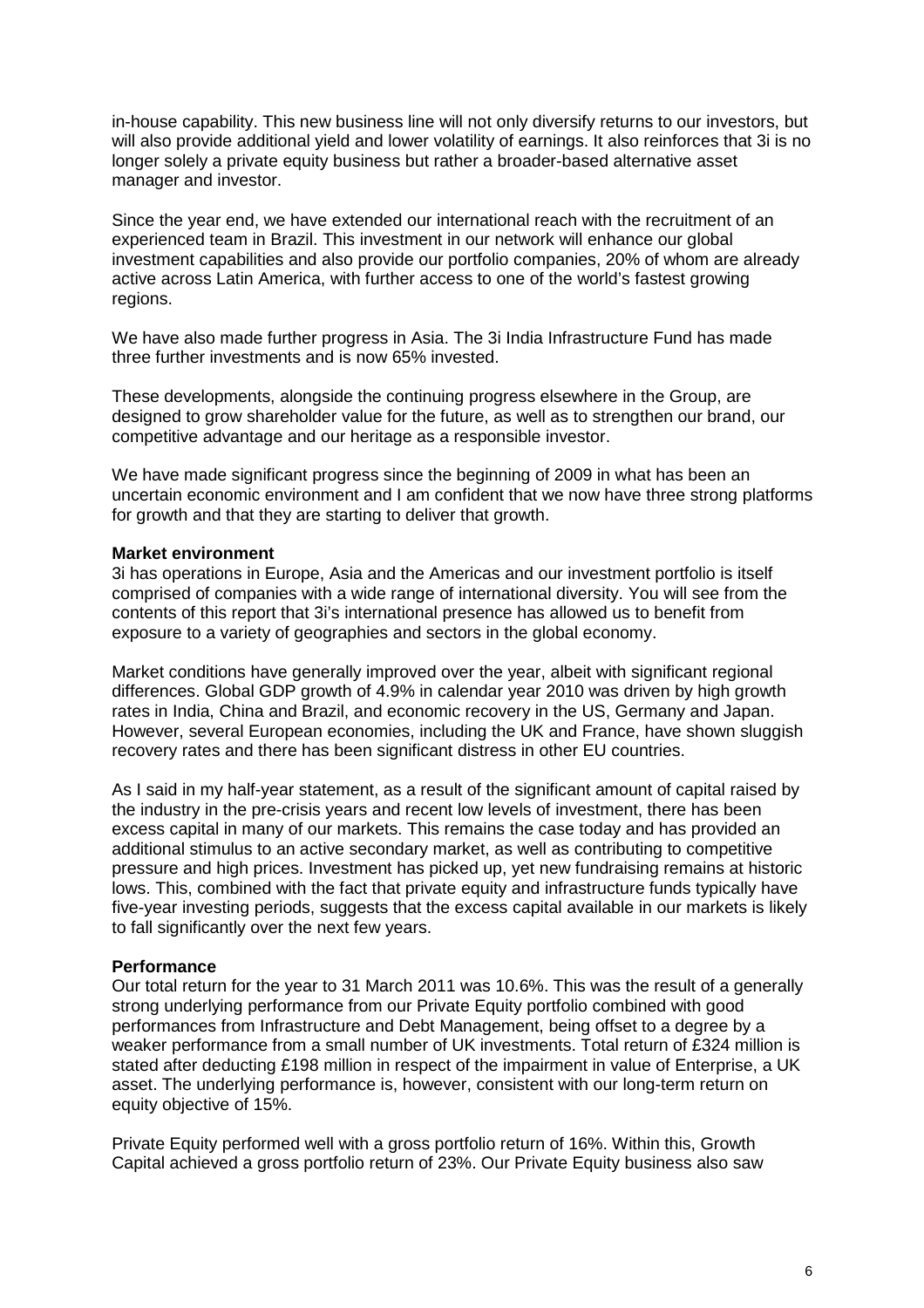increased investment during the year as a result of good value opportunities in a wide range of sectors.

Infrastructure continued to achieve its overall objectives and delivered an 11% return. Highlights of the year were the completion of an investment by 3i Infrastructure plc in Eversholt Rail Group, one of the UK's rail rolling stock leasing companies, as well as a number of good investments in India through the 3i India Infrastructure Fund.

3i Debt Management was only fully established in February and so has had a marginal impact on total return. 3i's pre-existing debt management business realised the majority of assets in the 2007 Debt Warehouse during the financial year, generating profits of £24 million. This successful exit will help to position 3i Debt Management as one of the market's top performing debt managers in this vintage and assist in future fundraising.

We have retained our measured and highly selective approach to new investment in what has remained a highly competitive environment. Nine new investments were made in the year in companies operating in sectors and countries which we know well. You can find further information on these investments in the business line reviews.

Realisation proceeds were lower than the previous year at £609 million (2010: £1,385 million), but at a higher uplift to opening value (26%, 2010: 11%). In part, this was due to the timing of the exit of Hyva and the partial sale of our holding in Norma on its IPO in early April. These investments are excellent examples of 3i at its best.

Our net asset value ("NAV") per share increased during the year to £3.51. The table below shows the steady but sustained progress that the Group has made since 2009; adding an additional 30p to the NAV this year gives an annualised return of 12.8% over the two years.

| Table 1. Ochtmaca growth in rotarno to onarcholació (p per onarc)                     |          |                                    |      |                           |          |
|---------------------------------------------------------------------------------------|----------|------------------------------------|------|---------------------------|----------|
|                                                                                       | 31 March | 30 September 31 March 30 September |      |                           | 31 March |
|                                                                                       | 2009     | 2009                               | 2010 | 2010                      | 2011     |
|                                                                                       |          |                                    |      |                           |          |
| Diluted NAV per share                                                                 | $279*$   | 286                                | 321  | 330                       | 351      |
| Cumulative dividend per share                                                         |          |                                    |      |                           | 4.2      |
|                                                                                       | 279      | 286                                | 322  | 333                       | 355.2    |
| .<br>$\mathbf{A}$ and $\mathbf{A}$ and $\mathbf{A}$ and $\mathbf{A}$ and $\mathbf{A}$ |          | . .                                | .    | $\cdots$<br>$- - - - - -$ |          |

#### **Table 1: Continued growth in returns to shareholders (p per share)**

\* Adjusted to reflect the impact of the rights issue and issue of shares related to the acquisition of 3i QPEP.

#### **Model for returns**

With our business model now clearly established I wanted, as part of our results communication this year, to set out the management tool that I am using to challenge our businesses to deliver returns for our shareholders and the investors in our funds.

Overall, we aim to deliver an average 15% return on equity over a five-year period, with lower volatility and steady and consistent progression in NAV.

Each of our business lines has gross return objectives reflecting the relative risk in their asset class. We have set these out previously for our Private Equity (20%) and Infrastructure (12% Europe, 20% India) businesses. We are now adding the gross portfolio return objective for Debt Management of 10%.

Net returns take account of the funding structures, which deliver fees and carry to enhance gross returns. They also reflect the costs of running the business. As we deploy a lower proportion of our own capital in Debt Management, for example, there is a net enhancement as fees exceed cost. Each of our business lines are structured to deliver 15% returns over the long term.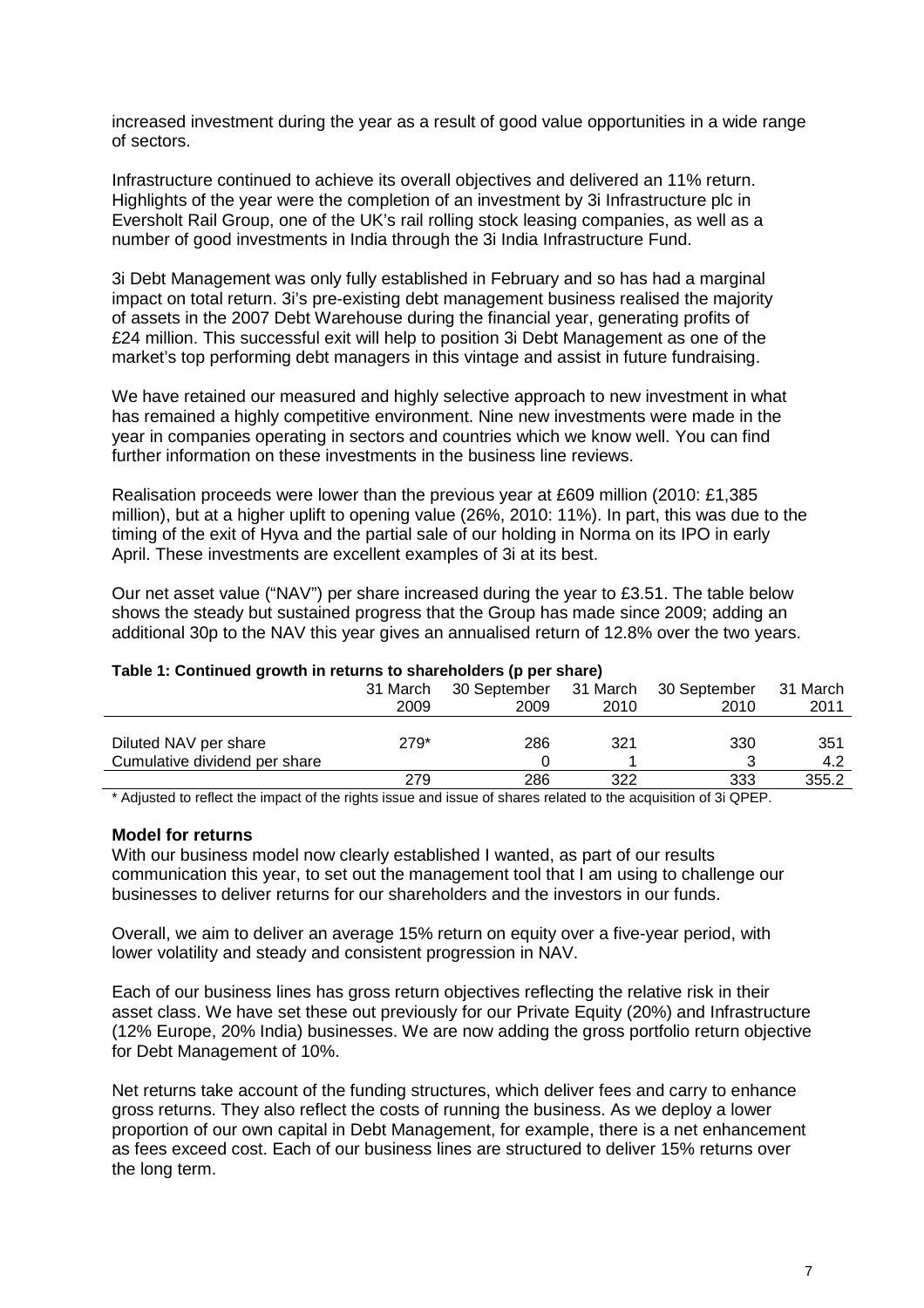The Group's total return also reflects the cost of the Group's funding, foreign exchange and other factors such as the pension scheme. We have taken, and continue to explore, steps to reduce the costs and volatility associated with these items so that over time there is a very material reduction in the dilution from net portfolio return to total return.

## **Looking forward**

We have made a good start to the financial year and are well placed to make further progress both in increasing investment and improving the consistency of our returns. With the addition of our Debt Management business, we have a multi-asset class platform that is ready for renewed growth. The market environment remains testing, but our teams across the world are determined to deliver increasing value for our shareholders and the investors in our funds.

## **Michael Queen**

Chief Executive 11 May 2011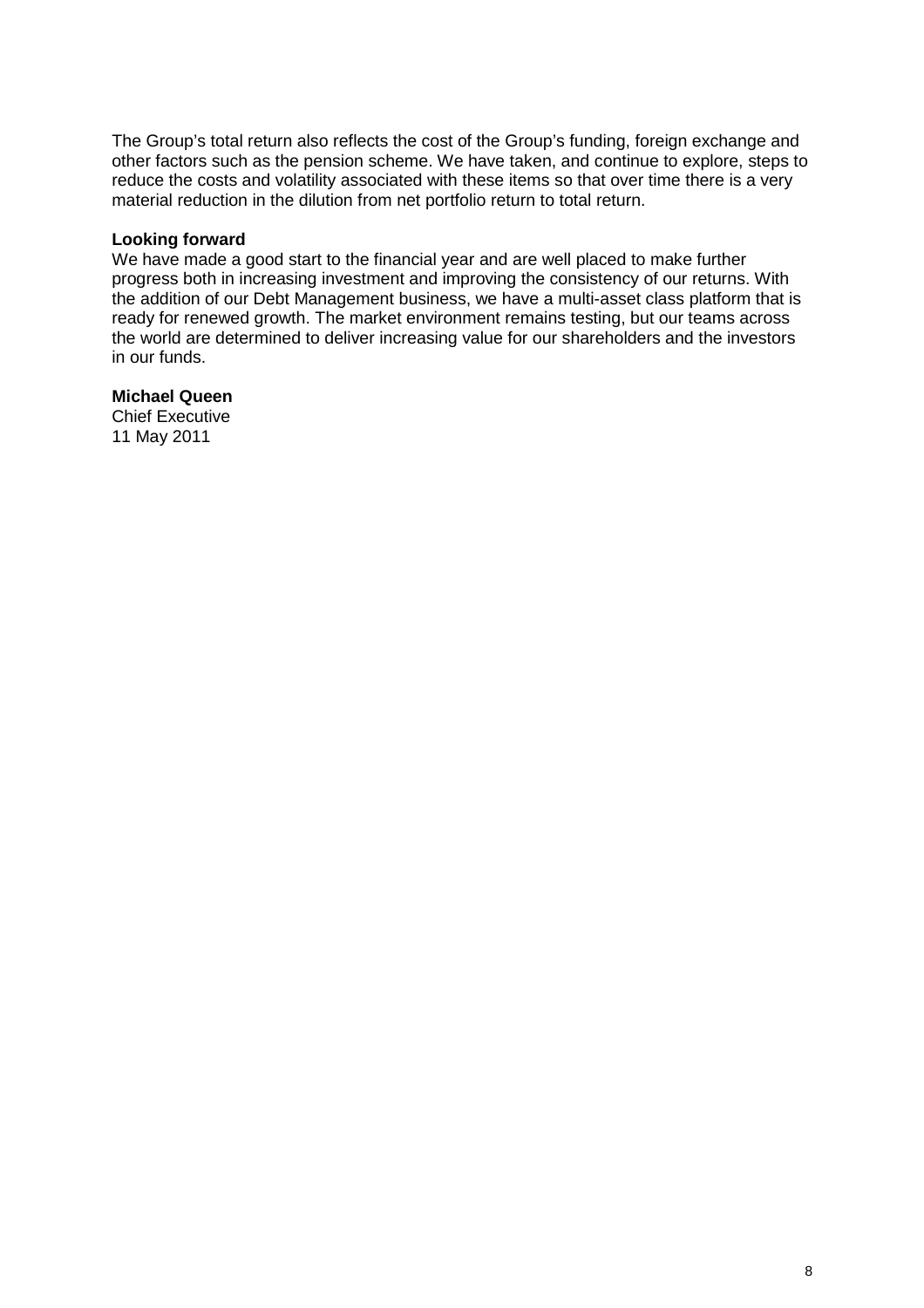## Business review

## **Introduction**

3i is an international investor focused on private equity, infrastructure and debt management, investing in Europe, Asia and the Americas. Our vision, values and strategy are set out in the Chief Executive's review.

All three of 3i's business lines invest using a mix of the Group's own balance sheet capital and external capital. Total assets under management at 31 March 2011, including 3i's commitments to funds, were £12.7 billion (2010: £9.6 billion), including £7.2 billion (2010: £3.8 billion) advised or managed on behalf of others.

The composition of our assets under management is set out on the following pages. Further detail is also provided on the composition of the investment portfolios within each of the business line reviews. Information on our largest investments is provided in Ten largest investments and Forty other large investments.

A detailed review of our performance at a Group and business line level for the year to 31 March 2011 is set out in this Business review. In summary the Group's total return is generated by the realised and unrealised returns we achieve from our direct portfolio and the fees that we receive from advising or managing external funds, less the operating expenses and funding costs of the business.

Corporate responsibility and risk management are central to our strategy. During the year, we undertook an extensive survey of over 200 people from a range of key groups engaged with 3i including our portfolio, key intermediaries, members of our Business Leaders Network and shareholders. This review has informed our thinking and is referred to in the relevant sections of this report.

Employee engagement is our key non-financial performance measure. As an international investor employing a relatively small number of people, in a highly competitive market, employee engagement is important to 3i and we undertake a detailed survey of our staff each year.

Achieving the right balance between transparency and accessibility of information was an important factor in developing the online Reporting centre, which was launched last year. We have continued to provide further information online this year and enhanced the functionality of the site.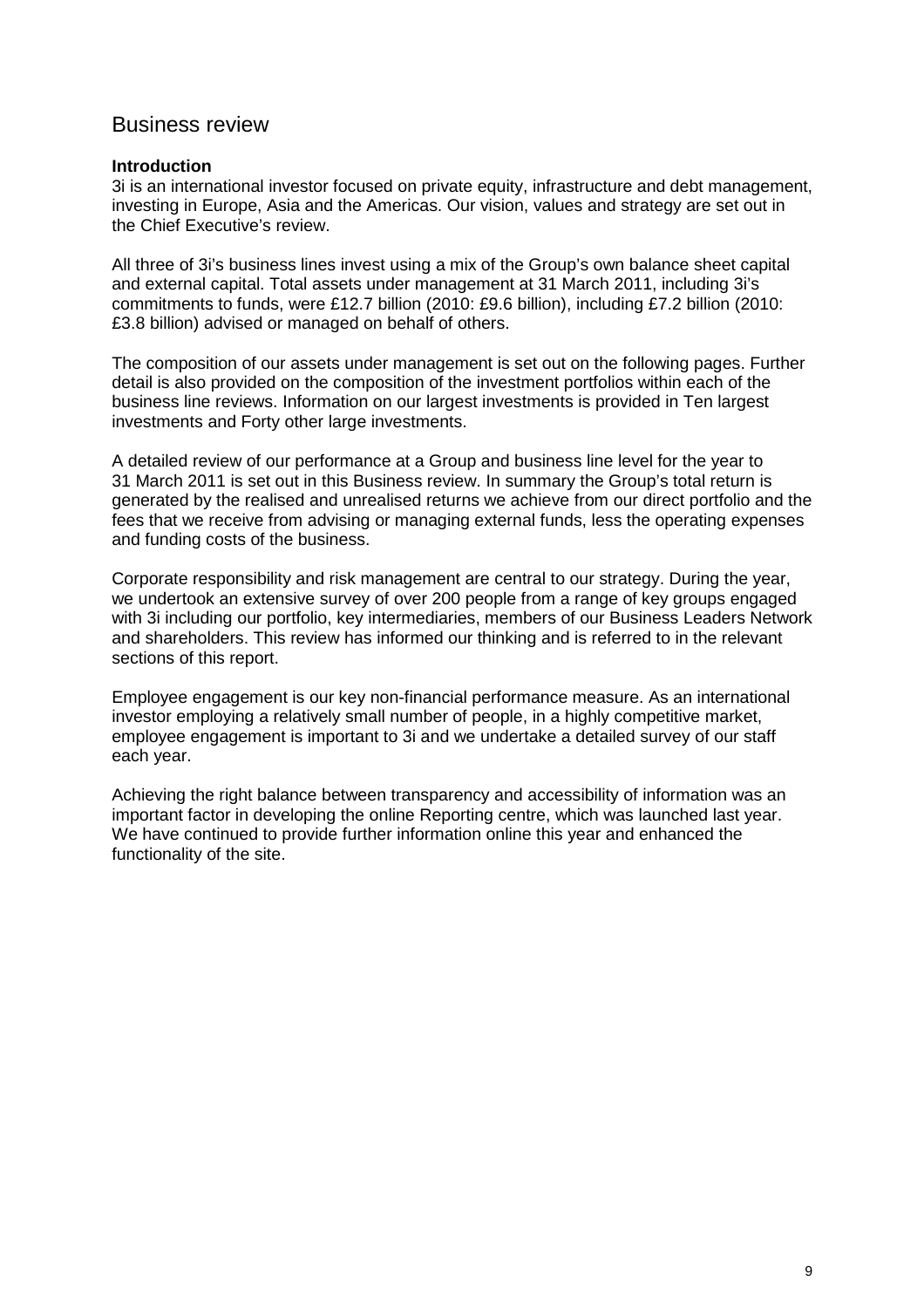## Assets under management

## **Assets owned, managed and advised by 3i**

The Group defines its assets under management ("AUM") as the total commitments, including the Group's, to its active managed and advised funds, as well as the residual cost of investments in funds that are already invested and the cost of any other investments owned directly by 3i. As at 31 March 2011, the Group had total AUM of £12,686 million (2010: £9,633 million).

The 32% increase in Group AUM during the year was principally driven by growth in Debt Management AUM, which rose to £3,386 million (2010: £83 million) following the Mizuho Investment Management (UK) Limited ("MIM") acquisition. A combination of factors, including realisations and foreign exchange, resulted in AUM in the Private Equity business line of £7,545 million at 31 March 2011 (2010: £7,812 million).

A description of the development of 3i's fund management and advisory business can be found for each business line in the business lines section.

Private Equity is the largest business line in terms of assets under management (£7,545 million) . It is also the one with the highest proportion of balance sheet capital (64%).

The development of the Debt Management business line during the year means that Infrastructure and Debt Management together now represent 40% (2010: 18%) of total assets under management.

3i has a well diversified investor base for the funds it manages or advises both by geography and by type of investor.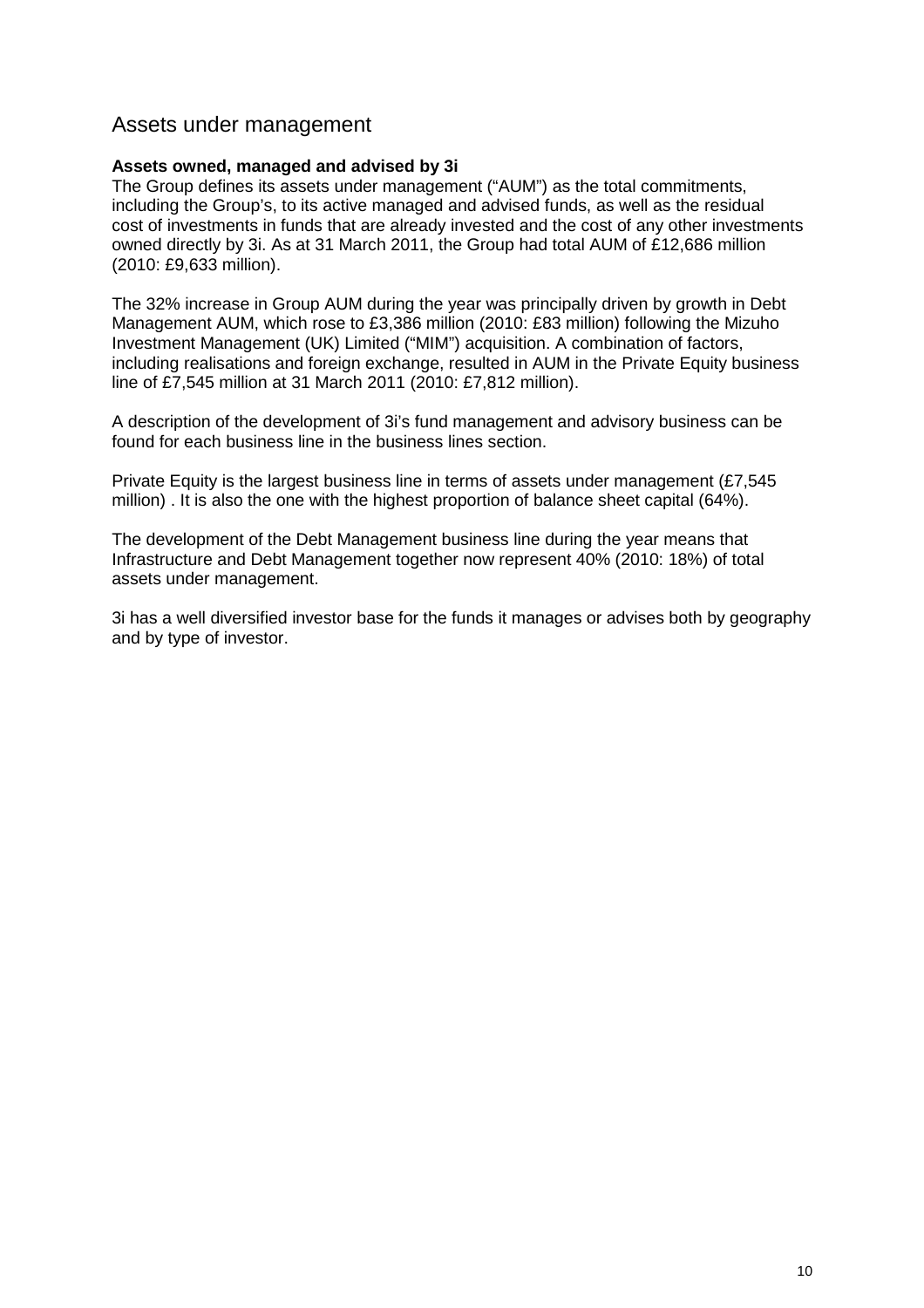## Market environment

## **Market conditions**

This section provides commentary on the broader environment in which the Group and its Private Equity, Infrastructure and Debt Management businesses operate. It covers a review of macroeconomic conditions, mergers and acquisitions activity and the conditions in the capital markets. Each of the business line reviews cover the levels of investment and fundraising for the relevant markets. Commentary on the regulatory environment is included in the Risk section.

In summary, conditions generally improved over the year, although there were significant regional differences. It is somewhat early to assess the longer-term effects, if any, of the geopolitical developments in the Middle East and the natural disaster in Japan, which took place towards the end of the financial year.

## **Mergers and acquisition activity**

Conditions in mergers and acquisitions ("M&A") markets influence the environment for both investment and realisations across the Group. There has been a significant improvement in M&A markets from 2009. However, deal activity and value remain substantially below their peak levels.

Global M&A activity in calendar year 2010 at 41,654 transactions, was up by 12% from 2009 (source: Dealogic). European M&A activity, which accounted for 33% of global M&A activity in 2010 and totalled 13,820 transactions with a value of \$803 billion, was also up 12% from the previous year. M&A activity in Asia (excluding Australasia) was 9% higher in 2010 but with average deal size increasing in value, was also some 28% higher than in 2009 at \$421 billion.

With the value of global transactions in the first calendar quarter of 2011 up 28%, this recovery continued (source: Dealogic Global M&A Review – First quarter 2011).

## **Macroeconomic conditions**

3i's direct operations are in Europe, Asia and the Americas and our investment portfolio comprises companies which themselves have a range of international diversity. Consequently, it is not just the economies of those countries where we have operations that are relevant to 3i.

Overall, real global GDP growth of 4.9% in calendar year 2010 (source: Barclays Capital) was driven by high growth in the BRIC economies and, in particular, India (8.6%), China (10.4%) and Brazil (7.5%), together with a recovery in some of the major industrialised economies such as Germany (3.5%), Japan (3.9%) and the US (2.8%). These proved enough to offset significant distress in a number of smaller European countries and sluggish performances elsewhere, including the UK (1.3%) and France (1.5%).

Conditions also varied across the industrial spectrum. For example, general industrials in Europe benefited from growth in developing markets whereas domestic consumer businesses in some European countries, including the UK, experienced more challenging conditions. Higher energy and commodity costs, combined with the prospect of further fiscal tightening, also present a challenging outlook for some regions, including the UK.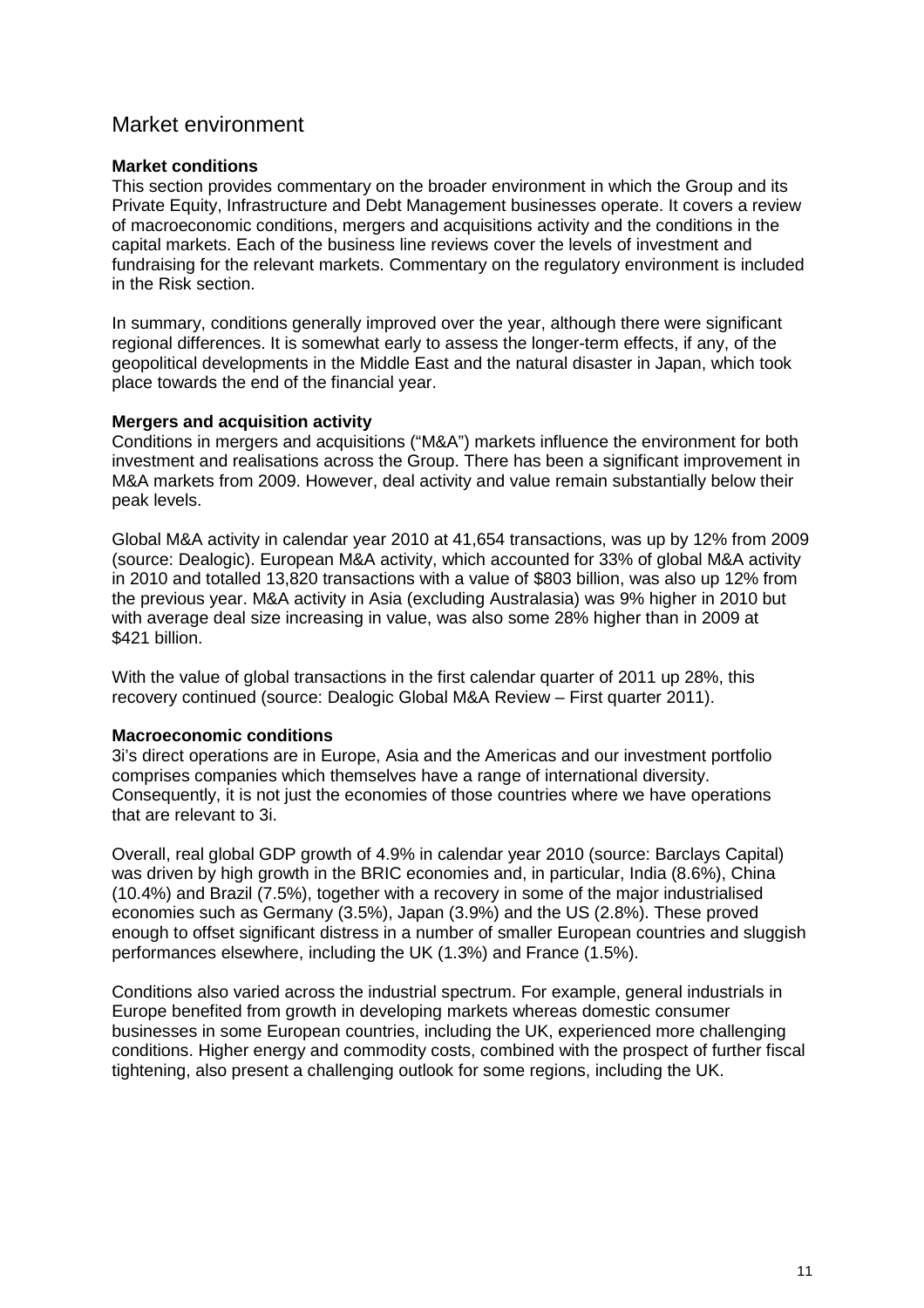## **Equity markets**

The condition of equity markets is important to 3i for a number of reasons. Firstly, stock market levels have an influence on company valuations and on the multiples used to value portfolio companies which are valued on an earnings basis.

Overall, the major global stock markets ended the year at moderately higher levels. However, there was a considerable degree of volatility within the year. As an illustration, the FTSE was at 5,680 at 31 March 2010 and 5,909 at 31 March 2011, but reached a peak of 6,091 and a low point of 4,806 during the year.

Another feature of interest to 3i is the market's appetite for IPOs. After a period of virtual closure from late 2008 to early 2010, conditions, although still fragile, improved for IPOs in 2010.

With \$285 billion raised in 1,393 IPOs in calendar year 2010, global IPO activity recovered to pre-financial-crisis levels. However, over \$60 billion of this amount was in three IPOs, two in Asia and one in the US. Emerging market IPO volume made up 69% of global volume. Asia raised the most capital on record and contributed approximately 65% of global proceeds (\$184 billion), including \$132 billion for China (source: Ernst & Young's Global IPO trends 2011 report).

European exchanges raised the highest volume since 2007 (\$37 billion in 252 IPOs). The Ernst & Young report also notes that Europe represented a 13% global IPO market share, compared with the past 10-year average level of 25%.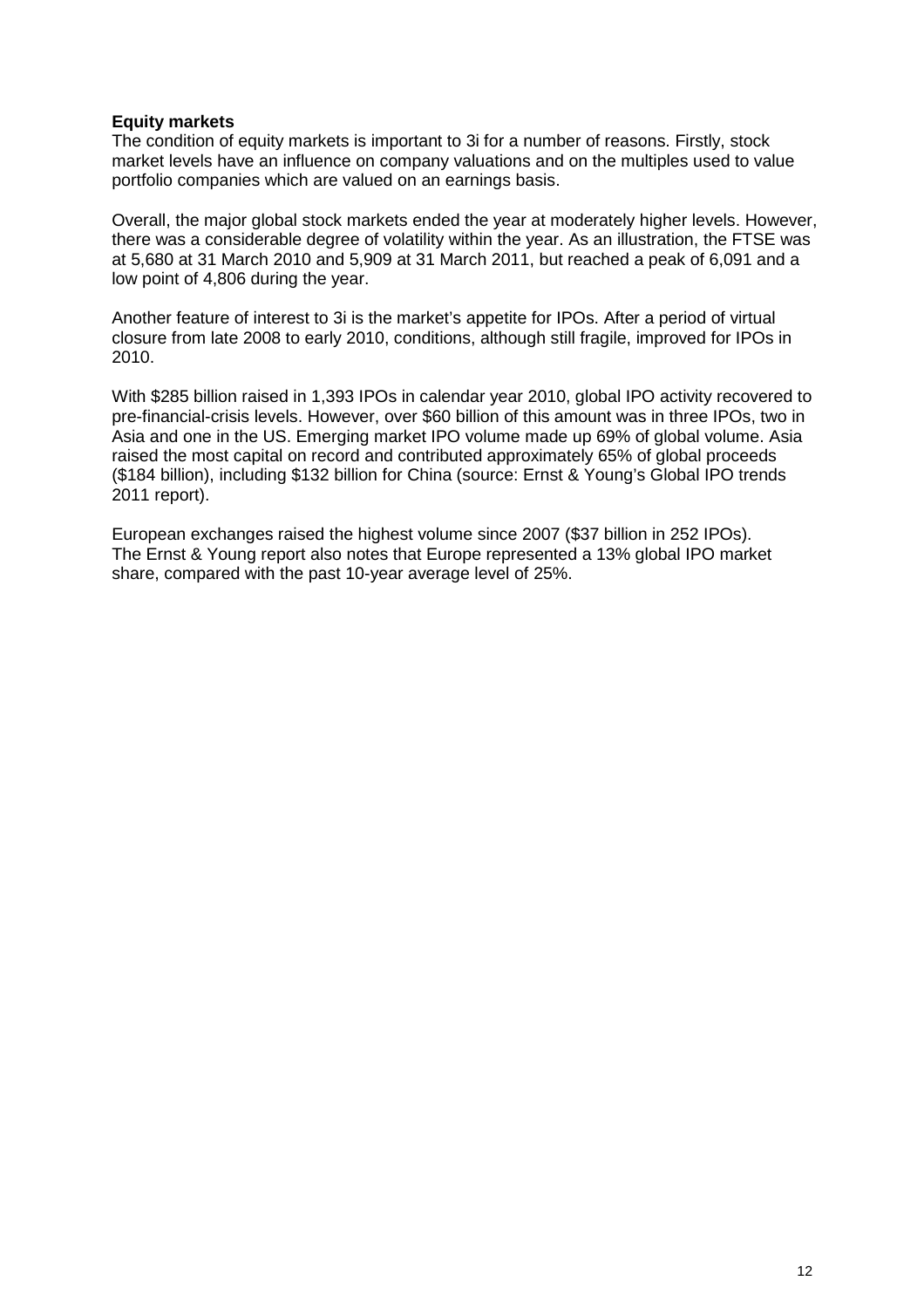# Business lines: Private Equity

3i's Private Equity business has evolved throughout the Company's history. Today, this business line invests in buyouts and makes minority growth capital investments in high-growth businesses, typically with an enterprise value of up to €1 billion, in Europe, Asia and the Americas. Investments are made using a blend of own balance sheet capital and external funds under management.

During the year, the decision was taken to combine our Buyouts and Growth Capital businesses to form a single Private Equity business line. Our ultimate objective in making this change is to improve the returns to our shareholders and to the investors in our funds whilst honouring our obligations to our existing fund mandates.

The key drivers of this decision were a desire to improve our ability to originate investment opportunities and to add increased value to our portfolio by placing greater emphasis on our regional, sector, Active Partnership and Business Leaders Network activities. We have provided separate Buyouts and Growth Capital reviews, reflecting our existing fund commitments.

Further details on investments referred to in this review can be found in the Ten largest and Other forty large investments.

#### **Levels of investment and fundraising**

Private equity investment in Europe in calendar 2010 grew by 63% to €39 billion compared to 2009.

According to data from unquote", this increase was driven by buyout rather than growth capital investment. The number and value of European buyouts in 2010 increased by 43% and 169% respectively, whereas growth capital investment in the region in 2010 increased by 14% by value.

The Q1 2011 unquote" Private Equity Barometer released on 20 April 2011, however, stated that there had been a less buoyant start to 2011. The number and value of European deals for Q1 2011 were down 7% and 48% respectively on the previous quarter and the average size was €52 million.

The recovery in investment in Europe was not mirrored by private equity fundraising which, at €18 billion in 2010, showed no growth on the previous year and remained at the lowest level of European fundraising since 2004.

Given the significant amount of capital raised in earlier years and the recent low levels of investment, there has been a substantial excess of capital available for investment. This has provided an additional stimulus to an active secondary market as well as contributing to competitive pressure and high prices. However, a sustained pick up in investment, combined with the fact that investing periods for private equity funds are typically five years, means that this excess of capital in the market is likely to be significantly reduced in the next two years unless there is a corresponding increase in new fundraising .

Global data from Preqin states that a total of 482 funds achieved a final close in 2010, raising \$226 billion, down 8% from \$246 billion raised in 2009. Buyout funds raised a total of \$68.5 billion from 88 funds closed in 2010, down by 33% from 2009 levels.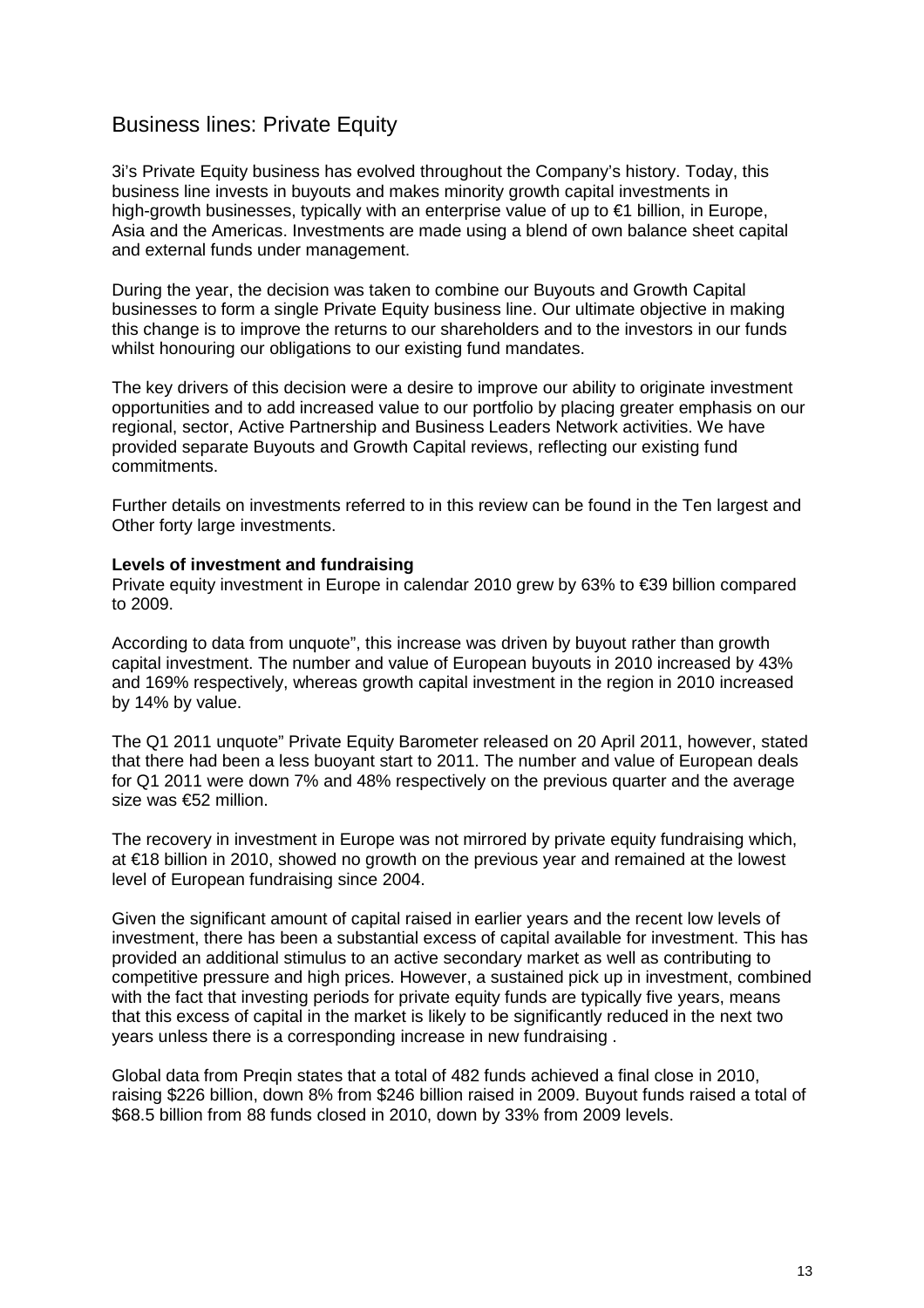North America-focused funds raised \$134 billion by 242 funds. European fundraising with a total of 122 closed, raised an aggregate \$50 billion. Rest of the world-focused funds (including Asia) accounted for \$41 billion, with 118 funds closed.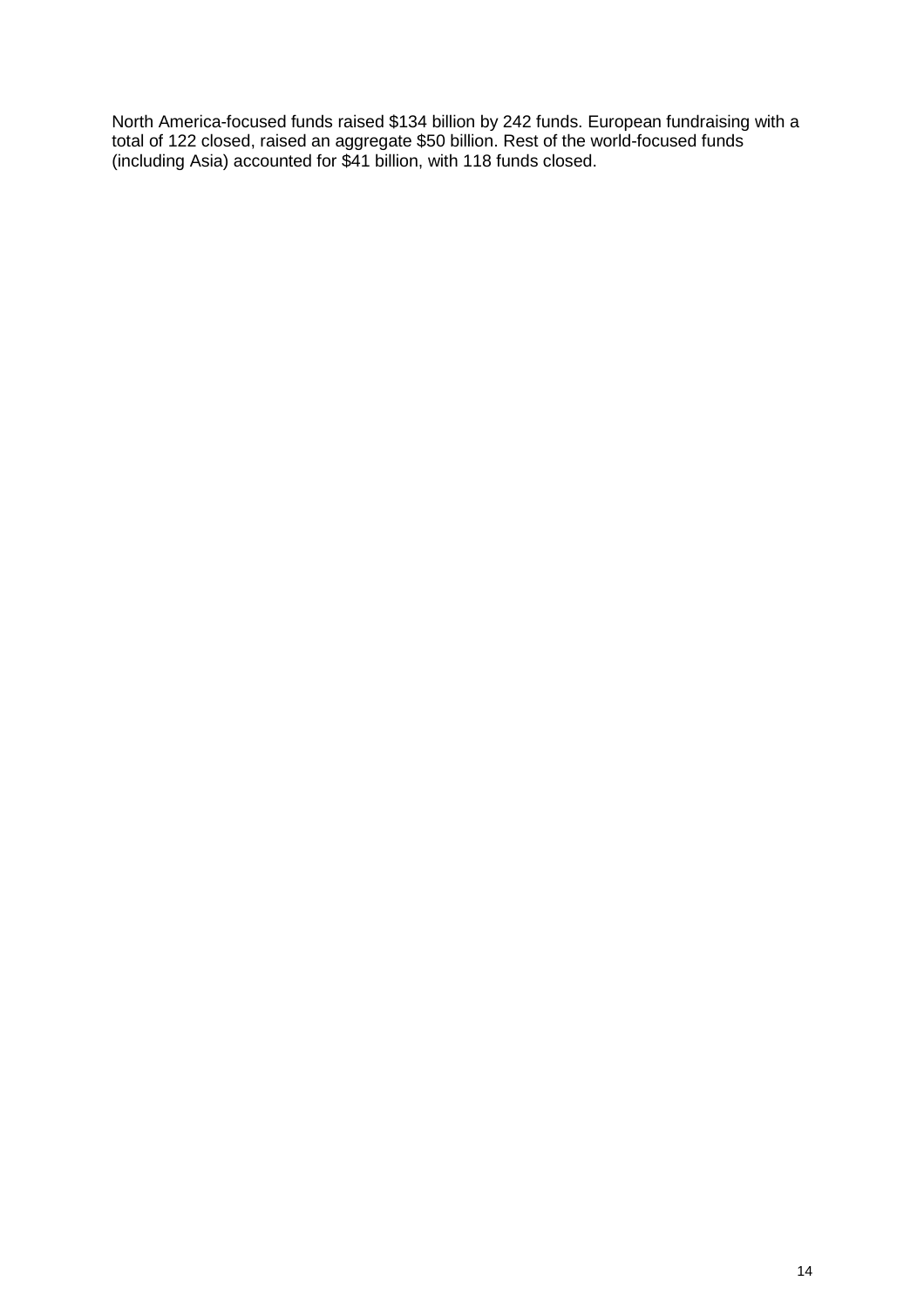# Private Equity: Buyouts

### **The market**

3i's buyout activities are focused on the European mid-market where, in the calendar year 2010, the number and value of transactions increased by 87% and 131% to 101 transactions and €28 billion respectively (source: unquote"/3i). The market showed signs of recovery from the trough in 2009, with increases driven by a rise in the number of buyouts valued at over €100 million, as the availability of leverage improved. However, the mid market, defined as transactions between €100 million and €1 billion, was still some 56% below the levels seen at the cyclical peak of 2007, both in terms of volume and value.

During the last economic downturn in 2002/03, average deal pricing in the European market, as a multiple of EBITDA, was estimated to have fallen to six to seven times (source: Bain 2010 Private Equity Review). Investments made in the market in 2009 and 2010 were characterised by pricing levels not far from the 2006/07 peak. This has been driven by both the overhang of capital in the market and the consequent pressure to invest, which has led to high demand for good investment opportunities.

Exit activity increased markedly in calendar year 2010 and appears to be showing a sustained pick up. European exits amounted to €60 billion in 2010, the highest level seen since 2007 (source: unquote"/3i). With more than 54% of exits sold to private equity buyers, secondary transactions accounted for a rising share of exits.

In line with private equity in general, the outlook for fund raising for buyouts, although improved, remains challenging and the market is expected to become more crowded as general partners with 2007/08 funds start to return to the market to raise new funds in the second half of 2011 and 2012.

Looking forward, it is anticipated that the recovery in deal activity is likely to continue, in the absence of major macroeconomic or geopolitical challenges. With its brand and network, 3i is well positioned to originate an attractive pipeline of opportunities.

#### **Business model**

3i's mid-market Buyouts business is focused on leading or co-leading mid-market buyout transactions in companies with an enterprise value typically of up to €1 billion.

Returns from individual investments are achieved through a mix of capital realisations upon exit, returns of capital and portfolio income. Returns to 3i Group are enhanced through management fees and carried interest from external funds, which we manage alongside 3i's own balance sheet commitments.

Our investment strategy is built around a number of core components. The first of these is to identify leading European mid-market businesses with potential for significant value creation. Then, we aim to purchase these businesses at appropriate prices. We do this by applying 3i's local knowledge, sector expertise, Business Leaders Network relationships, investment discipline and our approach to responsible investing. With the right financial structure in place, the task then is to build these businesses through organic growth and acquisitions and optimise their performance. We do this in partnership with portfolio company management with the objective of maximising value through timely and well-executed exit strategies.

For the 68 investments completed since 1 January 2001 that have been exited to date, 56% of the growth in the value of the companies' equity was driven by earnings growth. Enhanced multiples on exit also contributed to this growth in equity value, the majority of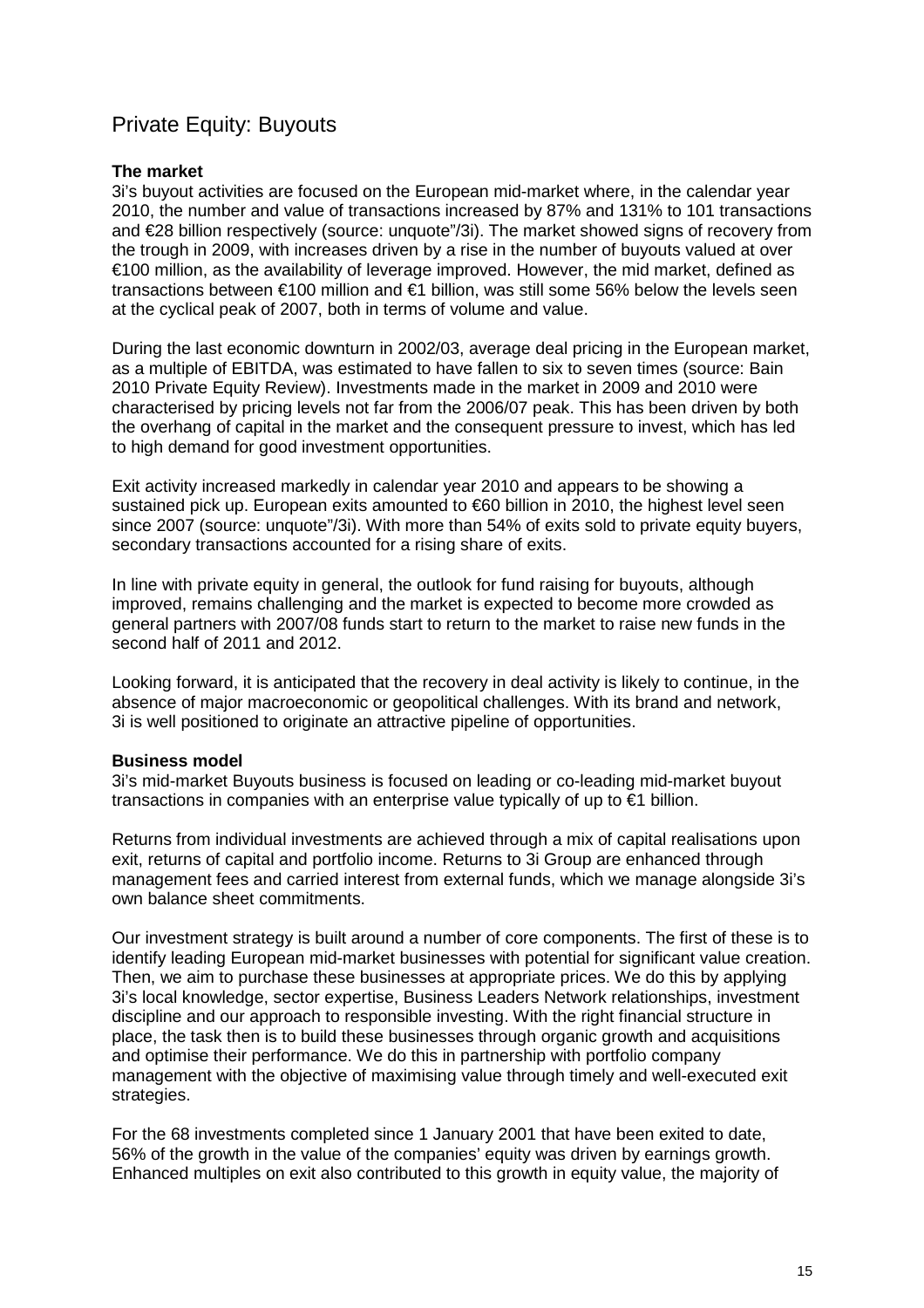which is due to the strategic repositioning of these companies, with the balance due to market movements. Optimising the financial structure contributed a significant but much smaller amount to the overall creation of value.

## **Portfolio composition**

The Buyouts portfolio is well diversified by sector and geography, both by value and number of portfolio companies. The value of our 47 investments at 31 March 2011 was £1,961 million (2010, 45 investments: £1,539 million).

## **Geographic focus**

Our focus is on investing in businesses that are either headquartered or that have a substantial part of their operations in Europe. Many of these businesses will, however, have a wider international presence outside of Europe. The 47 portfolio companies are based in 13 different countries.

## **Sector focus**

Sectors are an important component of our business, both in terms of origination and investment decision making. We focus on: Business Services; Consumer; Industrial; Healthcare; and TMT (Technology, Media and Telecoms).

## **Vintage year**

Subject to prevailing market conditions, we look to build a diversified portfolio by vintage year of investment.

#### **Investment activity**

**Table 2: Buyouts investment and realisations** 

|                             | 2011 | 2010 |
|-----------------------------|------|------|
| vear to 31 March            | £m   | £m   |
| <b>Realisation proceeds</b> | 170  | 403  |
| Investment                  | 562  | 201  |
| Net investment/(divestment) | 392  | 202) |

Note: 2010 comparables have been adjusted to exclude the Debt Warehouse.

Following a period of low investment, activity levels increased in the year. Of the £562 million of Buyouts investment in the year, £249 million was invested in five new companies, which are shown in Table 3. A total of £177 million was invested into existing portfolio companies. Of this, £28 million was used to support acquisitions and £39 million was used to increase our equity holdings through buying out existing shareholders. The balance of further investment of £110 million was used to purchase debt in portfolio companies, which we were able to acquire below its par value. The remaining £136 million of gross investment in the year was capitalised interest.

As can be seen from Table 3, the five new investments in the year were in four different countries and three different sectors. Our value growth strategies for these investments, include buy and build opportunities, international market growth and operational improvement potential. All are well positioned in their markets and are stable, robust businesses with an average revenue of £160 million.

Realisation proceeds of £170 million were generated in the year to 31 March 2011 (2010: £403 million). These included the sale of the Inspectorate division of Inspicio to Bureau Veritas. This partial exit generated proceeds of £121 million and delivered a 1.2x cash return on 3i's total investment in Inspicio, with the remaining part of the business, ESG, which was valued at £41 million as at 31 March 2011. The full exit of Panreac generated proceeds of £30 million and a 2.2x return on 3i's investment. The sale of our remaining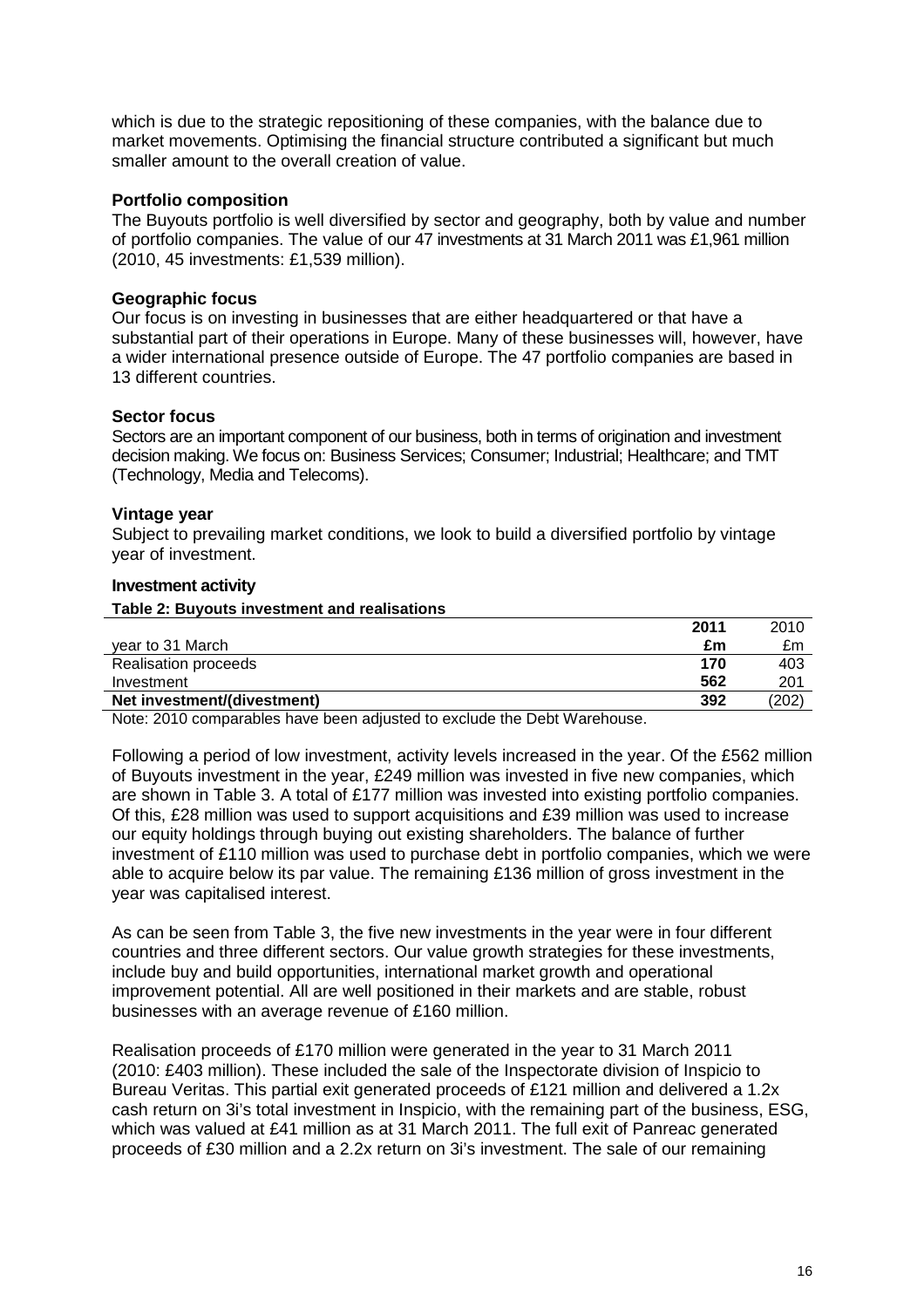holding in NCP, the NSL Service Group, generated proceeds of £9 million, and took the total return on NCP to £280 million, 2.9x our original investment.

These realisations exclude proceeds received in April 2011 from the sale of Hyva (£181 million) and from the partial realisation of our holding in Norma, following its IPO (£74 million). The MWM exit, which was signed in the year, was undergoing competition clearance at the year end.

## **Table 3: Private Equity – New Private Equity Buyouts Investments**

year to 31 March 2011

|            |                    |                          | 3i         | $3i +$ Funds |
|------------|--------------------|--------------------------|------------|--------------|
|            |                    |                          | investment | investment   |
| Investment | Country            | Sector                   | £m         | £m           |
| Vedici     | France             | Healthcare               | 35         | 63           |
| Trescal    | France             | <b>Business Services</b> | 23         | 41           |
| SMT        | <b>Netherlands</b> | <b>Business Services</b> | 55         | 98           |
| Amor       | Germany            | Consumer                 | 48         | 85           |
| OneMed     | Finland            | Healthcare               | 88         | 157          |
|            |                    |                          | 249        | 444          |

#### **Performance Table 4: Returns from Buyouts**

| 2011                                                          |     | 2010 |
|---------------------------------------------------------------|-----|------|
| year to 31 March                                              | £m  | £m   |
| Realised profits over value on the disposal of investments    | 22  | 168  |
| Unrealised profits/(losses) on the revaluation of investments | 60  | 204  |
| Portfolio income                                              | 75  | 69   |
| Gross portfolio return                                        | 157 | 441  |
| Gross portfolio return %                                      | 10% | 30%  |
| Fees receivable from external funds                           | 32  | 39   |

Note: 2010 comparables have been adjusted to exclude the Debt Warehouse.

## **Gross portfolio return**

The gross portfolio return for the year to 31 March 2011 for the Buyouts business was £157 million, which represented a 10% return on opening portfolio value (2010: £441 million, 30%). The lower return compared to the prior year is due to fewer exits, resulting in a reduction in realised profits and lower unrealised profits. Unrealised profits have been impacted by a 7% fall in the multiples used for portfolio company valuations at 31 March 2011 compared to 31 March 2010, and by value reductions in a small number of portfolio companies from lower earnings.

## **Portfolio earnings**

Aggregate earnings in the portfolio as at 31 March 2011 increased in the year by 15%. This was principally driven by the growth in our northern European portfolio. Of particular note were 3i's Buyout investments in the Industrial sector. A number of the companies in this sector made significant progress as a result of initiatives taken by 3i including operational improvement and support for accretive acquisitions.

The five new investments made in the year shown in Table 3 are beginning to show good earnings growth. We continue to work proactively across the wider portfolio to improve operational effectiveness and to help management to source attractive opportunities for expansion.

The portfolio in general has delivered stable or improving operating margins, despite a number of companies operating in persistently challenging markets. This is due in large part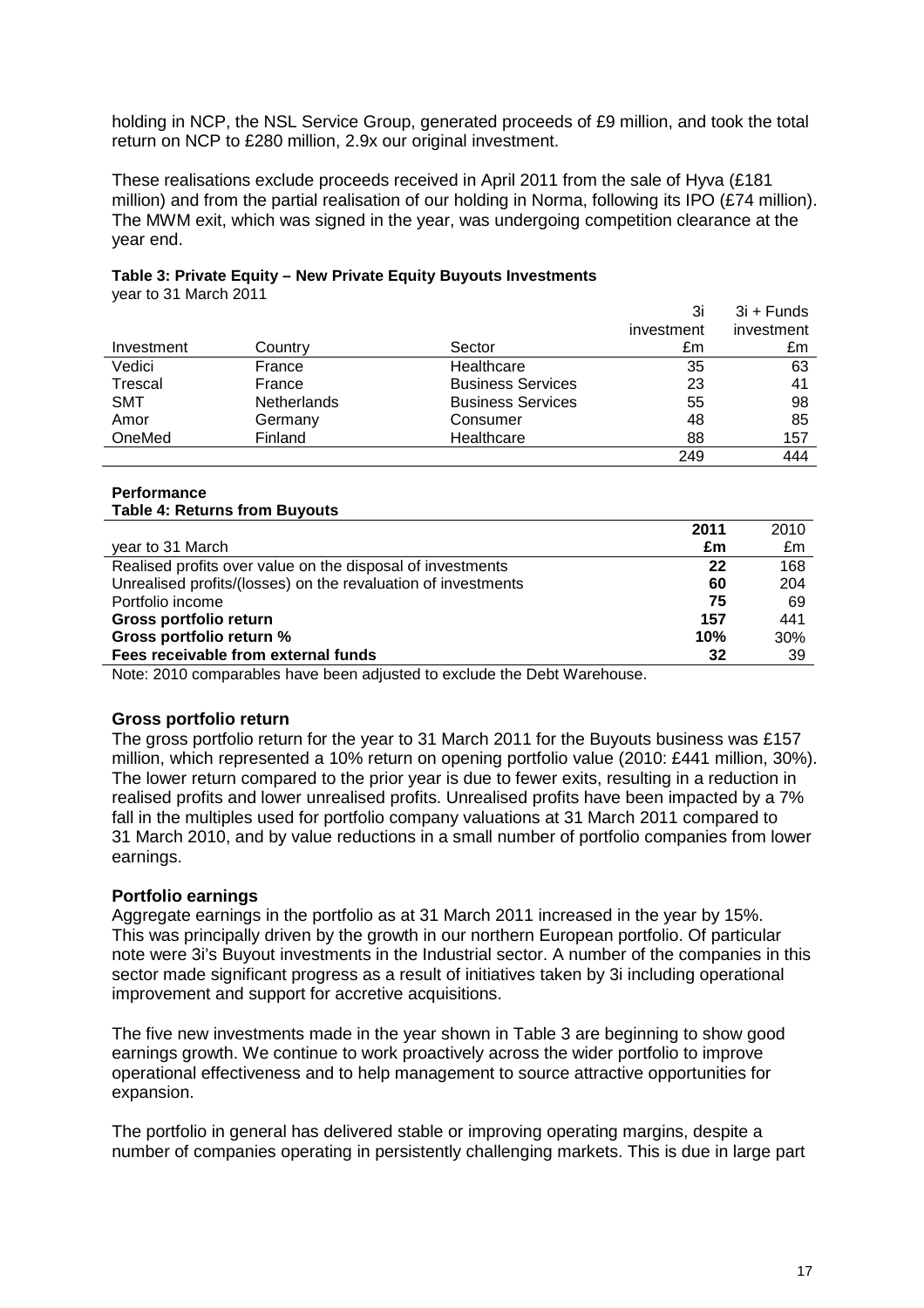to the Active Partnership initiatives undertaken during the year, as well as the longer term benefits from comprehensive efficiency programmes implemented during the downturn.

## **Portfolio leverage**

The debt levels in the Buyouts portfolio are at an average of 4.3x EBITDA. Financing structures for the Buyouts portfolio are based on committed facilities, providing long-term secured financing.

Breaches of debt covenants in the portfolio have been limited, with six assets in breach at 31 March 2011 (2010: 7, 2009: 16). The six assets had a combined value of £91 million at 31 March 2011. We continue to actively manage all these situations with the assistance of 3i's in-house banking advisory team.

As at 31 March 2011, 69% (2010: 71%) of the outstanding debt in the Buyouts portfolio was repayable in 2015 or later. The recovery in debt availability since the 2008/09 crisis period is enabling many of our portfolio companies to refinance their medium-term debt at favourable terms. In combination with this, we are working with the small number of more leveraged companies to help them de-leverage, providing not only additional balance sheet security but also the potential to increase prospective returns.

## **Portfolio health**

At 31 March 2011, 66% of the portfolio based on cost was "healthy" (2010: 65%), and by value 96% (2010: 89%).

Investments are only moved from "sick" back to "healthy" when their performance and valuation demonstrate that a recovery of our invested capital is probable.

#### **Portfolio valuations**

The unrealised value growth in the year of £60 million (2010: £204 million) comprised £407 million of positive value movements, net of value reductions of  $E(347)$  million. The majority of the portfolio grew in value during the year with the largest contributors to the positive value growth being from the northern European portfolio. The largest value reduction was Enterprise (£201 million), which has experienced challenging trading and a reduction in earnings. We have acted to deal with these challenges and improve performance by driving a significant transformation programme. The business remains strong in its core markets, continues to win significant contracts and was fully compliant with its covenants as at 31 March 2011.

At 31 March 2011, 61% of the Buyouts portfolio was valued on an earnings basis and 29% on an imminent sale or IPO basis. As noted earlier, the average multiple used in the valuation of companies valued on an earnings basis was around 7% lower than in the previous year. The weighted average EBITDA multiple pre liquidity discount was 8.5x (2010: 9.1x).

## **Long-term performance**

The vintages to 2006 have all achieved IRRs in excess of 20%. The reduction in the IRR of the 2007 vintage was due to the value reduction on Enterprise. Other assets in the vintage are performing well.

The IRR of the 2008 vintage remains negative but improved from (18)% at 31 March 2010 to (6)% at 31 March 2011.

The five new investments made in the 2011 vintage are showing encouraging trading performance.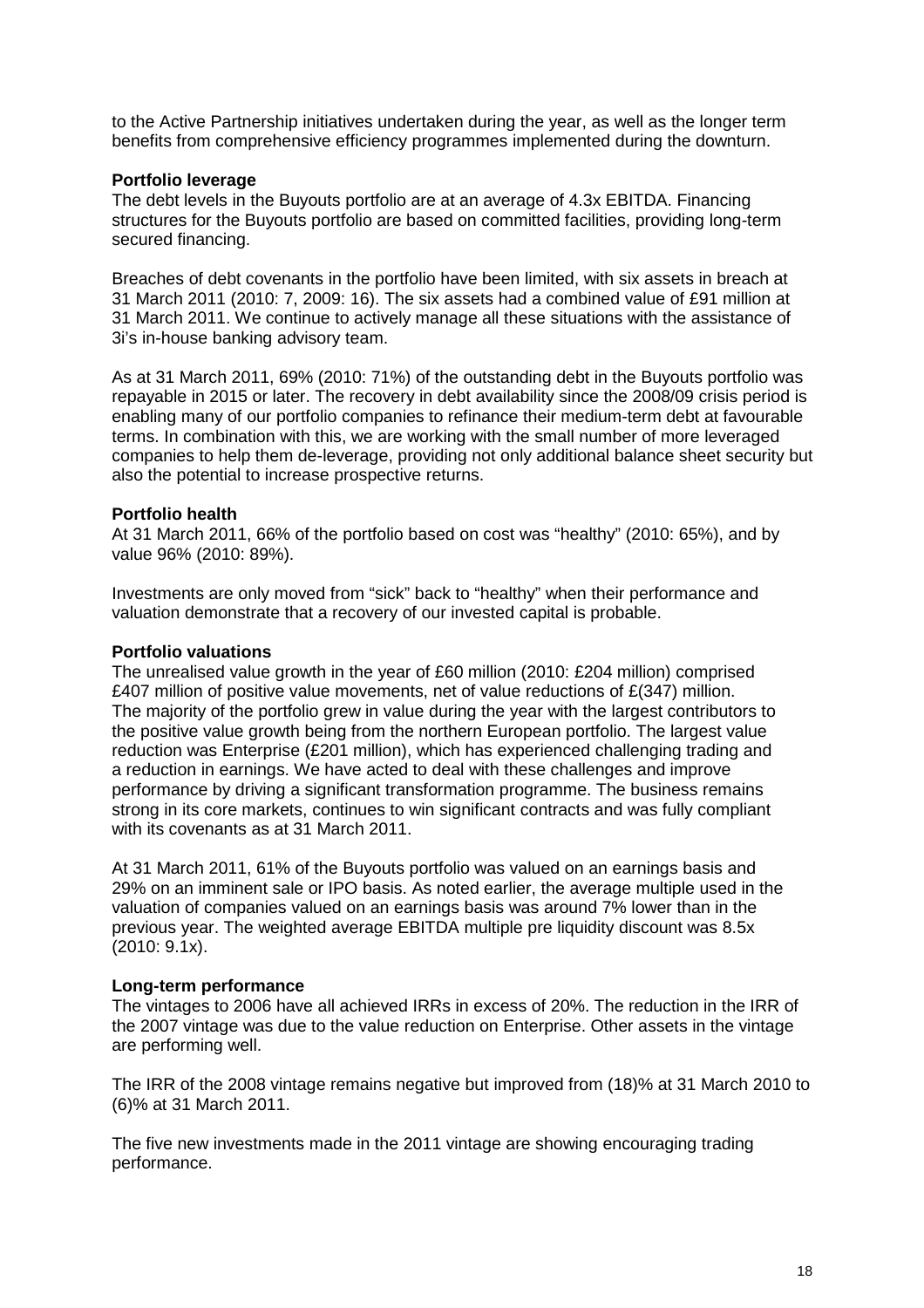## **Fund management**

Eurofund III, a 1999 fund, is almost fully realised. The Fund portfolio has generated a gross multiple of 2.1x its invested cash, in line with its position at 31 March 2010.

Eurofund IV, a 2004 fund, continues to perform strongly. The Fund portfolio had generated a gross multiple of 2.3x its invested cash at 31 March 2011 (31 March 2010: 2.2x), driven by realisations in the year. For realised investments the multiple is 3.0x .

Eurofund V, a 2006  $\epsilon$ 5 billion fund, was 71% invested at 31 March 2011 (31 March 2010: 54%). During the year, it invested €859 million and distributed proceeds from the partial sale of Inspectorate (€150 million). At 31 March 2011, the fund portfolio had generated a gross multiple of 0.8x its invested cash. The focus for the next financial year will be to complete the overall fund portfolio with new investments and drive the performance of the portfolio as the fund matures .

There are a diverse range of investors in 3i's Buyouts funds.

#### **Priorities and opportunities**

There are two key priorities for our Buyouts business given the opportunities that we see in the market. The first priority is to ensure that all of our investments are performing in line with our expectations. Driving earnings growth across the portfolio, both organically and through acquisitions, is central to this. We also aim to use 3i's global network to support our portfolio companies' continued international development.

The second priority is to continue to use our brand, deep local market presence and sector insights to originate and invest in attractive new investment opportunities. More favourable M&A markets and general macroeconomic conditions have the potential to provide a further stimulus to our market activity.

In part, these priorities will be achieved through the benefits of a more integrated Private Equity business, which can draw on a wider range of resources, knowledge and relationships.

We start the new financial year with an active exit pipeline and will continue to realise investments which create good returns.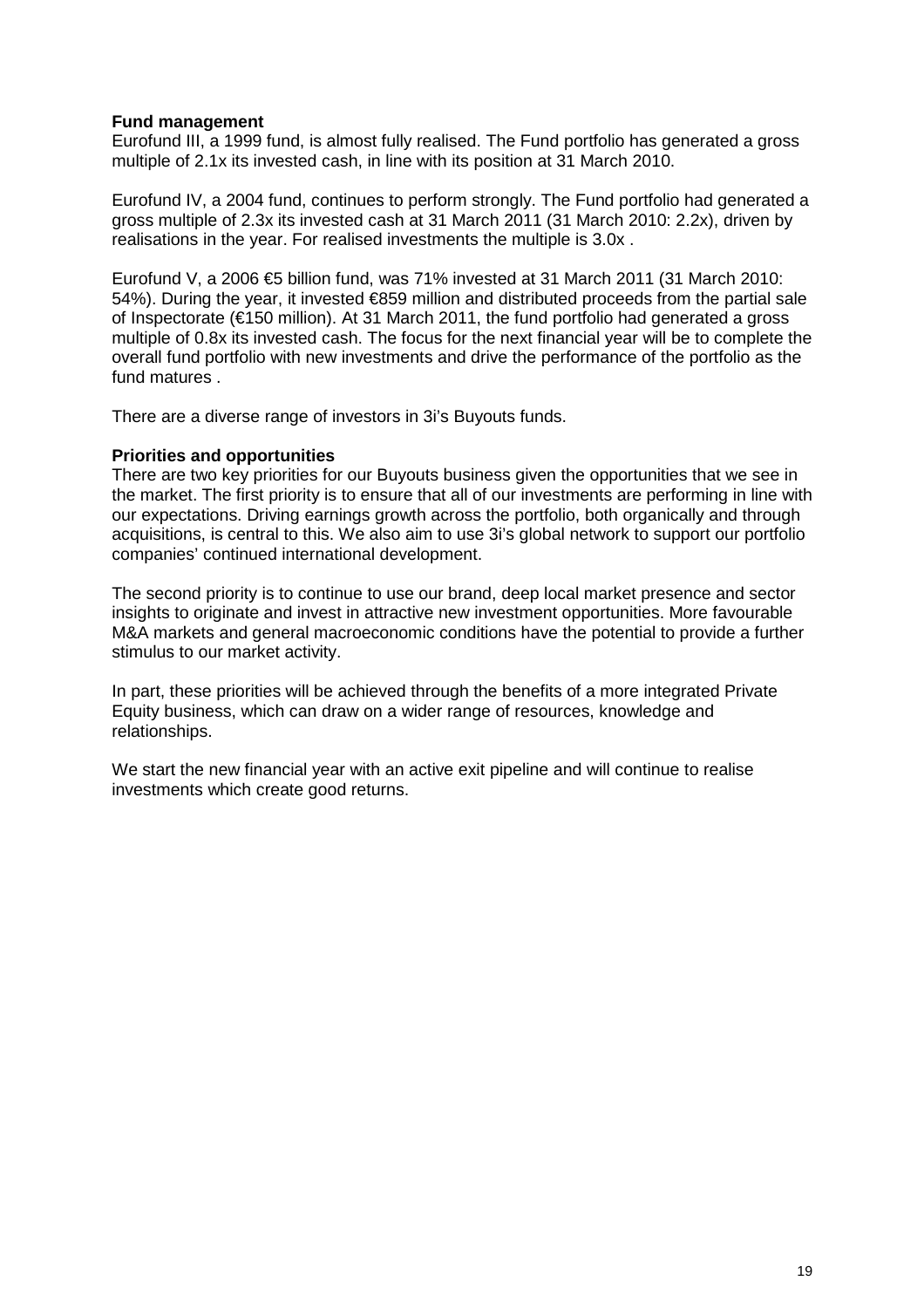# Private Equity: Growth Capital

## **The market**

The growth capital market is less well defined than the buyouts market and, as a result, external market information is not as well documented. However, our own data suggests that activity levels in the global growth capital markets have increased by approximately 18% from the exceptionally low level seen in 2009. This rise appears to have been driven by a significant increase in investments made in Asia, offsetting a lower level of investment in North America and flat volume in Europe.

Increased competition and higher prices have, in part, been driven by the emergence of new entrants viewing the lower-leveraged growth capital sector as attractive, given the high prices for deals in their traditional markets. As a consequence, some investments that were initially minority growth capital style deals evolved into majority buyouts, as entrepreneurs took advantage of the premiums on offer for a controlling interest in their companies.

Banks continue to be highly selective and only offer debt packages to the best companies with a lower risk profile. Although this does affect the general availability of debt for our portfolio companies, it continues to create opportunities for growth capital investors as they seek to bridge the funding gap for profitable companies.

The Growth Capital model remains attractive to entrepreneurs and business owners who want to expand and add value to their business without increasing leverage.

### **Business model**

3i's Growth Capital business operates in Europe, Asia and the Americas, making minority equity investments of between €25 million and €150 million in established, profitable and mainly international businesses.

The Group's international presence, sector knowledge, networks, approach to responsible investing and broader resources create the premium market access to companies that are "not for sale". Over the last four years, 67% of the new investments completed have been proprietary. These resources also provide the ability to benchmark investment opportunities globally, match resources to opportunities on a "best team for the job" basis and to work actively with high-growth companies to maximise value through a mix of capital realisations on exit and portfolio income.

The Group's track record of making such investments for over 65 years has provided it with the experience, approach and techniques critical to success in minority investing. These are underpinned by seeking to invest only where we can align interests with entrepreneurs and management teams and by the differentiated approach that 3i takes to adding value to its portfolio companies.

3i has historically carried out its growth capital activity using own balance sheet funds. However, since March 2010, all new investments have been made through the €1.2 billion Growth Capital Fund.

An important aspect of our business model is the way in which we generate growth in the value of our portfolio companies. The major driver of value creation in the Growth Capital business, for investments realised from the 2003 and more recent vintages, has been the underlying earnings growth of portfolio companies. This earnings growth is driven principally by revenue and margin expansion as our portfolio companies, with our support, strengthen their market positions, operational effectiveness and brands.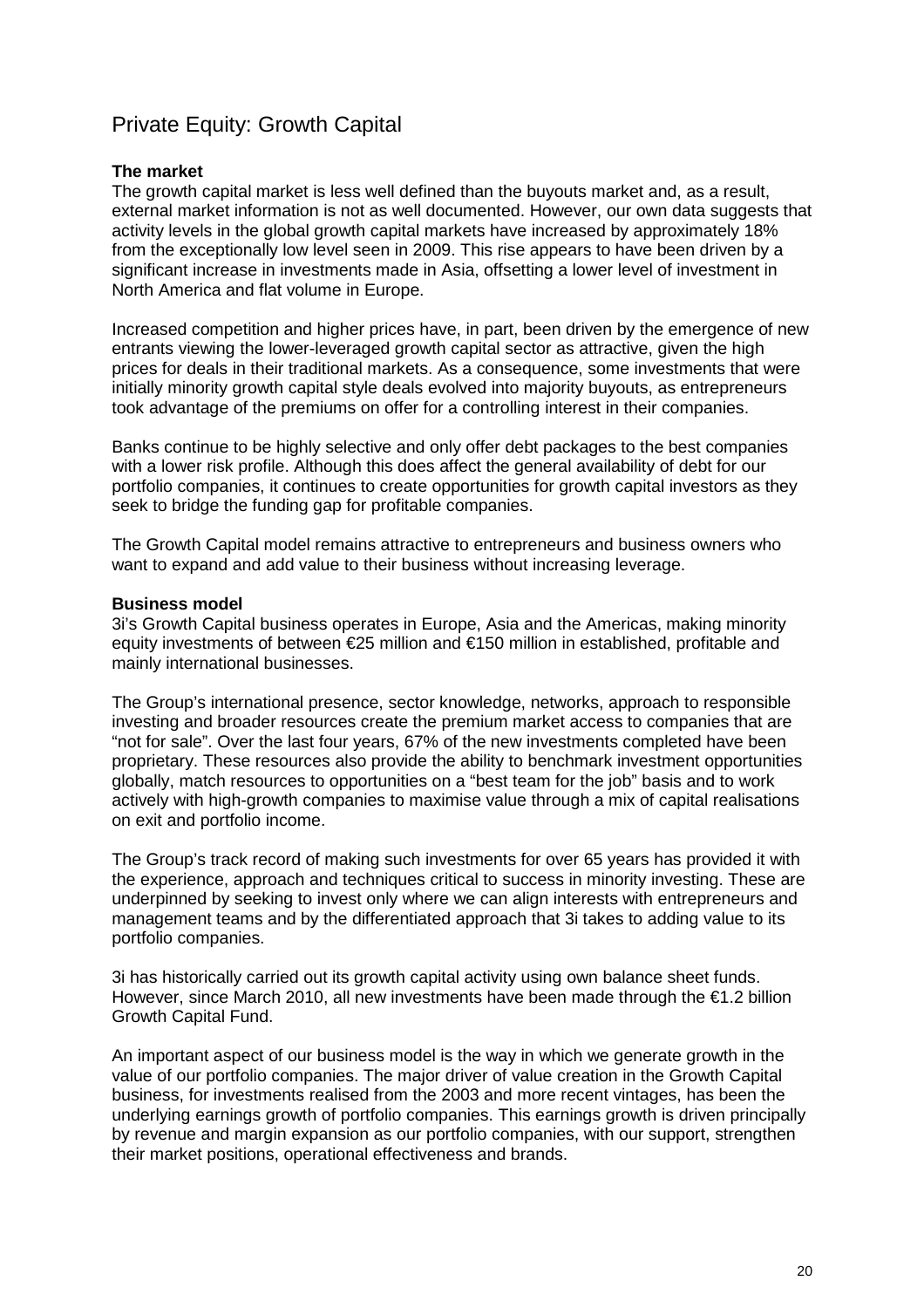Multiple enhancement on realisation in Growth Capital portfolio companies is driven by a number of factors: improvement in the strategic positioning of portfolio companies; professionalising businesses; making what was "hard to buy, easy to sell"; and the fact that whilst investments are made on minority valuations, exits tend to occur when a majority of the company is sold or listed.

Many Growth Capital investments are made to strengthen balance sheets and to reduce financial risk for high-growth companies. As a consequence, there is a negative effect through reduced leverage. Leverage across the portfolio remains low at 2.4x EBITDA.

## **Portfolio composition**

The Growth Capital portfolio is well diversified by sector and geography and by both value and number of portfolio companies.

The value of our 52 investments at 31 March 2011 was £1,433 million (2010: £1,331 million).

#### **Geographic focus**

Our focus is on investing in businesses that are headquartered in Europe, Asia and the Americas. Many of these businesses will have a wider international presence outside these areas. The 52 companies in the portfolio are based in 18 countries.

## **Sector focus**

Sectors are an important component of our business, both in terms of origination and investment decision making. We focus on: Business Services; Consumer; Industrial; Healthcare and TMT (Technology, Media and Telecoms).

## **Vintage year**

Subject to prevailing market conditions, we look to build a diversified portfolio by vintage year of investment.

## **Investment activity**

|                             | 2011  | 2010 |
|-----------------------------|-------|------|
| vear to 31 March            | £m    | £m   |
| <b>Realisation proceeds</b> | 202   | 578  |
| Investment                  | 72    | 121  |
| Net investment/(divestment) | (130) | (457 |

We have adopted a cautious and selective approach to growth capital investment during the past year. Although 3i saw 75% of the transactions taking place in its target market, only a modest amount of £72 million was invested in the 12 months to 31 March 2011, compared to £121 million in the year to March 2010.

One new investment was made during the year, £21 million in BVG India Limited, one of India's largest facilities management services companies.

We invested a further £24 million into Refresco, a European market leader in the production of private label fruit juices and soft drinks, to support two substantial acquisitions, one in Germany and one in Italy.

Of the balance of £27 million, £22 million represented capitalised interest. We start the new financial year with an attractive pipeline of opportunities.

Realisation proceeds of £202 million were generated during the year from 10 full exits (2010: £578 million, 42). We have continued to focus on the sale of older, non-core investments,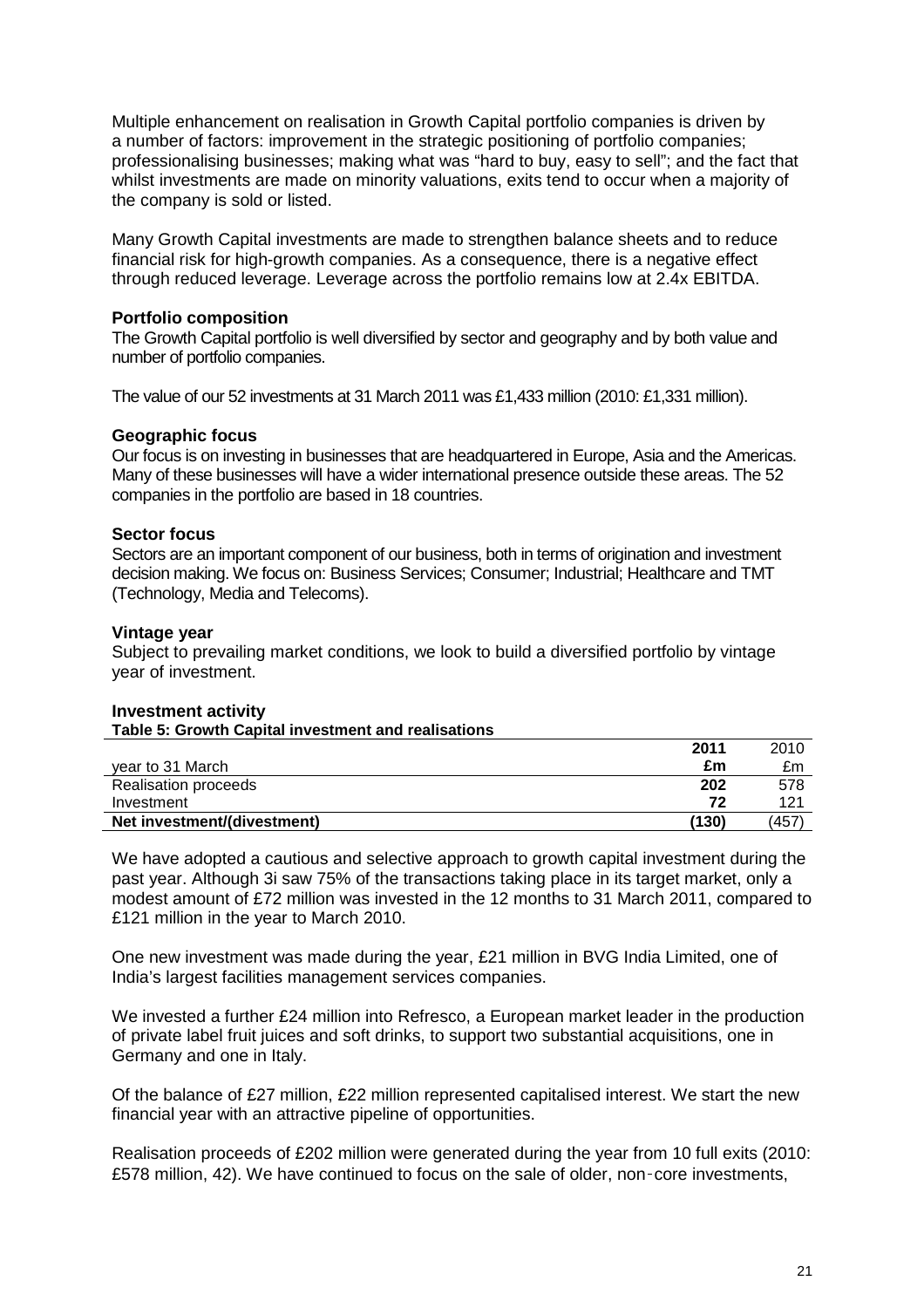while at the same time opportunistically exiting larger investments such as Carso and Balco, which generated money multiples of 3.4x and 5.0x respectively.

#### **Performance Table 6: Returns from Growth Capital**

|                                                                     | 2011 | 2010 |
|---------------------------------------------------------------------|------|------|
| year to 31 March                                                    | £m   | £m   |
| Realised profits/(losses) over value on the disposal of investments | 40   | (14) |
| Unrealised profits on the revaluation of investments                | 217  | 145  |
| Portfolio income                                                    | 48   | 63   |
| Gross portfolio return                                              | 305  | 194  |
| Gross portfolio return %                                            | 23%  | 11%  |
| Fees receivable from external funds                                 |      |      |

## **Gross portfolio return**

The Growth Capital business line generated a gross portfolio return of £305 million in the year to 31 March 2011 (2010: £194 million), or 23% (2010: 11%) of opening portfolio value.

The majority of portfolio companies have performed well, and earnings at an aggregate level have increased significantly, driving a substantial improvement in valuations. This, combined with a number of healthy realisations at significant uplifts to book value, has resulted in a much-improved gross portfolio return.

The main contributor to the gross portfolio return was the impact of unrealised valuation movements of £217 million (2010: £145 million). The unrealised value gain was driven principally by an earnings growth increase of 15% over the year. This was partially offset by an 11% fall in the average (pre-discount) EBITDA multiple to 9.2x (2010: 10.3x).

## **Portfolio earnings**

The 15% earnings improvement was driven by increased revenue combined with improved operational effectiveness from initiatives implemented by 3i and our portfolio companies' management teams.

Portfolio income of £48 million for the year to 31 March 2011 included a special distribution from Phibro of £10 million. The prior year included a non-recurring £23 million special distribution from Quintiles.

Fees receivable from external funds at £8 million (2010: nil) reflect the income from the Growth Capital Fund.

The portfolio performed well in the year and we have worked to improve earnings with many of our portfolio companies using our active partnership approach to focus on operational efficiency.

#### **Portfolio leverage**

Debt levels in the Growth Capital portfolio at 31 March 2011 were low and the portfolio has a broad debt repayment profile. The covenant risk in the Growth Capital portfolio is moderate, with only four companies in breach at 31 March 2011, with a combined value at that date of £nil.

## **Portfolio health**

As at 31 March 2011, 95% (2010: 93%) of the portfolio on both a value and a cost basis was classified as healthy.

This was driven by the fact that, overall, the portfolio continued to deliver good earnings growth despite a challenging economic environment in many countries.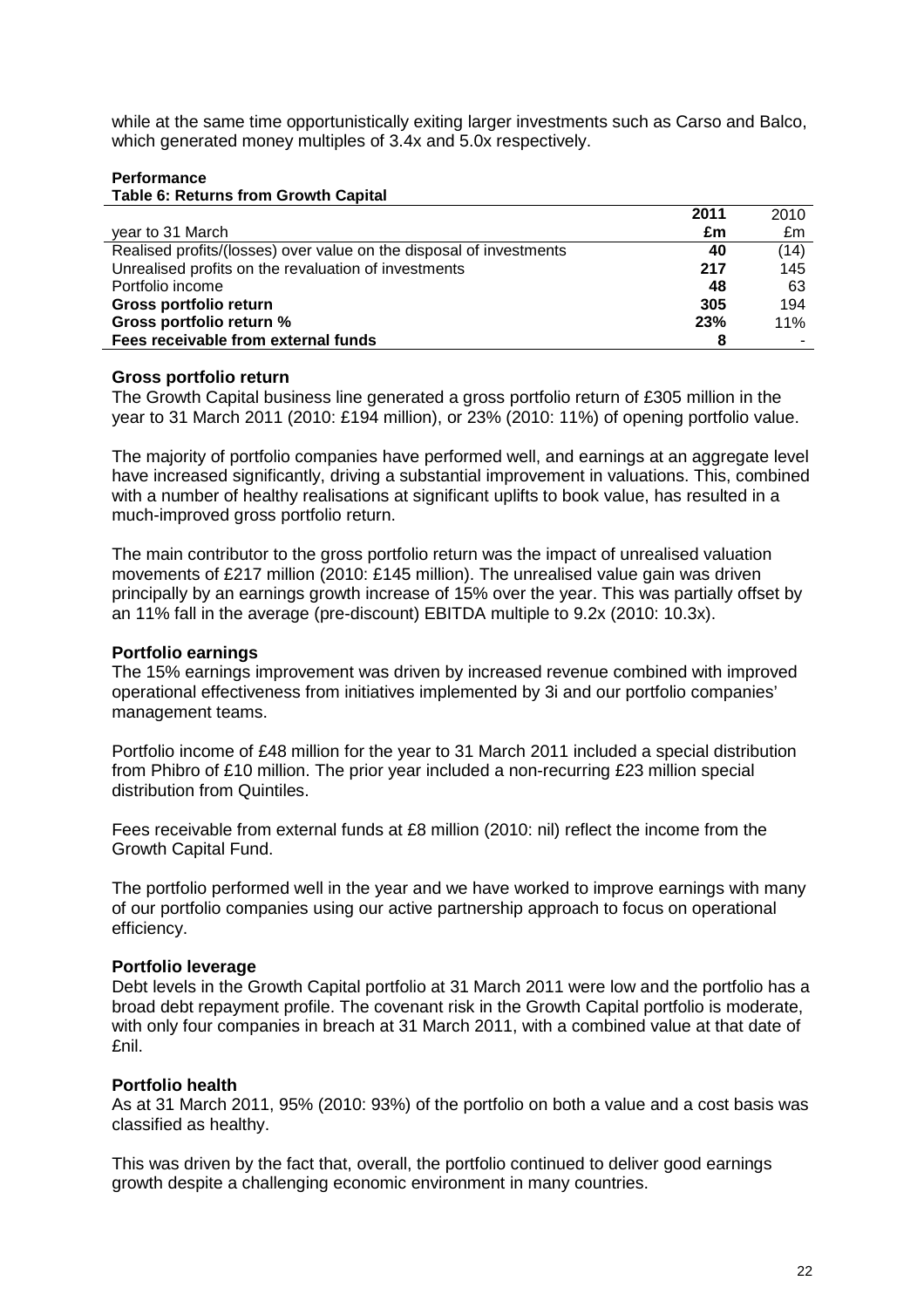## **Portfolio valuations**

Value growth of £217 million in the year to 31 March 2011 (2010: £145 million), was driven by earnings growth and was achieved despite a reduction in multiples used to value the portfolio.

At 31 March 2011, 70% of the portfolio was valued on an earnings basis. The average multiple used for the valuation of investments which were valued on an earnings basis at 31 March 2011 was 9.2x (2010: 10.3x), 11% lower than the previous year.

### **Long-term performance**

The vintage performance has been stable over the last 12 months.

Performance improved for the more recent vintages of 2008 to 2010 and the more mature vintages continued to show good returns.

The improvement in performance was due to improved valuations resulting from earnings growth and strong realisations in the year.

#### **Fund management**

Historically, 3i's Growth Capital investments have been funded through the balance sheet, with limited external fund investment. However, since March 2010, all new investments have been made through the €1.2 billion 3i Growth Capital Fund. As part of its €800 million commitment, 3i contributed a seed portfolio of seven investments valued at €339 million, being all new investments made since 1 January 2008 remaining in the portfolio. At 31 March 2011, the Fund portfolio had generated a gross multiple of 1.2x its value at the inception of the fund.

#### **Priorities and opportunities**

From a competitor perspective, growth capital remains a less well defined market than buyouts. Our specialisation of investing in businesses "not for sale", combined with our strong brand and international presence, positions 3i well against competitors with a broader remit. We focus on maintaining a strong network of relationships with entrepreneurs and their advisors in our chosen markets. We will continue to invest selectively to ensure optimal returns for 3i and for the investors in our Fund.

In line with our investment strategy, we will continue to avoid investments which do not ensure alignment with management and other portfolio company shareholders, where we would hold a public equity investment at the outset, or where we would be investing in a fund or project structure.

We aim to drive future returns from the existing portfolio through our active partnership approach and the implementation of operational improvements in portfolio companies. We expect that the focus of these initiatives will develop during 2011 to support revenue growth projects, including funding acquisitive growth, where appropriate, as well as continuing to drive efficiency in the portfolio.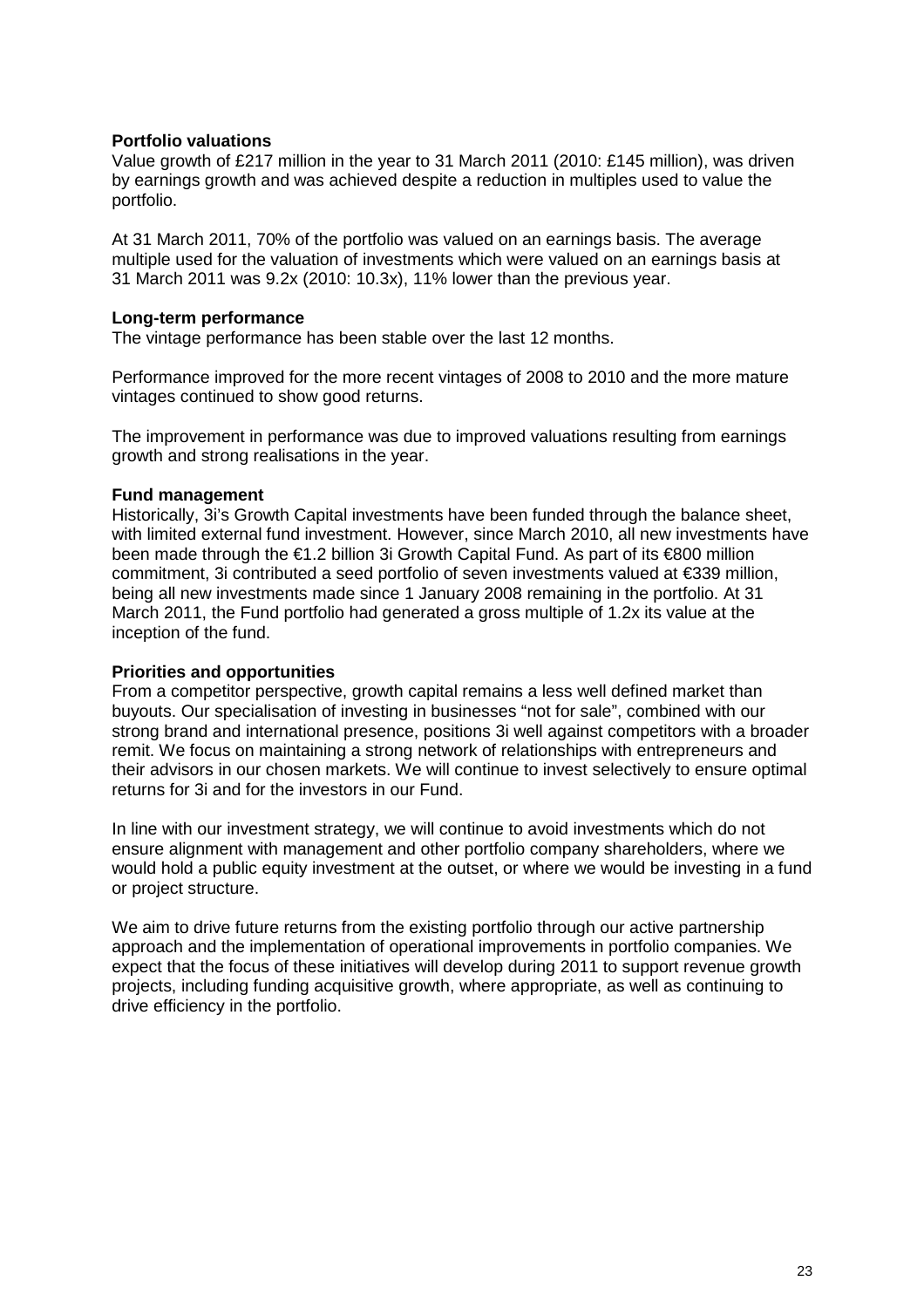## **Infrastructure**

3i invests in infrastructure through two vehicles: 3i Infrastructure plc ("3iN"), an infrastructure investment company listed in London (in which 3i owns a 33% stake), and the 3i India Infrastructure Fund, a limited partnership fund focused on investing in Indian infrastructure (in which 3i holds a \$250 million commitment).

Returns for 3i from the Infrastructure business line are generated from: dividend income and capital growth from our 33% holding in 3iN; capital returns from our investment in the 3i India Infrastructure Fund; and advisory and management fees from the two vehicles.

## **The market**

Transaction activity in the infrastructure market increased throughout the year. Deal volumes are returning to pre-crisis levels and debt availability (both from banks and from capital markets) is good.

The outlook for inflation and interest rates will be an important determinant in the conditions for investment going forward. While moderately high inflation is positive for the infrastructure asset class, its impact on interest rates may affect the cost of financing new transactions and achievable returns.

Transaction opportunities in the developed world are coming from a number of sources. There are non-core disposals from both financial institutions and corporates, driven by new capital adequacy regulations and the pressure to reduce leverage. Public sector budget constraints are likely to result in privatisations and an increase in Public Private Partnership/Private Finance Initiative ("PPP/PFI") schemes.

In addition, policy drivers, such as the push for a "green economy" and the use of infrastructure spending as an economic stimulus tool, have the potential to create further opportunities. Secondary market sales may also increase, as infrastructure funds nearing the end of their life begin to sell assets to prove valuations, or refinance assets to extract equity.

The opportunity in India remains significant, as evidenced by the strong levels of transaction activity for the 3i India Infrastructure Fund described in the Infrastructure section of the Business review. Deal flow will continue to be determined by the growing infrastructure deficit. Strong GDP growth and an increasingly urbanised population are driving demand for new build infrastructure, supported by political momentum. The Indian government continues to place much importance on private investment in the sector.

Investors are increasingly attracted to investing in assets with infrastructure characteristics, as they seek protection from volatility in other asset classes, as well as from inflation and other macroeconomic risks.

Growing demand for assets has resulted in some pricing pressure, in particular in the more liquid segments such as PPP/PFI and, increasingly, in core economic infrastructure assets.

As returns in the asset class are tested in a more challenging market environment, we expect that only managers with an established track record and a solid operational understanding of the asset class will be able to continue to raise funds and invest successfully. This may lead to a reduction in investors active in the market and to increasing specialisation along geographic or sector lines. 3i is well positioned to compete in this market, with its strong track record and its skill in completing complex transactions and working closely with operating partners and other investors.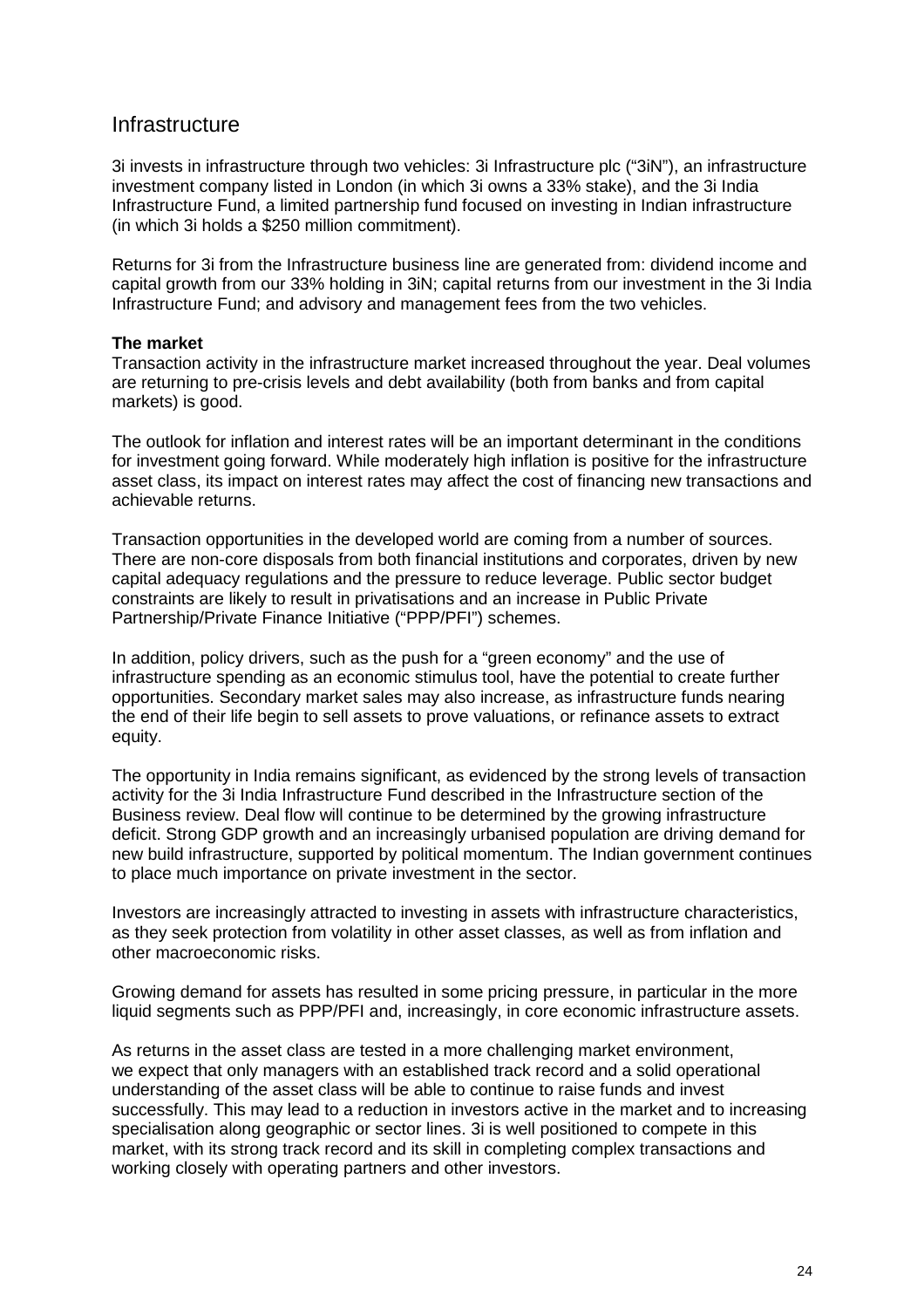## **Business model**

The Infrastructure investment team seeks to add value to the vehicles it advises or manages in a number of ways. It originates new opportunities through building proprietary knowledge and networks in target sectors and geographies. It applies rigorous selection criteria to choose the best investments.

Following investment, the team engages with the management of portfolio assets to develop business strategies that deliver improvements in operational and financial performance, and to monitor performance to ensure that any issues are identified quickly. The managed or advised vehicles are represented, generally by the team, on the boards of their equity investments.

Capital growth is delivered from investments by working with management to devise and implement development strategies that deliver value accretion over the longer term. This requires an in-depth knowledge of market and sector dynamics, as well as an understanding of the long-term value drivers for each of the assets.

The Infrastructure business line currently invests principally in Europe and in India through the two vehicles described above.

The infrastructure asset class offers the possibility of diversifying investments across the risk/return spectrum. It can be subdivided into three main categories of assets: (i) social infrastructure, or PPP/PFI assets, which typically offer returns between 8-12%, delivered mostly through yield; (ii) "core" infrastructure assets, such as regulated utilities and transportation assets, which have stable contracted revenues or regulatory protection, and offer returns typically of between 10 and 16%, delivered through a mix of yield and capital growth; and (iii) "hybrid" infrastructure, which are assets that are either still in construction, or have higher GDP correlation or geopolitical risk and which typically would deliver annual returns in excess of 15%, but with little or no yield.

3iN has exposure across the spectrum but invests principally in "core" infrastructure assets (such as regulated utilities and transportation assets in the developed world) and in social infrastructure assets (such as hospitals, schools and government accommodation). The 3i India Infrastructure Fund's investments can be categorised as "hybrid" infrastructure assets, which have higher country or volume risk, or higher geopolitical risk.

Returns from infrastructure are typically 8% to 15% or greater, depending on the risks associated with the investment. Yields generated from the assets also vary, depending, among other factors, on the stage of development of the asset (eg assets in construction versus operational assets).

#### **Performance Table 7: Returns from Infrastructure**

|                                                            | 2011 | 2010 |
|------------------------------------------------------------|------|------|
| year to 31 March                                           | £m   | £m   |
| Realised profits over value on the disposal of investments |      |      |
| Unrealised profits on the revaluation of investments       | 29   | 84   |
| Portfolio income                                           | 16   | 16   |
| Gross portfolio return                                     | 45   | 100  |
| Gross portfolio return                                     | 11%  | 27%  |
| Fees receivable from external funds                        | 25   | 20   |

The Infrastructure business line generated a gross portfolio return of £45 million in the year to 31 March 2011 (2010: £100 million). The return was driven by an unrealised value gain of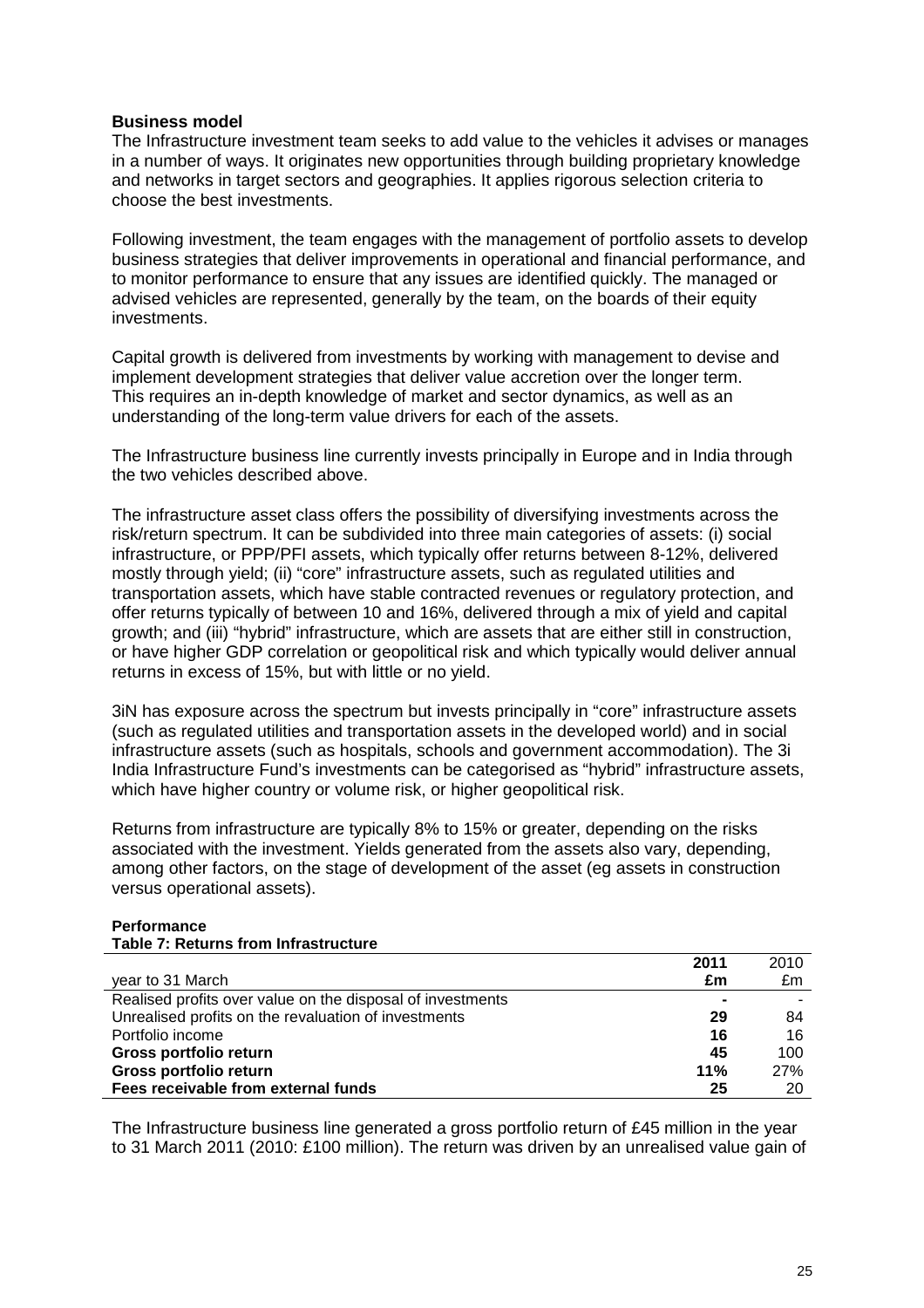£29 million from 3i's investments in 3iN and in the 3i India Infrastructure Fund (2010: £84 million) and by strong portfolio income of £16 million (2010: £16 million).

The unrealised value gain was lower than last year due to the lower mark-to-market gain on the valuation of the Group's holding in 3iN. During the year to 31 March 2011, 3iN shares traded up by 6%, generating an unrealised value gain of £21 million, compared to a 32% movement, corresponding to a £72 million gain, the previous year, when the shares had traded up from a much lower base. The remainder of the unrealised value gain of £8 million (2010: £10 million) is attributable to a revaluation of the holding in the 3i India Infrastructure Fund, as its assets continue to progress through their construction phases.

Portfolio income was flat at £16 million (2010: £16 million), and was driven almost entirely by the dividend received on the holding in 3iN, which was partially offset by abort costs.

Fees receivable from 3iN and the 3i India Infrastructure Fund amounted to £25 million (2010: £20 million). This was due to the higher advisory and performance fees receivable from 3iN, which pays fees on invested capital only, following the investments made this year.

## **Priorities and opportunities for 3i**

We intend to strengthen our position as a leading participant in the infrastructure market through the ongoing investment of our advised and managed vehicles in a portfolio of strong assets, which can continue to generate attractive returns for shareholders and limited partners.

We will maintain a rigorous investment approach, using our proprietary sector knowledge and our broad network of contacts in our chosen sectors and geographies to originate transactions that contribute to the delivery of the target return objectives. This will be key to positioning the business line and 3iN for future fundraisings.

Seeking to generate attractive returns from the existing portfolio will also remain a priority for the Infrastructure team. The assets in the two vehicles are performing well, and the team's portfolio management expertise, as well as the Group's resources, will be leveraged to continue to drive value from those assets.

The opportunity for 3i is to grow the funds it manages or advises and to raise new funds, generating increased fee income.

#### **3i Infrastructure plc**

3i holds a 32.9% holding in 3iN, which is an investment company listed on the London Stock Exchange and a component of the FTSE 250. At 31 March 2011, 3iN had a market capitalisation of £957 million.

3iN is domiciled in Jersey, is governed by an independent board of directors, and targets a 12% net return over the long term through NAV growth, of which 5% is returned to shareholders through dividends.

3iN has a \$250 million commitment to the 3i India Infrastructure Fund and participated in the new investments completed in the year by the Fund, described in the Infrastructure section of this review.

3i Group, through 3i Investments plc, a wholly-owned subsidiary, acts as investment adviser to 3iN and in return receives an annual advisory fee of 1.5% of the invested capital (excluding cash balances) and an annual performance fee of 20% on the growth in net asset value, before distributions, over an 8% hurdle calculated each year.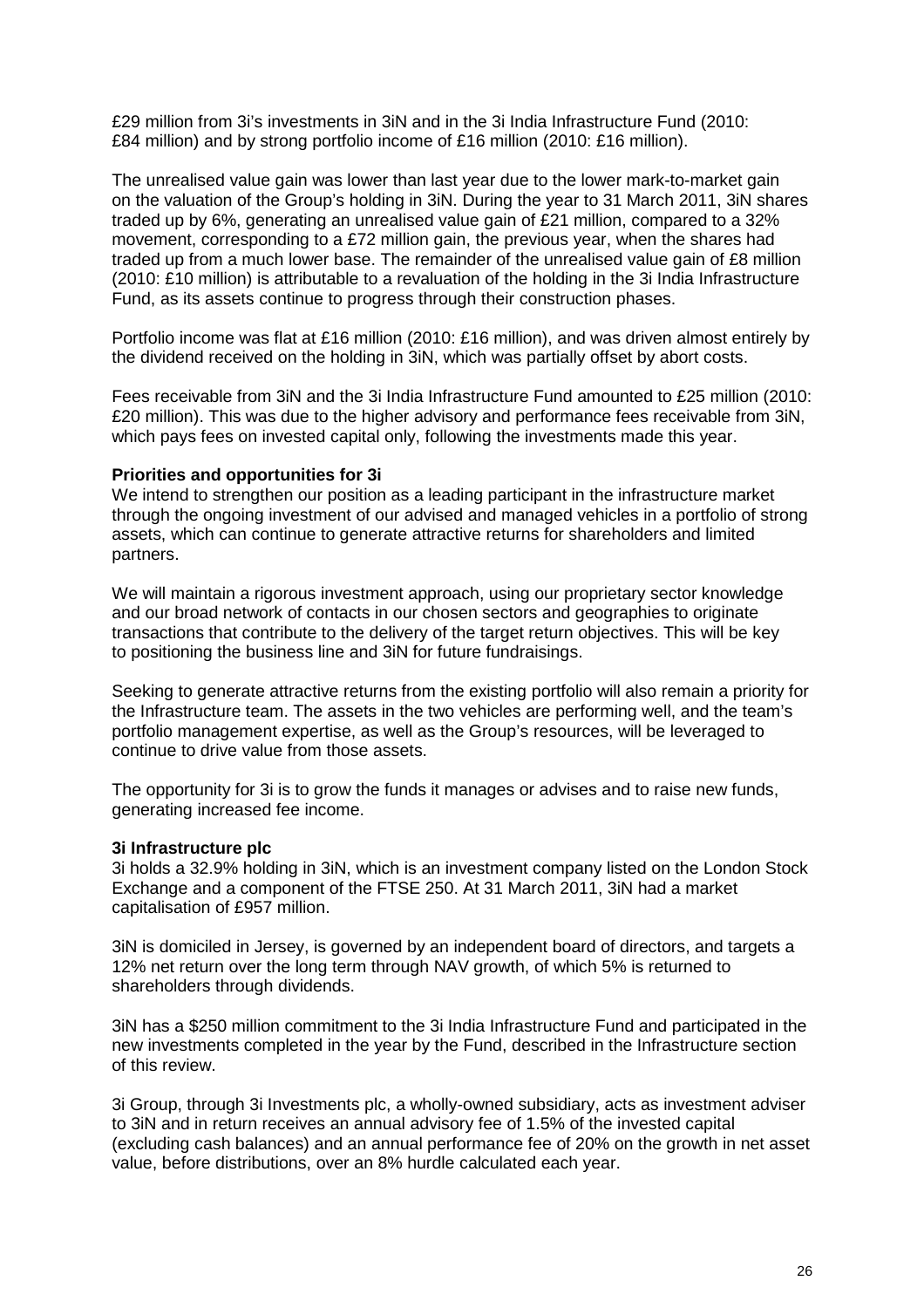3iN has its own dedicated website, www.3i-infrastructure.com. The company announced its annual results on 5 May 2011. The total return for the year to 31 March 2011 was £85.5 million, or 9.2% of opening shareholders' equity. Assisted by our investment advice, 3iN has built a strong track record since inception in March 2007, delivering an annualised growth in returns to shareholders of 9.9%, and a total annualised asset IRR of 19%.

3iN aims to deliver a 12% net return over the long term by building a portfolio which is predominantly weighted towards mature "core" infrastructure assets, which are expected to generate returns in the 10-16% range.

Around 69% of 3i Infrastructure's portfolio is weighted towards mature "core" assets, with the 15% exposure to Social Infrastructure assets providing support to the delivery of the yield objective, and a 16% "hybrid" exposure through the 3i India Infrastructure Fund providing higher capital growth.

## **Eversholt Rail Group**

During the year, 3iN completed a large investment in Eversholt Rail Group ("Eversholt"), in consortium with Morgan Stanley Infrastructure Partners and STAR Capital Partners. Eversholt is one of the three leading rail rolling stock companies in the UK and owns approximately 29% of the current British rail fleet.

The transaction valued Eversholt's gross assets at approximately £2.1 billion, and the consortium financed the acquisition through a combination of equity and debt. 3iN contributed £151.1 million in equity instruments as part of the total consideration. The investment in Eversholt, a "core" infrastructure asset, was immediately accretive to NAV and income, and built up the company's exposure to the transportation sector.

#### **3i India Infrastructure Fund**

The 3i India Infrastructure Fund (the "Fund") is a \$1.2 billion limited partnership fund established by 3i to invest in Indian infrastructure, with a particular focus on ports, airports, roads and power assets. 3i and 3iN each hold a \$250 million commitment in the Fund.

The Fund closed in 2008 with a target investment horizon of two to four years and, as at 31 March 2011, was 65% invested and 70% committed. Since inception, the Fund has generated a gross money multiple on invested cash of 1.3x.

3i earns management fees from limited partners in the Fund, with the exception of 3iN.

The Fund completed three new investments in the year, in two developers of power projects and in one toll road developer and operator, with an aggregate cost of \$268 million (£168 million). 3i's share of these investments was £36 million. The growing Indian power generation market is an attractive area for investment, as the imbalances between power demand and supply in India are expected to endure in the next decade. The Indian road sector has seen similar growth, as the Indian government retains its focus on relieving road congestion and improving accessibility. Like the other investments in the Fund, all three investments have been made alongside strong local promoters with an established track record of delivery in their respective sectors.

## **GVK Energy**

GVK Energy Limited ("GVK Energy") is developing a power portfolio comprising an operational capacity of 915MW, with a further 3,132MW under various stages of development. The portfolio is mainly gas-fired. The Fund invested \$178 million (£113 million) for a substantial minority stake in GVK Energy in December 2010, with GVK Power and Infrastructure, GVK Energy's parent company, retaining a majority. 3i's share of the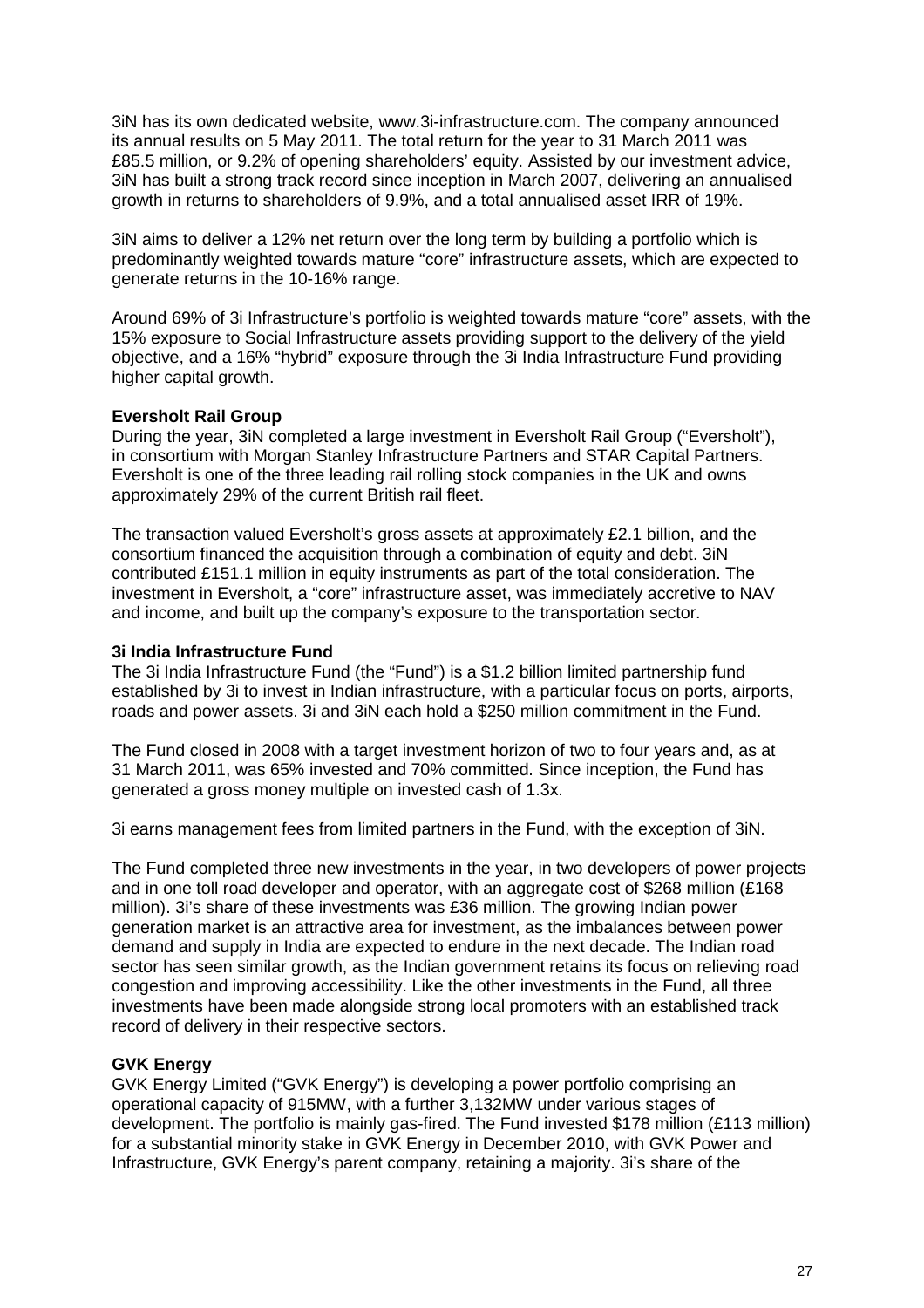investment was £24 million, of which a first, £15 million tranche was drawn in this financial year. The remaining £9 million tranche will be drawn in the next financial year.

## **Ind-Barath Utkal**

Ind-Barath (Utkal) Limited ("Ind-Barath Utkal"), is building a 700MW coal-fired power plant based in the state of Orissa. The Fund invested \$45 million (£28 million) for a minority stake in Ind-Barath Utkal in March 2011, with the company's parent, Ind-Barath Power Infra Limited, a developer of power projects, retaining the majority. 3i's share of the investment was £6 million.

## **KMC Roads**

KMC Infratech Limited ("KMC Roads") is a subsidiary of KMC Constructions Limited ("KMCCL"), a Hyderabad-based infrastructure engineering and construction company. KMC Roads is KMCCL's "build, operate and transfer" ("BOT") roads business. Its portfolio currently comprises 10 such projects, aggregating c.1,000 kilometres across India, making it one of the largest road portfolios in the country and a strong platform for future BOT road projects. The Fund invested \$111 million (£69 million) for a substantial minority in KMC Roads in March 2011. 3i's share of the investment was £15 million.

#### **Other Infrastructure assets**

3i Group has a small residual holding in Anglian Water Group, valued at £7 million.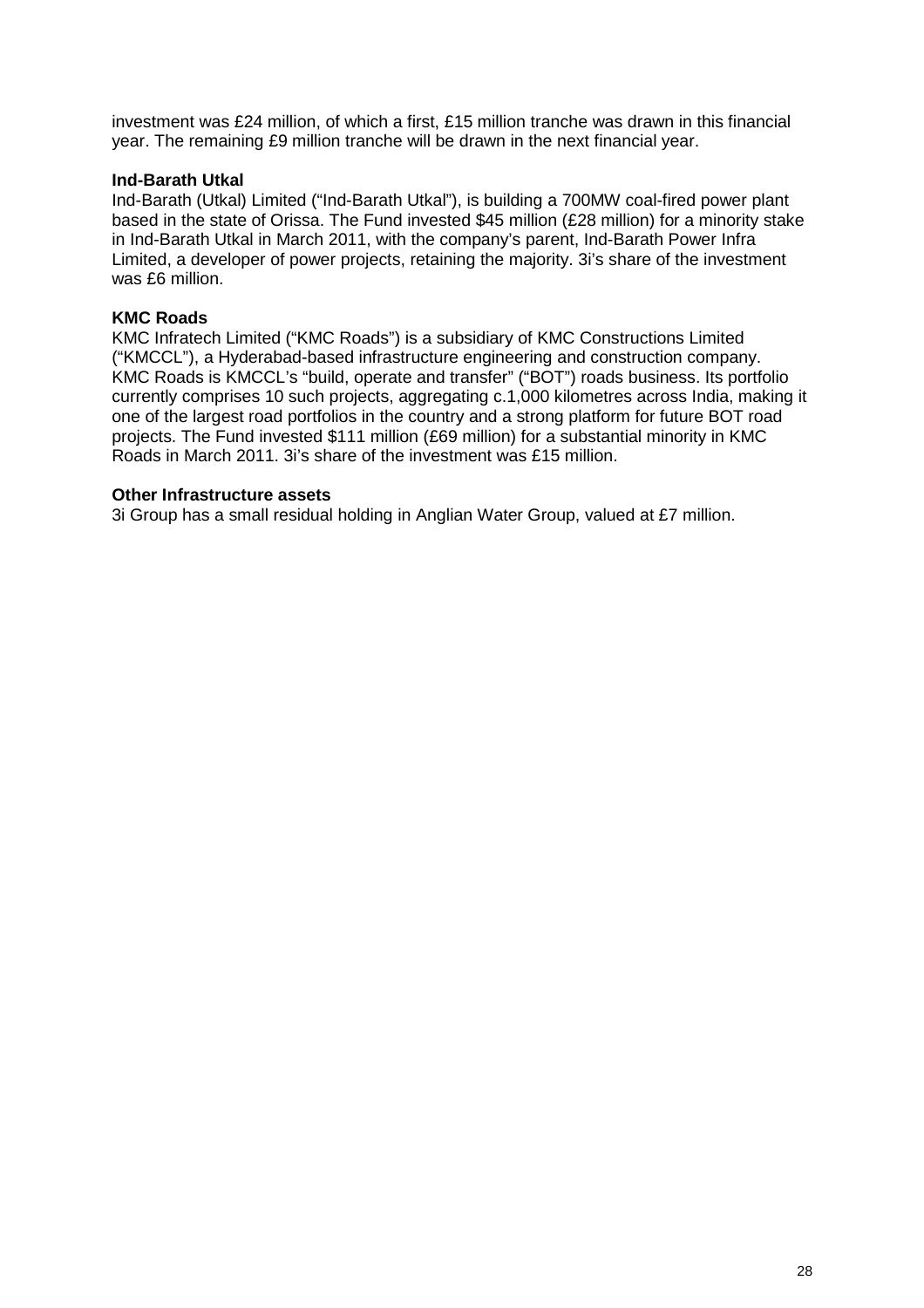# Debt Management

3i first established a debt management capability in October 2007 to capitalise on the opportunity to invest in non-investment grade debt of European businesses (in non-3i portfolio companies) at a discount to par value. Investments were initially made through a Debt Warehouse facility.

In line with our strategy of growing in areas in which we have investment expertise, 3i Debt Management Ltd., a newly formed subsidiary of the Group, and in which 3i has a majority shareholding, signed an agreement in September 2010 to acquire Mizuho Investment Management (UK) Limited ("MIM"). Following completion in February 2011, 3i's existing debt management activities were merged with MIM to form a distinct business line, Debt Management. The acquisition cash consideration for MIM was £18.3 million.

The acquisition of MIM enhanced 3i's capabilities in the debt fund management market and builds upon the Group's existing Private Equity and Infrastructure businesses. The thirdparty funds that MIM manages primarily invest in non-investment grade senior secured debt issued by medium and large European companies. The acquisition of MIM, combined with the successful exit of the majority of the Debt Warehouse assets during the year, has enhanced 3i's track record, changed the profile of this business line and produced a strong platform for future growth, with total assets under management of £3.4 billion at 31 March 2011.

## **The market**

Fundraising for new primary Collateralised Loan Obligations ("CLO") in Europe has proven challenging over the last 12 months, with  $\epsilon$ 1.8 billion of volume in 2010 and zero new issuance to date in 2011 (source: Bank of America). Elsewhere, the US market has seen a recovery in the primary CLO market; in 2010, eight new CLOs priced, producing \$3.1 billion of volume. This was followed by five new vehicles in Q1 2011, representing a further \$1.9 billion of volume. The increase in new primary CLO issuance in the US is on the back of attractive returns, an availability of leverage and an active primary pipeline of deals into which the vehicles can invest.

The European credit market witnessed a continuing recovery during 2010 with a rally in secondary market prices. Issuance in the primary credit market has also improved due to a number of factors, including increased confidence of arranging and underwriting banks, quantum of committed private equity capital available to invest and increased mergers and acquisitions activity generally.

In the European debt fund management market today there is currently approximately €100 billion of assets under management (source: Creditflux), with the top 10 managers accounting for over half the issuance in the market. Although the competitive environment remains relatively benign, the last 12 months has witnessed an increase in consolidation activity. As the debt fund management business is highly scalable, it is anticipated that further consolidation activity amongst managers will continue as smaller participants look to exit.

## **Business model**

Debt Management specialises in the management of third-party funds investing in noninvestment grade debt. The current funds have a European geographic focus investing in a diversified portfolio of medium and large businesses across four core product areas:

- − Harvest I V (five senior debt heavy Collateralised Loan Obligations "CLOs");
- − Windmill I (managed account);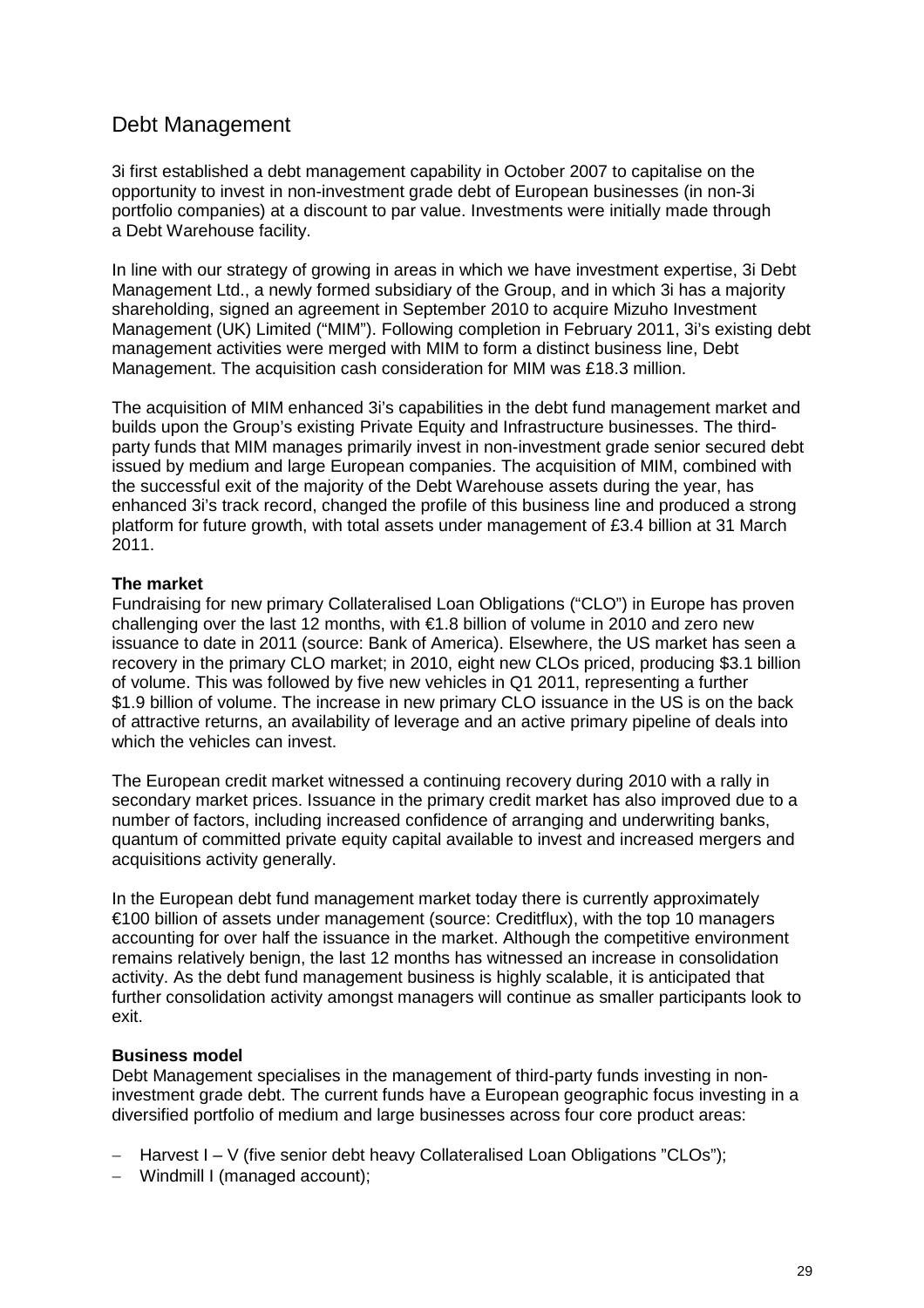- − Friday Street (dedicated mezzanine fund); and
- − Vintage I (private equity fund of funds).

The Debt Management investment team, of over 30 professionals, adds value to the funds it advises or manages in a number of ways. In originating new investments, the team have strong primary market syndication relationships, together with well established private equity sponsor relationships, ensuring that a high proportion of opportunities in the market are seen. An in-depth credit analysis is undertaken for each opportunity. The minimal annualised default rate of less than 1.5% on the 2007 Debt Warehouse is evidence of a disciplined and credit-focused investment strategy.

Ongoing portfolio management is a critical area of focus for the team and is central to driving fund returns. Analysts are specialised by sector and each investment has a dedicated analyst who monitors performance to ensure that any issues are identified early. Returns from all funds are generated by way of a management fee and typically an incentive fee. These fees are structured to align the interests of the portfolio manager with those of the underlying debt and equity investors. The fee structure is typically created in order to provide the portfolio manager with a modest senior management fee, with the remainder of the management fee being performance related. Incentive fees are typically paid after the investors have received a stated return, after which the fund manager receives a percentage of the investment returns.

## **Portfolio composition of CLO funds**

The CLO funds are well diversified by sector, with a concentration in Europe by geography. Within Europe there is considerable diversity with the £3,175 million of AUM for these funds being spread across 15 countries. The portfolio is also well diversified by sector.

#### **Priorities and opportunities**

Having made and integrated the MIM acquisition, the priorities now are to strengthen our position as a leading participant in the debt management market. This will be underpinned through the ongoing investment of our funds in a diversified portfolio of assets, which will continue to generate attractive returns for shareholders and limited partners. We will maintain a rigorous investment approach, using our disciplined and credit focused investment strategy, strong relationships in the debt market and proactive portfolio management to contribute to the delivery of the return objectives of the eight funds currently managed by the team. This will be critical in positioning the business line for future fundraisings.

Debt Management is now well positioned in the European debt market, with a strong brand and robust track record. The acquisition of MIM builds on 3i's existing debt management activities and creates a platform of scale to manage multiple funds. Should market conditions allow, there is potential to expand through the launch of new funds, to introduce further diversification across funds and to expand into new geographies. We will also actively consider acquisition opportunities in the anticipated continuing consolidation of the smaller participants in the market.

## **Operational framework**

Debt Management operates as a distinct business line within 3i and 3i Debt Management Investments Limited is regulated as a separately registered entity by the Financial Services Authority ("FSA"). Debt Management's operating model is in line with FSA best practice, ensuring that investors are protected by clear processes, policies and conflicts management. There are principles and processes in place for managing actual and potential conflicts of interest, confidentiality restrictions and price sensitive information flows across our business lines.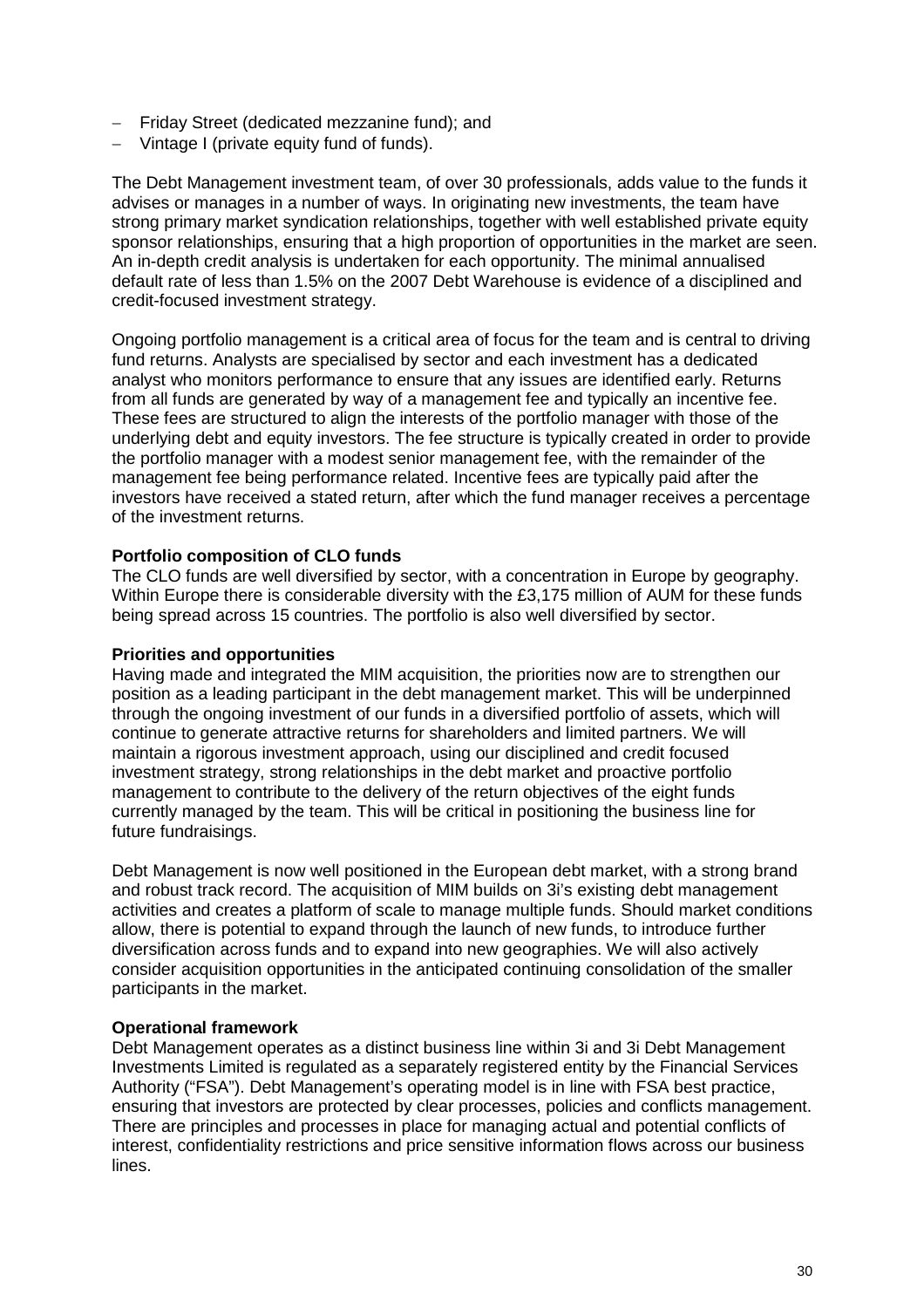The compositions of the investment committees for 3i Group across debt and equity investments are also distinct.

## **Performance**

During the year, Debt Management realised the majority of assets from within the 2007 3i Debt Warehouse, generating realised profits of £24 million in the financial year. This successful exit was at a money multiple of 1.4x, and an IRR of 13.4%.

The Debt Management business line generated a gross portfolio return of £39 million in the year to 31 March 2011 (2010: £109 million). The return was driven by the realisation of the majority of the Debt Warehouse, with a strong realised gain of £24 million (2010: £55 million gain) together with £8 million of unrealised value growth and £7 million of portfolio income.

The acquisition of MIM, completed on 15 February 2011, had only minimal effect on gross portfolio returns in this financial year. The £8 million of unrealised value growth included a £7 million gain on the equity stakes of the CLO funds acquired as part of the acquisition. Fee income of £2 million was also generated from the funds that the team managed in the six weeks to 31 March 2011.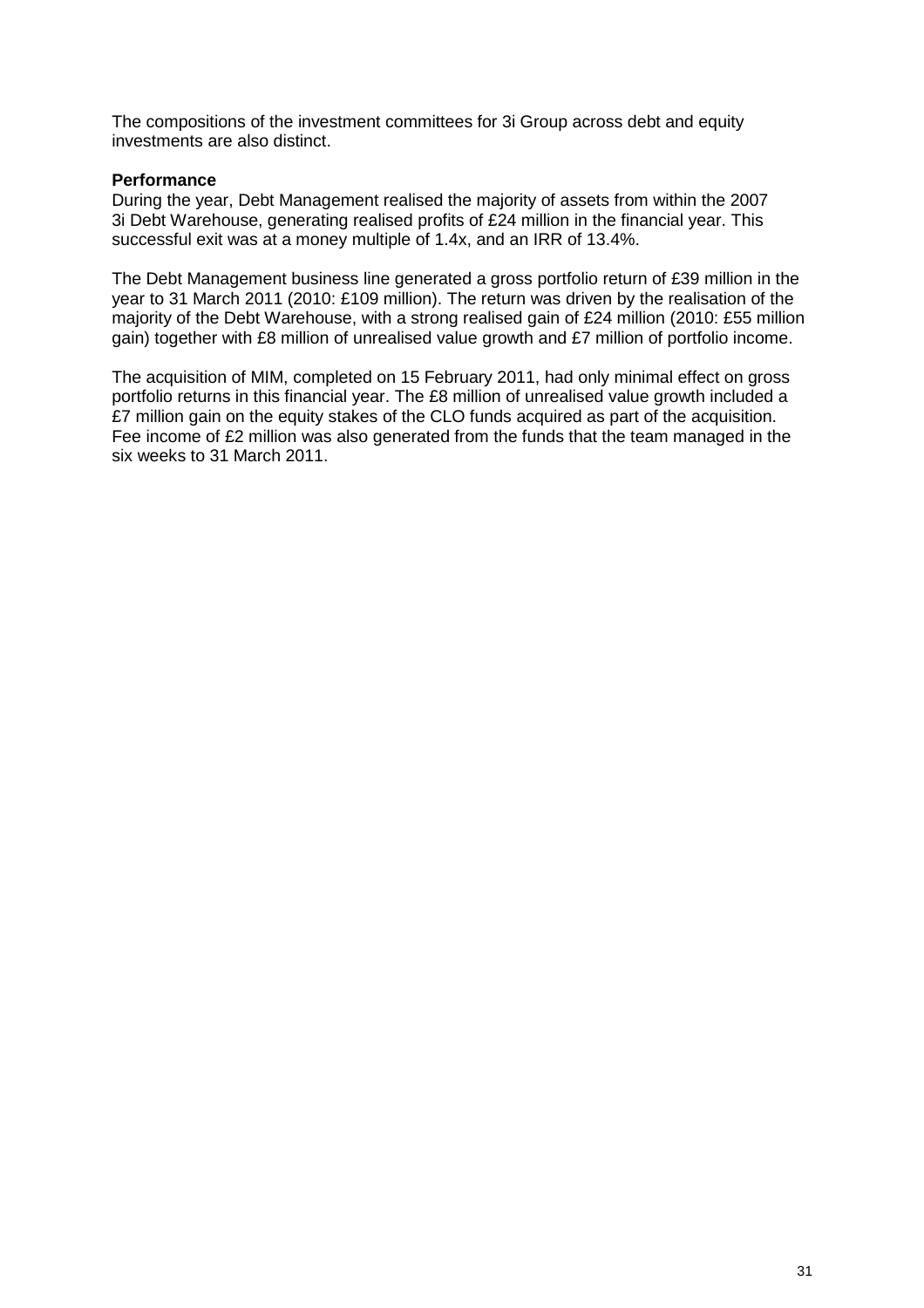# Financial review

## **Investment and realisations**

| $1$ univ vi iiivvuiliviit uvti ritt | <u>VIII MUNIVY VIIVYL UIIU VALVIIIUI IUIIUV</u> |                |      |
|-------------------------------------|-------------------------------------------------|----------------|------|
|                                     | 3i own balance sheet                            | External funds |      |
|                                     | 2010<br>2011                                    | 2011           | 2010 |
| vear to 31 March                    | £m<br>£m                                        | £m             | £m   |
| <b>Realisations</b>                 | 1.385<br>609                                    | 166            | 157  |
| Investments                         | 719<br>386                                      | 736            | 325  |
| Net investment/(divestment)         | 110<br>(999)                                    | 570            | 168  |

#### **Table 8: Investment activity – own balance sheet and external funds**

There was a significant increase in the Group's investment activity during the year to 31 March 2011 compared to an atypically low level of investment in the prior year. Realisations were lower, in part due to the timing of the MWM and Hyva sales, which were signed in October and December 2010 respectively but were subject to competition clearances. The disposal of Hyva completed in April 2011 and generated proceeds of £181 million. The successful IPO of Norma was also completed in April 2011, generating proceeds for 3i of £74 million.

Private Equity accounted for 88% (2010: 83%) of own balance sheet investment in the year to 31 March 2011. The acquisition of MIM by the Debt Management business line was completed in February 2011 and had minimal effect on investment or realisations for the year to 31 March 2011. Investments and realisations made by the funds managed by the MIM business will be reported within the Debt Management business line.

Further details on investments referred to in this Financial review can be found in the Ten largest and Forty other large investments.

## **Investment**

Total investment in the year was £719 million (2010: £386 million). Tables 9, 10 and 11 provide an analysis of the nature of this balance sheet investment, as well as its composition by business line and geography.

A total of £308 million (2010: £21 million) was invested in nine (2010: one) new portfolio companies in the year to 31 March 2011. More detail on these investments, which included three investments made by the 3i India Infrastructure Fund, is provided in the relevant business line reviews. A total of £54 million (2010: £18 million) was also provided to support acquisitions made by portfolio companies.

As noted at the half year, investment in the debt instruments of two portfolio companies totalled £110 million. These were purchased at a discount to par value. Other investment of £73 million (2010: £81 million) in Table 9 included £47 million investment made from the Debt Warehouse.

As in previous years, an element of gross investment in the Private Equity business was non-cash capitalised interest. This amounted to £158 million in the year to March 2011 (2010: £183 million). Investment in restructurings was significantly lower at £16 million (2010: £83 million).

Continental Europe accounted for the largest proportion of investment by region at 60% (2010: 31%) with the UK at 31% (2010: 58%). Direct Asian and US investment was subdued in the year in part as a result of price pressure in these markets. However, 3i was able to achieve significant access to these markets through investing in European based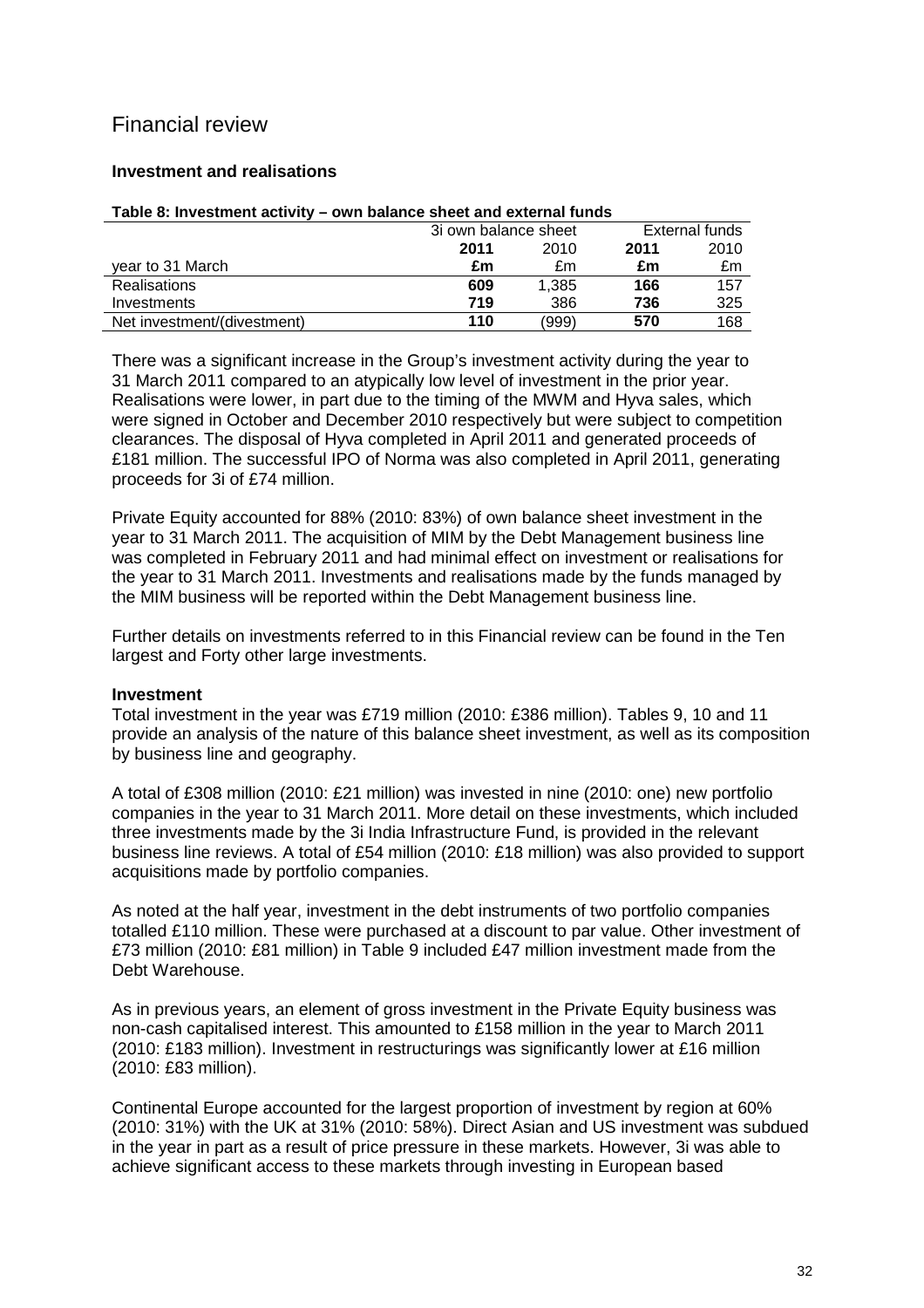businesses. An analysis of new Private Equity investment by sector is provided in the Private Equity business line review in Table 3.

## **Table 9: Total investment**

| Total investment: £719 million         |     |
|----------------------------------------|-----|
| for the year to 31 March 2011          | £m  |
| New/first investment                   | 308 |
| Acquisition finance                    | 54  |
| Restructurings                         | 16  |
| Capitalised interest <sup>1</sup>      | 158 |
| Purchase of portfolio debt instruments | 110 |
| Other                                  | 73  |
| 1 Includes PIK notes.                  |     |

#### **Table 10: Investment by business line**

| Total investment: £719 million |     |
|--------------------------------|-----|
| for the year to 31 March 2011  | fm  |
| <b>Private Equity</b>          |     |
| <b>Buyouts</b>                 | 562 |
| <b>Growth Capital</b>          | 72  |
| Infrastructure                 | 36  |
| Debt Management                | 49  |
| Non-core activities            |     |

## **Table 11: Investment by geography**

| Total investment: £719 million |     |
|--------------------------------|-----|
| for the year to 31 March 2011  | £m  |
| UK                             | 221 |
| <b>Continental Europe</b>      | 433 |
| Asia                           | 62  |
| North America                  | 3   |
| Rest of World                  |     |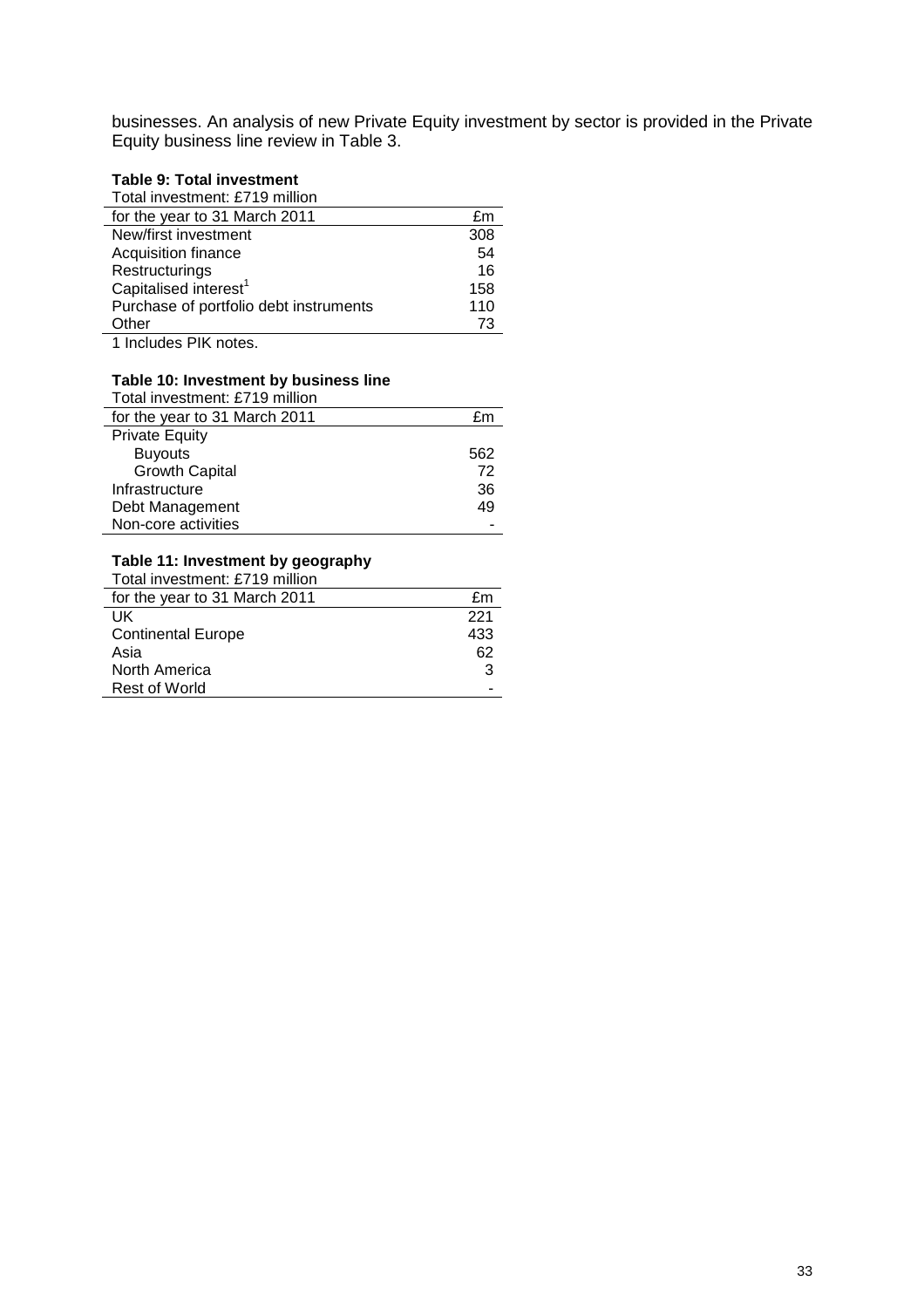### **Realisations**

Realisation proceeds for the year to 31 March 2011 totalled £609 million (2010: £1,385 million). Although lower than the previous year, they were achieved at a higher uplift of 26% (2010: 19%) to opening value.

An analysis of realisations by business line, geography and type of realisation is provided in Tables 12, 13 and 14. At 61% (2010: 71%), Private Equity generated the largest proportion of realisations. Debt Management also realised the majority of the assets in the 2007 3i Debt Warehouse, generating proceeds of £145 million and realised profits of £24 million.

The residual non-core portfolio delivered realisations of £79 million from SMI and £12 million from Venture Capital, at a combined uplift of 69% (2010: 3%). As a result of these divestments, the non-core portfolio at 31 March 2011 represented 3% (2010: 5%) of the Group's total portfolio.

The UK accounted for 62% of total realisations (2010: 45%). Table 14 shows that there was a good spread by type of divestment during the year, with trade sales representing the largest single category and 3i taking advantage of an active secondary market.

#### **Table 12: Realisation by business line**

| Total realisations: £609 million |     |
|----------------------------------|-----|
| for the year to 31 March 2011    | £m  |
| <b>Private Equity</b>            |     |
| <b>Buyouts</b>                   | 170 |
| <b>Growth Capital</b>            | 202 |
| Infrastructure                   |     |
| Debt Management                  | 145 |
| Non-core activities              | 91  |

## **Table 13: Realisations by geography**

| Total realisations: £609 million |     |
|----------------------------------|-----|
| for the year to 31 March 2011    | £m  |
| UK                               | 376 |
| <b>Continental Europe</b>        | 190 |
| Asia                             | 25  |
| North America                    | 18  |
| <b>Rest of World</b>             |     |

## **Table 14: Realisations by type**

| Total realisations: £609 million |     |
|----------------------------------|-----|
| for the year to 31 March 2011    | £m  |
| Trade sales                      | 156 |
| Secondaries                      | 104 |
| Loan repayment                   | 33  |
| IPO                              | 16  |
| Management buyback               | 127 |
| Other                            | 173 |

1 Other includes realisations of £145 million from the sale of assets in the Debt Warehouse.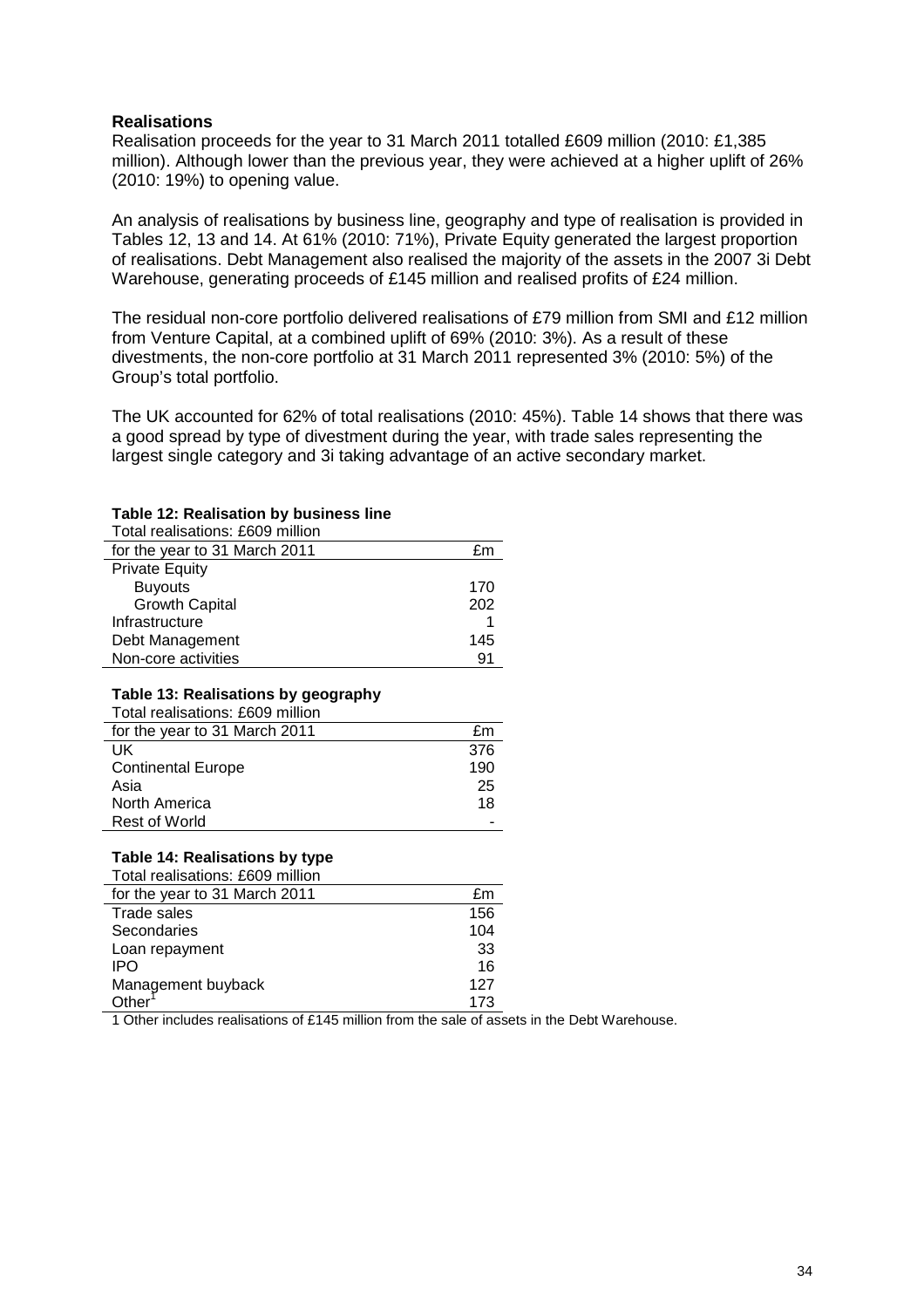## **Returns**

| year to 31 March 2011  |          | Net portfolio return   |           | <b>Total return</b> |           |
|------------------------|----------|------------------------|-----------|---------------------|-----------|
| Gross portfolio return |          |                        |           |                     |           |
|                        |          |                        |           | Net portfolio       |           |
|                        |          | Gross portfolio return | £601m     | return              | £449m     |
|                        |          |                        |           | Net interest        |           |
| Realised profits       | £124 $m$ | Fees receivable        | £67m      | payable             | £(127)m   |
| Unrealised value       |          |                        |           | Exchange            |           |
| movement               | £325m    | Net carried interest   | $E(38)$ m | movement            | $£(17)$ m |
| Portfolio income       | £152m    | Operating expenses     | £(181)m   | Other               | £19m      |
| <b>Gross portfolio</b> |          |                        |           |                     |           |
| return                 | £601m    | Net portfolio return   | £449m     | <b>Total return</b> | £324m     |
| <b>Return on</b>       |          | Return on opening      |           | Return on           |           |
| opening portfolio      | 17.1%    | portfolio              | 12.8%     | opening equity      | 10.6%     |

Gross portfolio return represents the performance of the investment portfolio. Net portfolio return includes additional income generated from managing external funds, through management fees and carried interest receivable, less the costs of running our business and carried interest paid to our investment teams. Finally, total return is the net portfolio return, less our funding costs and the impact of foreign exchange and other factors.

Each of these aspects of our returns is considered in greater detail in this review.

#### **Table 15: Total return**

|                                                        | 2011  | 2010  |
|--------------------------------------------------------|-------|-------|
| year to 31 March                                       | £m    | £m    |
| Realised profits over value on disposal of investments | 124   | 218   |
| Unrealised profits on revaluation of investments       | 325   | 458   |
| Portfolio income                                       |       |       |
| <b>Dividends</b>                                       | 41    | 59    |
| Income from loans and receivables                      | 110   | 110   |
| Net fees receivable/(payable)                          |       | (2)   |
| Gross portfolio return                                 | 601   | 843   |
| Fees receivable from external funds                    | 67    | 59    |
| Carried interest receivable from external funds        | 25    | 30    |
| Carried interest and performance fees payable          | (63)  | (88)  |
| Operating expenses                                     | (181) | (221) |
| Net portfolio return                                   | 449   | 623   |
| Net interest payable                                   | (127) | (112) |
| Movement in the fair value of derivatives              | (1)   | 9     |
| Net foreign exchange movements                         | (17)  | (35)  |
| Pension actuarial gain/(loss)                          | 20    | (71)  |
| Other (including taxes)                                |       | (7)   |
| Total comprehensive income ("Total return")            | 324   | 407   |

The Group generated a total return of £324 million for the year (2010: £407 million), which represents a 10.6% return over opening shareholders' funds. Gross portfolio return of £601 million reflected portfolio value growth of £325 million, portfolio income of £152 million and realised profits of £124 million.

The returns reflected generally strong performance across the Private Equity portfolio, with aggregate earnings used for valuations up 13% in the year. There have, however, been marked regional differences, with the unrealised value gain of £325 million (2010: £458 million) driven by strong growth in northern Europe counterbalanced by weaker performance from a small number of UK assets. Earnings multiples were down by 7% in the year, in line with comparable sector and geographic market multiples.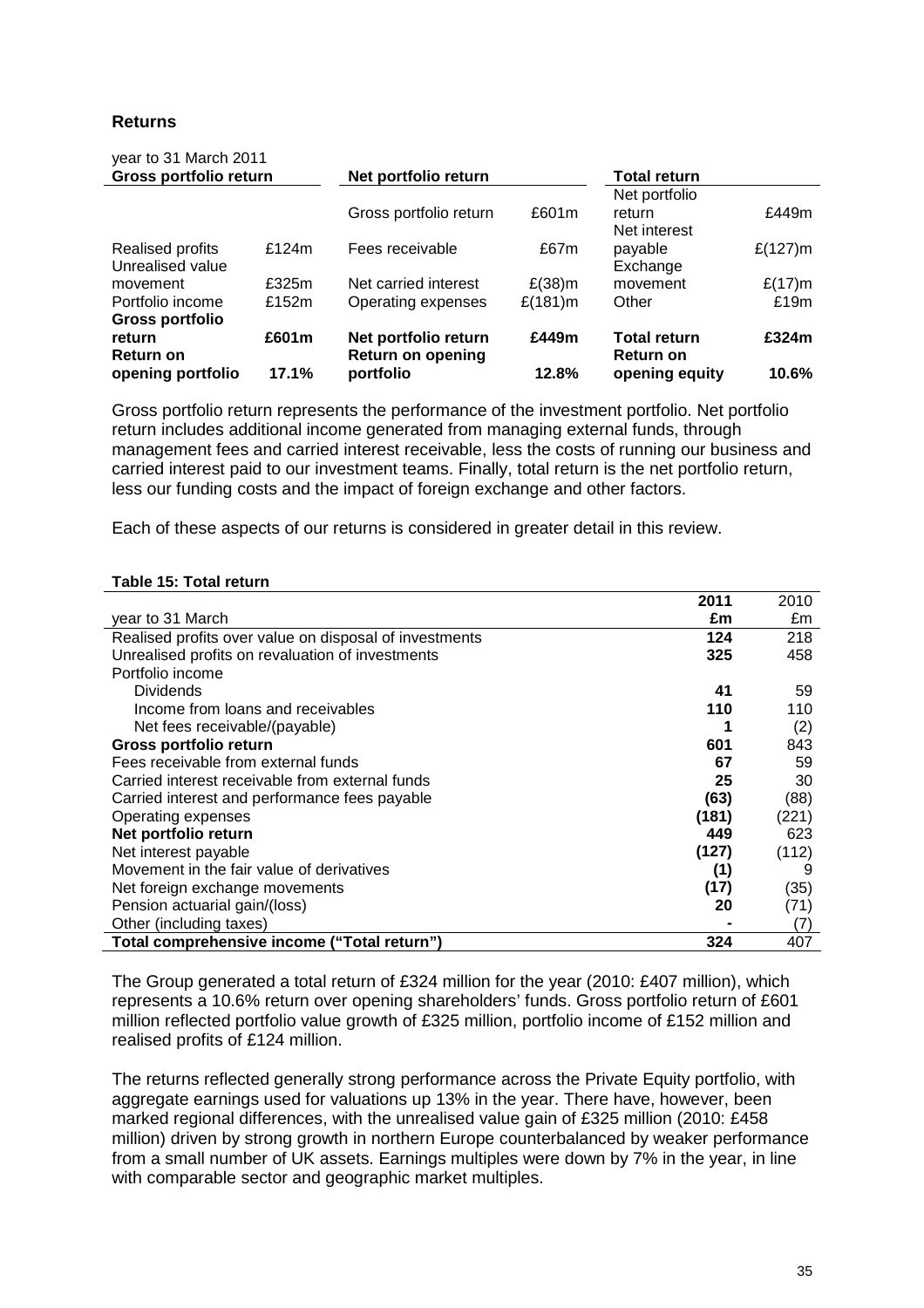Operating expenses, at £181 million (2010: £221 million), were 18% lower than the same period last year, resulting in a 28% reduction since 2009. Net interest payable increased to £127 million (2010: £112 million) reflecting the overlap in refinancing the 2011 convertible bond, following the issue of a €350 million fixed rate bond in March 2010. Finally, total return included an adverse net currency movement of £17 million (2010: £35 million) in the year and an IAS 19 pensions gain of £20 million (2010: charge of £71 million).

## **Gross portfolio return**

#### **Table 16: Gross portfolio return by business line**

|                             |                        |      |      | Return as a % of  |
|-----------------------------|------------------------|------|------|-------------------|
|                             | Gross portfolio return |      |      | opening portfolio |
|                             | 2011                   | 2010 | 2011 | 2010              |
| year to 31 March            | £m                     | £m   | %    | %                 |
| <b>Private Equity</b>       |                        |      |      |                   |
| <b>Buyouts</b>              | 157                    | 441  | 10   | 30                |
| <b>Growth Capital</b>       | 305                    | 194  | 23   | 11                |
| <b>Total Private Equity</b> | 462                    | 635  | 16   | 21                |
| Infrastructure              | 45                     | 100  | 11   | 27                |
| Debt Management             | 39                     | 109  | 52   | n/a               |
| Non-core activities         | 55                     | (1)  | 33   |                   |
| Gross portfolio return      | 601                    | 843  | 17   | 21                |

Gross portfolio return for the year to 31 March 2011 totalled £601 million (2010: £843 million), a 17% return on opening portfolio value (2010: 21%). Given the different blends of own and external capital used by our business lines, as can be seen from Table 16, 77% of gross portfolio return was generated by the Private Equity business line.

Within Private Equity, the Buyouts gross portfolio return for the year of £157 million (2010: £441 million) represented a 10% (2010: 30%) return on opening portfolio value. It comprised unrealised value growth of £60 million (2010: £204 million), portfolio income of £75 million (2010: £69 million) and realised profits of £22 million (2010: £168 million). The unrealised value growth reflected generally strong performance across the portfolio, particularly in northern European assets. This was partially offset by the impact of impairments in a small number of UK assets. Earnings growth in the portfolio was 6% for those companies valued on an earnings basis at the beginning and the end of the year.

Also within Private Equity, the Growth Capital gross portfolio return for the 12 months of £305 million (2010: £194 million) represented a 23% (2010: 11%) return on opening portfolio value. This was a result of unrealised value growth of £217 million (2010: £145 million), portfolio income of £48 million (2010: £63 million) and realised profits of £40 million (2010: £(14) million loss).

The unrealised value growth reflected generally strong performance across the portfolio, with earnings growth of 15%.

Infrastructure gross portfolio return for the year of £45 million (2010: £100 million) comprised value growth of £29 million (2010: £84 million) and portfolio income of £16 million (2010: £16 million). Value growth in the year related to the increase in the share price of 3i Infrastructure plc, which drove a £21 million increase in the year (2010: £72 million), together with £8 million value growth in the 3i India Infrastructure Fund.

Debt Management gross portfolio return for the year was £39 million (2010: £109 million). This primarily reflected realised profits of £24 million (2010: £55 million) relating to the exit of the majority of the Debt Warehouse's assets in the year. Unrealised value growth in the year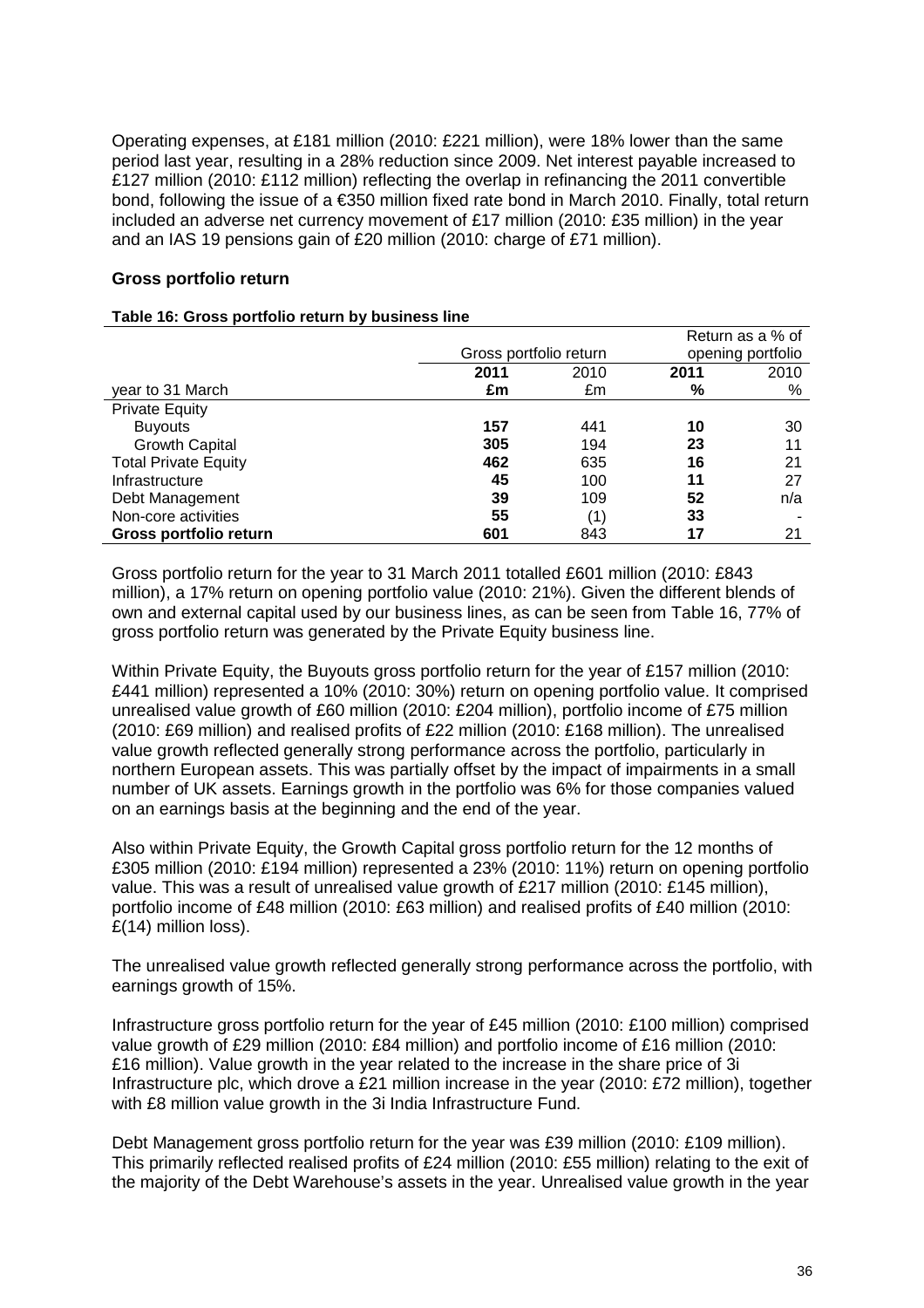was £8 million, of which £7 million related to the assets acquired with MIM in February 2011. Portfolio income was £7 million (2010: £9 million). Realised profits of £38 million from a number of SMI assets, unrealised value growth of £11 million and portfolio income of £6 million delivered a non-core gross portfolio return for the year of £55 million (2010: £(1) million).

## **Realised profits**

Overall, the Group achieved realised profits in the year of £124 million (2010: £218 million) at an average uplift to opening book value of 26% (2010: 19%).

## **Unrealised value movements**

The unrealised value movement of £325 million (2010: £458 million) reflected strong earnings performance across the portfolio, with an aggregate 13% increase in earnings used for valuation. Strong earnings growth in northern Europe was partially offset by the impact of impairments in a few UK investments. Earnings multiples used for valuation were down 7% in line with comparable market multiples.

Table 17 shows the unrealised value movement for each category of valuation. The most significant category relates to investments valued on an earnings and multiple basis. These accounted for 59% of the portfolio by value at 31 March 2011 (2010: 71%).

|                                                                                                      | 2011  | 2010  |
|------------------------------------------------------------------------------------------------------|-------|-------|
| vear to 31 March                                                                                     | £m    | £m    |
| <b>Private Equity and Infrastructure</b>                                                             |       |       |
| Earnings and multiples based valuations                                                              |       |       |
| - Earnings multiples<br>Equity                                                                       | (76)  | 536   |
| - Earnings                                                                                           | 295   | (171) |
| - Impairments (earnings basis)<br>Loans                                                              | (201) | 76    |
| Market adjustment to earnings basis <sup>1</sup>                                                     |       | (8)   |
| Other bases                                                                                          |       |       |
| Provisions                                                                                           | (71)  | (24)  |
| Uplift to imminent sale                                                                              | 240   | (28)  |
| Discounted Cash Flow                                                                                 | 54    | 19    |
| Loans - Impairments (other basis)                                                                    | 5     | (29)  |
| Other movements on unquoted investments                                                              | 48    | (32)  |
| Quoted portfolio                                                                                     | 23    | 74    |
| <b>Debt Management</b>                                                                               |       |       |
| <b>Broker quotes</b>                                                                                 | 8     | 45    |
| Total                                                                                                | 325   | 458   |
| 1 New investments are valued on an earnings basis at the first reporting date. The market adjustment |       |       |

#### **Table 17: Unrealised profits/(losses) on revaluation of investments**

1 New investments are valued on an earnings basis at the first reporting date. The market adjustment to earnings basis is therefore no longer used.

#### **Table 18: Movement in earnings and multiples**

|                  |          | 2011   |          | 2010   |
|------------------|----------|--------|----------|--------|
|                  |          | Value  |          | Value  |
| year to          | % change | impact | % change | impact |
| 31 March         | £m       | £m     | £m       | £m     |
| Earnings         | 13%      | 295    | (8)%     | (171)  |
| <b>Multiples</b> | '7)%     | (76)   | 34%      | 536    |

### **Impact of earnings multiple movements**

Equity markets were volatile during the year, and multiples used in the valuation process reduced by 7% in the year to 31 March 2011. This movement was in line with comparable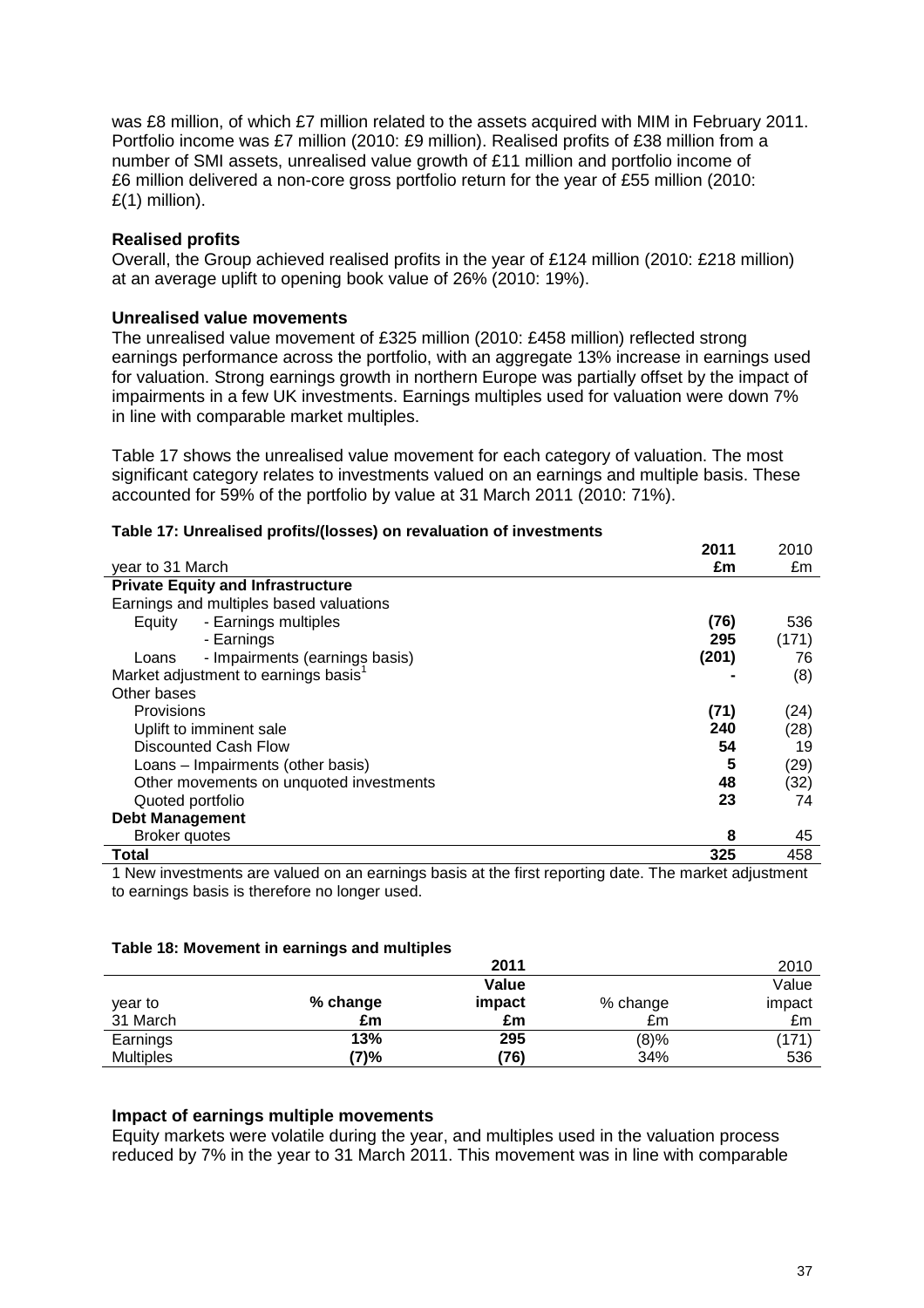market multiples and led to a £76 million reduction in portfolio value (2010: £536 million gain).

The average EBITDA multiple used to value Buyouts investments on an earnings basis was 8.5x pre-marketability discount, a 6.6% decrease from the 9.1x used in the prior year. In the Growth Capital portfolio, the average EBITDA multiple used to value investments was 9.2x pre discount, an 11% decrease from the 10.3x used at 31 March 2010.

## **Earnings movements**

When valuing a portfolio investment on an earnings basis, the earnings used are usually from the management accounts earnings for the 12 months to the quarter end preceding the reporting period, unless the portfolio company's current year forecast is lower, or more recent data provides a more reliable picture of maintainable earnings performance.

The mix of earnings used to 31 March 2011 was 4% audited accounts (2010: 7%), 84% management accounts (2010: 79%), and 12% current year forecast accounts (2010: 14%).

An aggregate 13% increase in earnings for those companies valued on an earnings basis both at the beginning and the end of the year to 31 March 2011 led to value growth of £295 million (2010: £171 million reduction).

## **Loan impairments**

Where the net attributable enterprise value of a portfolio company is less than the cost of any 3i loans provided, a shortfall is recognised against the value of the loan. This movement is classified as an impairment.

The impairments for the year to 31 March 2011 totalled £(196) million (2010: £47 million reversal), comprising £(201) million of impairments on an earnings basis and £5 million reversal of impairments on other valuations bases.

The significant increase in loan impairments for assets valued on an earnings basis primarily reflects a reduction in the value of Enterprise, which saw a loan impairment of  $E(198)$  million.

## **Provisions**

A provision is recognised where we anticipate that there is a 50% or greater chance that a company may fail within the next 12 months.

Provisions for the 12 months to 31 March 2011 totalled  $E(71)$  million (2010:  $E(24)$  million) or 2% of opening portfolio value. The provisions related to eight investments spread across geographies and sectors, with the single largest amount being  $E(30)$  million.

#### **Uplift to imminent sale**

Assets valued on an imminent sales basis include all investments currently in a negotiated sales process, or for which the proceeds have been received since the year end.

There were six assets valued on an imminent sales basis at 31 March 2011, with the associated value increase totalling £240 million (2010: £(28) million). The successful IPO of Norma in early April gave rise to a value increase of £92 million in the year. Also significant were the sales of MWM (£63 million increase) and Hyva (£80 million increase), both of which were signed by 31 March 2011. Both the Hyva and Norma transactions completed in April 2011, generating proceeds of £181 million and £74 million respectively.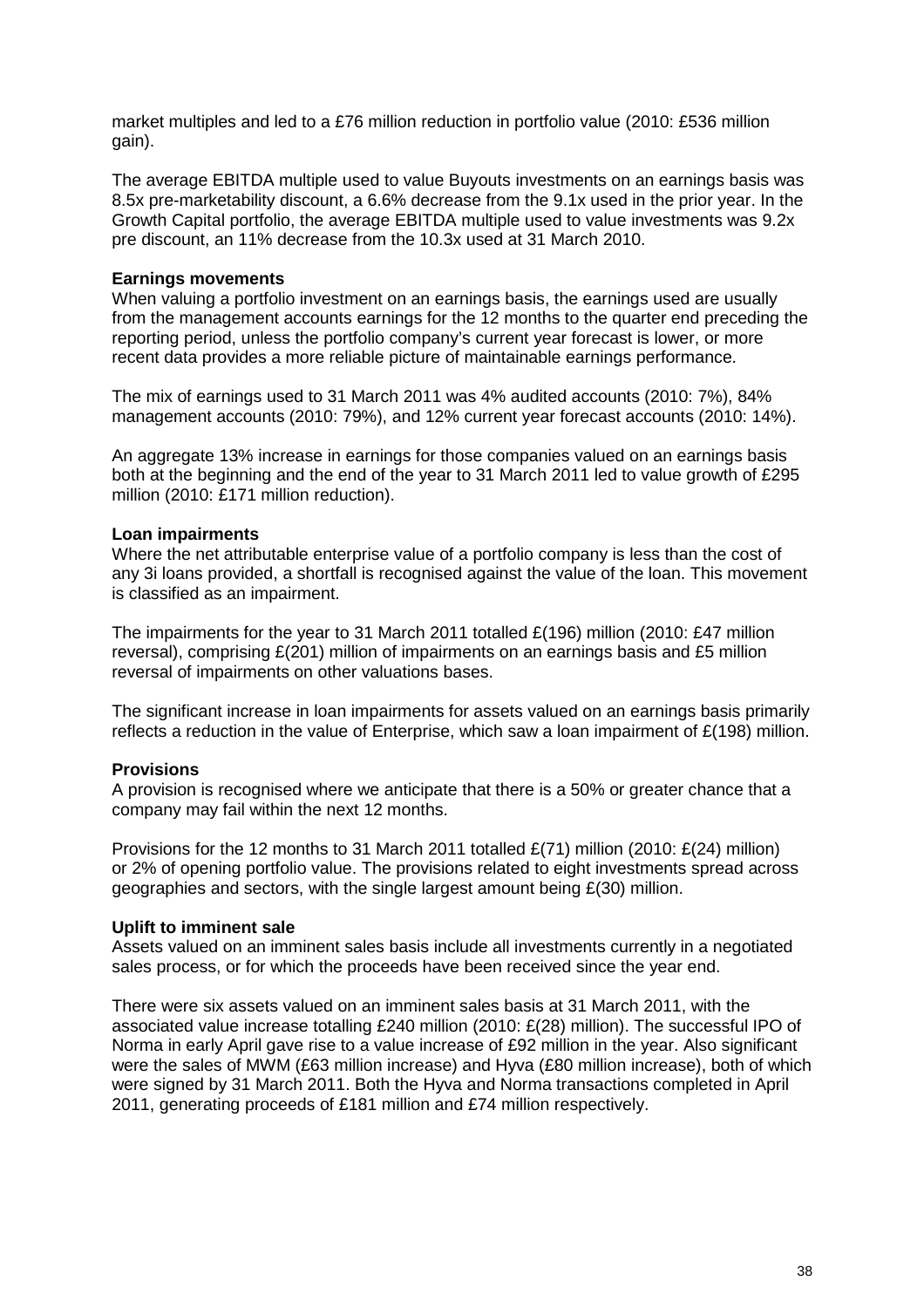## **Discounted Cash Flow**

Discounted Cash Flow ("DCF") is used primarily to value infrastructure and other investments with stable cash flows. This category accounted for an uplift of £54 million in the year to 31 March 2011 (2010: £19 million).

#### **Other**

The "other" category includes a number of assets valued using different valuation bases, including the sum of parts, where different divisions of a portfolio company are valued on a different basis, as well as other industry and asset specific methods. This category saw an overall value movement in the year to 31 March 2011 of £48 million (2010: £(32) million).

## **Quoted portfolio**

The total quoted equity movement for the 12 months to 31 March 2011 was £23 million, which compared to an unrealised value gain of £74 million for the 12 months to 31 March 2010. At 31 March 2011, the total quoted portfolio was valued at £405 million (2010: £370 million), or 10% (2010: 11%) of the total portfolio value.

3i's 33% holding in 3i Infrastructure plc was valued at £320 million at 31 March 2011 (2010: £300 million) and therefore accounted for 79% of the total quoted portfolio value. The increase of £21 million in value during the year resulted from the increase in share price from 110.7p at the start of the year to 117.2p at 31 March 2011.

## **Broker quotes**

With the acquisition of MIM in February 2011, the Group purchased minimum holdings in the lowest ranking loan notes in a number of the underlying CLO funds that it now manages, at a cost of £2 million. Consistent with the approach used for the 3i Debt Warehouse, these holdings are valued through the use of broker quotes. There was a £7 million uplift in value from acquisition to 31 March 2011.

The 3i Debt Warehouse took advantage of favourable secondary market conditions to sell virtually all of the assets in its portfolio during the final quarter, leaving only three loans in the portfolio at 31 March 2011. These were valued using broker quotes of agreed transaction prices and generated value growth of £1 million in the year.

| as at 31 March 2011         | %  |
|-----------------------------|----|
| Earnings                    | 59 |
| Imminent sale               | 15 |
| Quoted                      | 10 |
| <b>Discounted Cash Flow</b> |    |
| Other                       | 5  |
| Specific industry metrics   |    |
| <b>Broker quotes</b>        |    |

#### **Table 19: Proportion of portfolio value by valuation basis**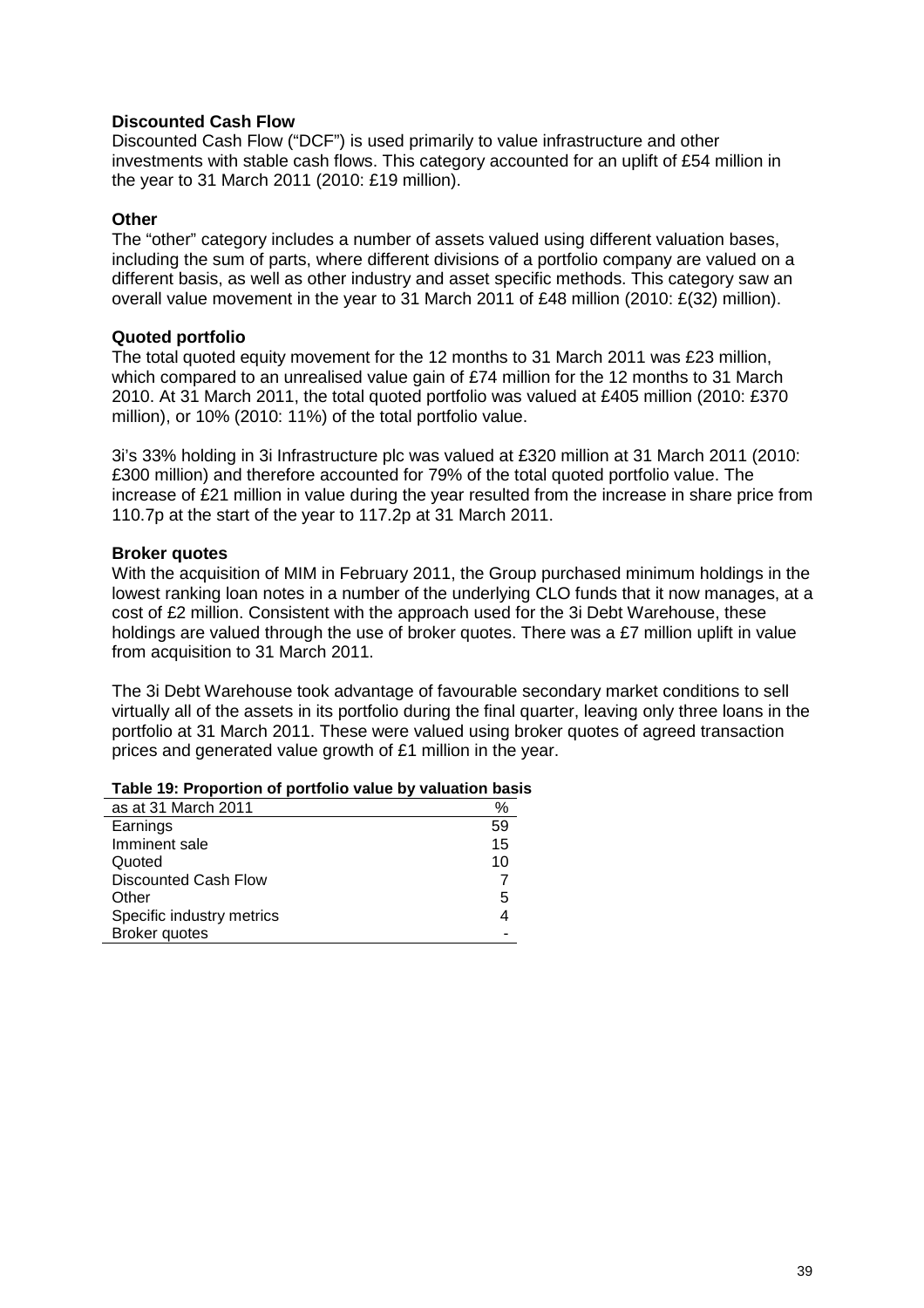## **Portfolio income**

#### **Table 20: Portfolio income**

|                                                     | 2011 | 2010 |
|-----------------------------------------------------|------|------|
| year to 31 March                                    | £m   | £m   |
| <b>Dividends</b>                                    | 41   | 59   |
| Income from loans and receivables                   | 110  | 110  |
| Net fees receivable/(payable)                       |      | (2)  |
| <b>Portfolio income</b>                             | 152  | 167  |
| Portfolio income/opening portfolio ("income yield") | 4.3% | 4.1% |

Portfolio income for the year to 31 March 2011 was £152 million (2010: £167 million), of which £41 million was dividend income and £110 million was interest. The reduction in dividend income primarily reflects an exceptional dividend of £23 million received in the prior year.

Total portfolio income received as cash was £56 million (2010: £73 million), due to the high proportion of capitalised interest.

## **Net portfolio return**

Net portfolio return is an important measure for 3i, as it incorporates the economic benefits provided through our asset management capabilities and captures our ability to drive cost efficiency. We will be reporting net portfolio return as a key performance measure from 1 April 2011.

For the year to 31 March 2011, net portfolio return was £449 million (2010: £623 million), or 12.8% (2010: 15%) of opening portfolio value.

Net operating expenses (operating expenses less managed and advised fees receivable from external funds) reduced to £114 million from £164 million in 2010, or 3.2% of opening portfolio value (2010: 4.1%). Dilution from net carried interest was £38 million, or 1.1% of opening portfolio value.

#### **Fees receivable from external funds**

Fees receivable from external funds in the year to 31 March 2011 were £67 million (2010: £59 million). Private Equity management fees of £40 million (2010: £39 million) comprised £32 million from our managed Buyouts funds and £8 million from the Growth Capital fund launched in March 2010. The Group received £25 million for advisory and management services to 3i Infrastructure plc and the 3i India Infrastructure Fund. Finally, following the acquisition of MIM on 15 February 2011, £2 million was earned from the Debt Management business line. The increase in fee income from the prior year primarily reflected the launch of the Growth Capital Fund on 25 March 2010.

#### **Net carried interest and performance fees payable**

Net carried interest and performance fees payable includes net carried interest in respect of our Private Equity business, performance fees in respect of our Infrastructure and Debt Management businesses and provision for earn-out payments in respect of the MIM acquisition.

Net carried interest and performance fees payable in the 12 months to 31 March 2011 were £38 million (2010: £58 million).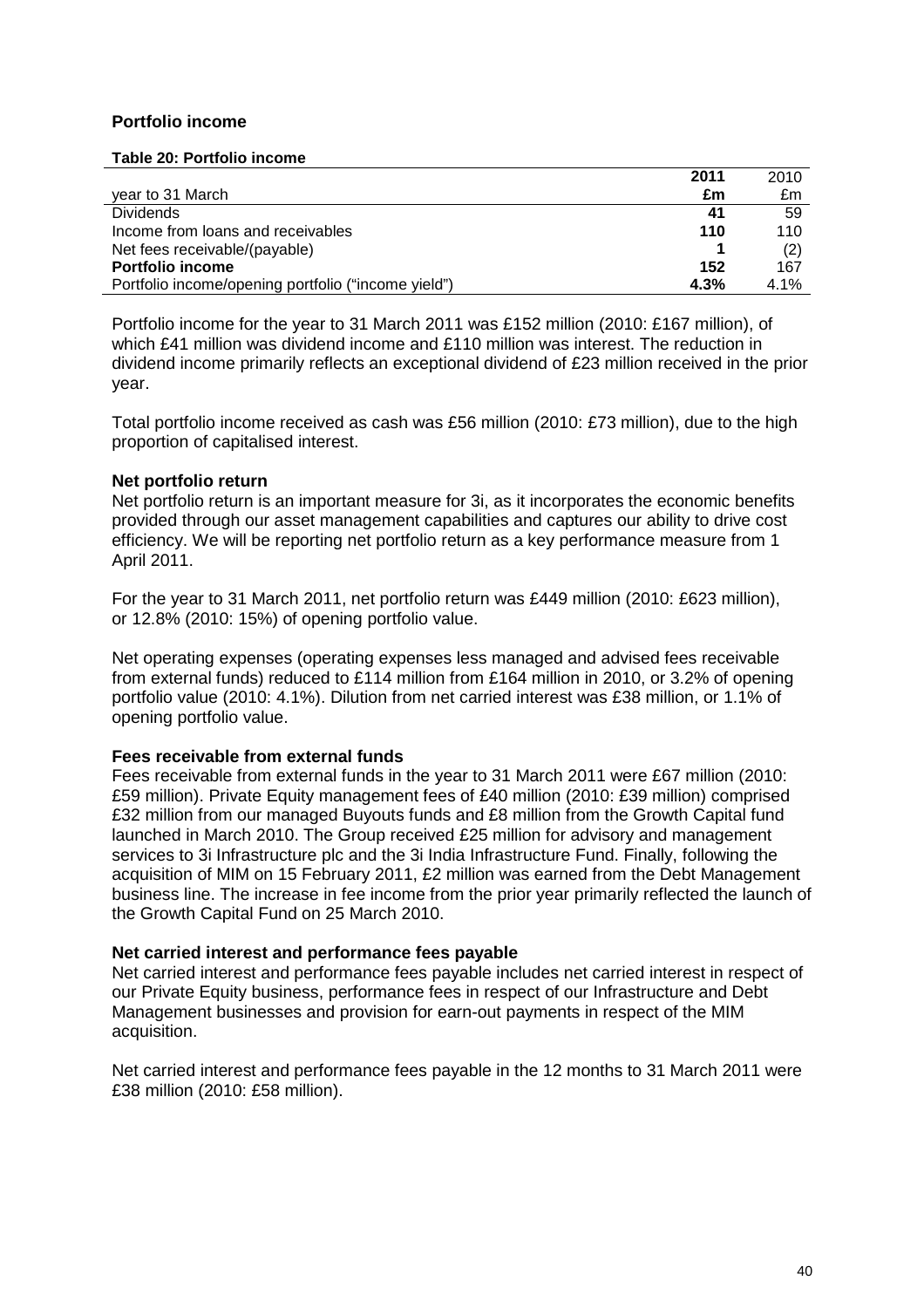## **Operating expenses**

#### **Table 21: Cost efficiency**

| 2011                                                                 | 2010 |
|----------------------------------------------------------------------|------|
| year to 31 March<br>£m                                               | £m   |
| 181<br>Operating expenses                                            | 221  |
| Fees receivable from external funds<br>(67)                          | (57) |
| 114<br>Net operating expenses                                        | 164  |
| Net operating expenses/opening portfolio ("cost efficiency")<br>3.2% | 4.1% |
| Cost/ACIM <sup>2</sup><br>1.8%                                       | 2.3% |

1 Prior year net of performance fees of £2 million.

2 Weighted average AUM.

Cost management continued to be a priority throughout the year. Total operating expenses were 18% lower at £181 million at 31 March 2011 (2010: £221 million). A key driver of this improvement in operating expenses was employment costs. This reflected some absolute reduction in staff numbers, but also an element of deferral of recruitment. The number of staff at 31 March 2011 was 491, up only slightly from 488 at the beginning of the year, despite an increase of 28 on the acquisition of MIM in February 2011. Staff numbers, excluding the MIM team, were 463, down 5% from the previous year.

Excluding the impact of MIM and the non-recurring costs related to restructuring, underlying costs were down £28 million or 13%, with employment costs down £23 million.

The Group's cost efficiency measure is defined as operating costs, net of management and advisory fee income, as a percentage of opening portfolio value. During the year to March 2011, cost efficiency improved from 4.1% to 3.2%, despite the reduction in opening portfolio value.

Since 1 April 2010, the Group has also measured and reported operating expenses as a proportion of assets under management as a key group financial performance measure. This is aligned to the industry standard measure used in Private Equity. During the year to 31 March 2011, cost per AUM improved from 2.3% to 1.8%, with the improvement reflecting both the cost reduction and the increase in AUM.

## **Total return**

#### **Net interest payable**

Net interest payable increased during the year from £112 million to £127 million. Interest receivable was flat at £12 million (2010: £12 million), reflecting continuing low interest rates throughout the year. Interest payable increased from £124 million to £139 million. This reflects the issue of €350 million of fixed rate notes in March 2010, which effectively refinanced the 2011 Convertible Bond. The effect of this overlap was mitigated by the early repayment of a proportion of both the Convertible Bond and the €500 million floating rate note.

## **Exchange movements**

During the year, the Group extended the hedging in place through currency borrowing with the implementation of derivative hedging against portfolio foreign currency movements. This programme commenced in November 2010. As a consequence, 68% of European and Nordic euro and Swedish krona denominated portfolios and 46% of the North American and Asian US dollar portfolios were hedged at 31 March 2011 through borrowings and derivatives. The net foreign exchange loss of £17 million for the year to 31 March 2011 was driven by the weakening of the euro and US dollar against sterling in the year.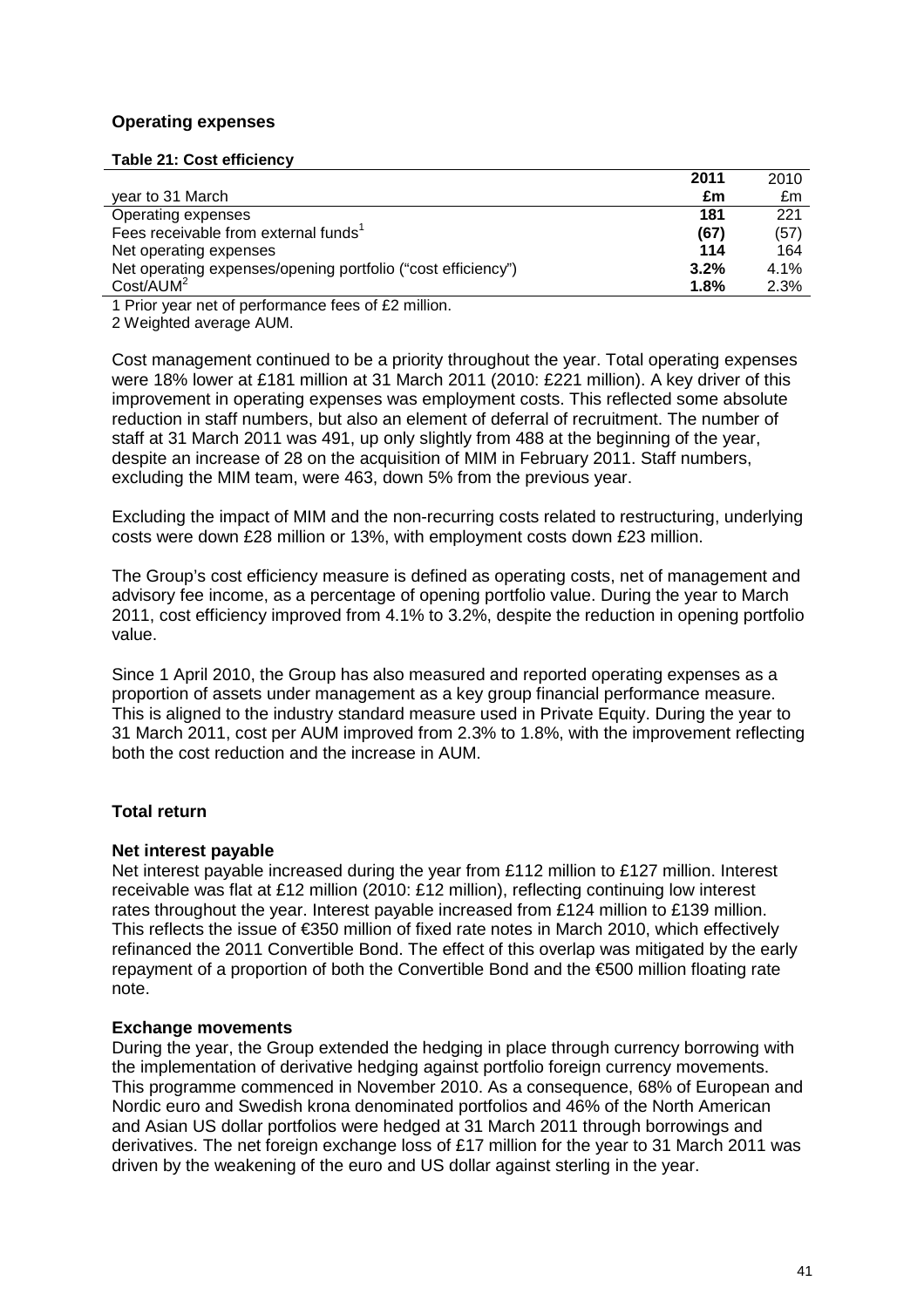## **Pensions**

The gain of £20 million in the year to 31 March 2011 (2010: £71 million loss) related to the Group's UK defined benefit pension scheme. Rising equity and bond markets during the year resulted in higher returns on the plan's assets than were expected at the start of the year and a reduction in expected future inflation rates has reduced the plan's liabilities. In addition, in July 2010, the Government announced a change to pension revaluation laws, which will result in the use of the Consumer Price Index (CPI) rather than the Retail Price Index (RPI) as the Index for the purposes of determining statutory minimum pension increases. This has resulted in a £14 million reduction in the plan's liabilities, as increases given to scheme pensions in deferment are linked to the statutory minimum.

Discussions with the Trustees with respect to the Triennial funding valuation are underway and will be concluded by 30 September 2011. The fund is now closed to new members and to future accrual. Over time, it is intended to de-risk the fund through its investment policy and other measures.

## **Portfolio value**

## **Portfolio assets directly owned by the Group**

#### **Table 22: Portfolio value movement by business line**

|                            | Opening<br>Portfolio |            |          |            |          | <b>Closing</b><br><b>Portfolio</b> |
|----------------------------|----------------------|------------|----------|------------|----------|------------------------------------|
|                            | value                |            |          | Unrealised |          | value                              |
|                            | 1 April              | <b>New</b> | Value    | value      | Other    | 31 March                           |
|                            | 2010                 | investment | disposed | movement   | movement | 2011                               |
|                            | £m                   | £m         | £m       | £m         | £m       | £m                                 |
| <b>Core business lines</b> |                      |            |          |            |          |                                    |
| <b>Private Equity</b>      |                      |            |          |            |          |                                    |
| <b>Buyouts</b>             | 1,539                | 562        | (148)    | 60         | (52)     | 1,961                              |
| <b>Growth Capital</b>      | 1,331                | 72         | (162)    | 217        | (25)     | 1,433                              |
| Debt Management            | 75                   | 49         | (120)    | 8          | 2        | 14                                 |
| Infrastructure             | 407                  | 36         |          | 29         | (7)      | 464                                |
|                            | 3,352                | 719        | (431)    | 314        | (82)     | 3,872                              |
| Non-core activities        | 165                  |            | (54)     | 11         | 1        | 121                                |
| Total                      | 3,517                | 719        | (485)    | 325        | (83)     | 3,993                              |

As a result of the investment in the year and of unrealised value growth, the value of the Group's directly owned investments increased to £3,993 million (2010: £3,517 million). Investments, realisations and value movements are discussed elsewhere in this report. The other movements relate primarily to foreign exchange and movements in capitalised interest.

#### **Table 23: 3i direct portfolio value by geography**

|                           | 2011  | 2010  |
|---------------------------|-------|-------|
| as at 31 March            | £m    | £m    |
| <b>Continental Europe</b> | 2,060 | 1,381 |
| UK                        | 1,071 | 1,327 |
| Asia                      | 579   | 509   |
| North America             | 277   | 294   |
| <b>Rest of World</b>      | 6     | 6     |
| Total                     | 3,993 | 3,517 |

The increase in the proportion of the portfolio in Continental Europe from 39% to 52% has been driven by value growth in northern European assets, as well as by new investment.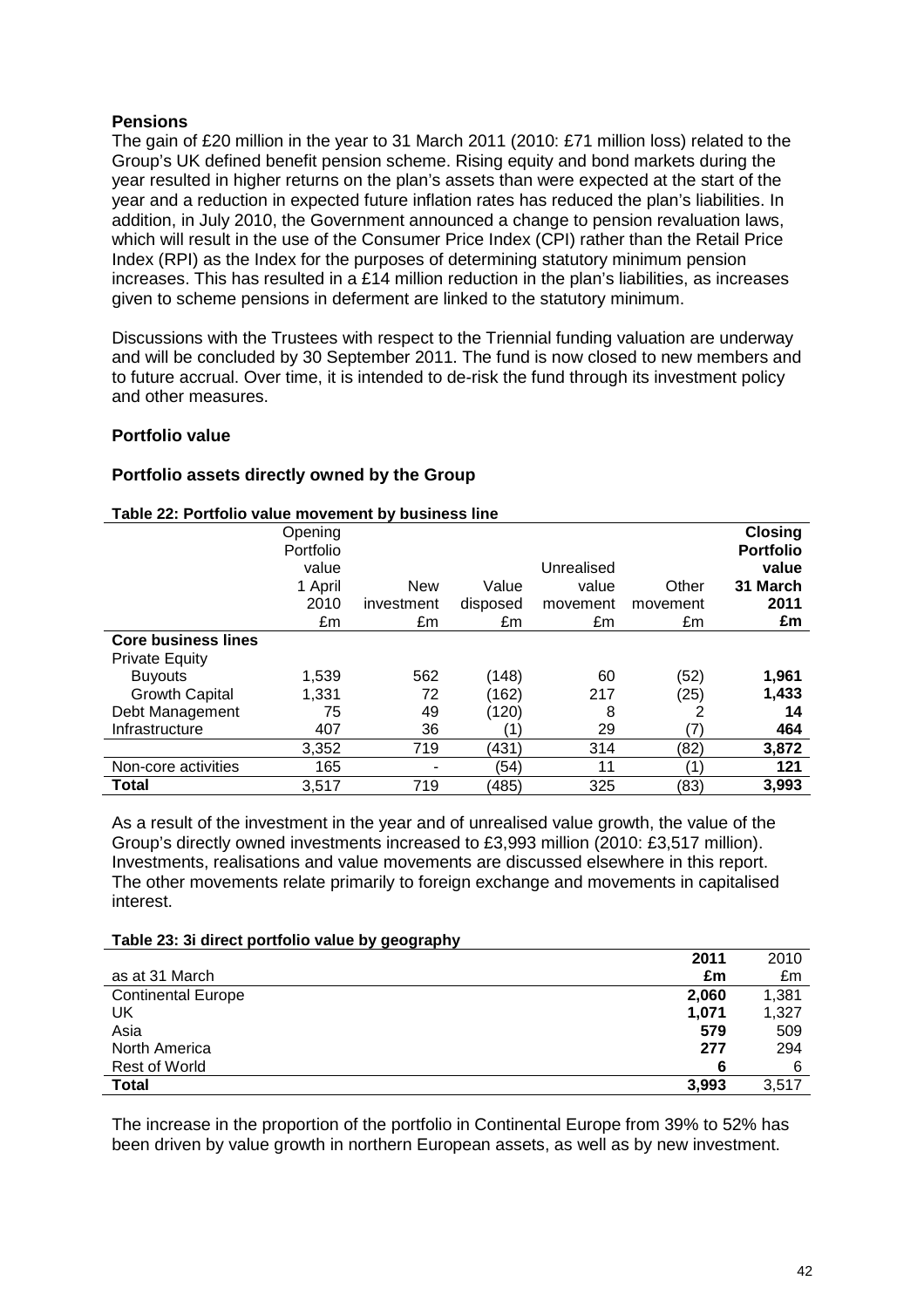#### **Table 24: 3i direct portfolio value by sector**

|                             | 2011  | 2010  |
|-----------------------------|-------|-------|
| as at 31 March              | £m    | £m    |
| <b>Business Services</b>    | 618   | 694   |
| Consumer                    | 449   | 303   |
| <b>Financial Services</b>   | 259   | 335   |
| Industrial                  | 1,491 | 1,091 |
| Healthcare                  | 483   | 427   |
| Technology, Media, Telecoms | 229   | 260   |
| Infrastructure              | 464   | 407   |
| <b>Total</b>                | 3,993 | 3,517 |

The shifts in the portfolio sector profile are driven by the same factors as the geographic profile. The increase in the proportion of industrial assets reflects value growth in northern European industrial assets.

#### **Balance sheet**

#### **Table 25: Group balance sheet**

| as at 31 March                    | 2011    | 2010    |
|-----------------------------------|---------|---------|
| Shareholders' funds               | £3.357m | £3.068m |
| Net debt                          | £522m   | £258m   |
| Gearing                           | 16%     | 8%      |
| Diluted net asset value per share | £3.51   | £3.21   |

#### **Gearing and borrowings**

The Group continued its focus on conservative balance sheet management, with gross debt reducing to £2,043 million at 31 March 2011 from £2,510 million at 31 March 2010. This reduction primarily reflected the repayment of £422 million of debt during the year, including £249 million of the convertible bond, £89 million of commercial paper, €68 million of the €500 million floating rate note and a \$50 million bond.

On 20 September 2010, £486 million of the revolving credit facility matured and a £300 million multi-currency facility, maturing on 31 October 2012, commenced. No additional finance was raised during the year.

The amount of long-term debt repayable within one year at 31 March 2011 of £169 million (March 2010: £125 million) now includes the remaining convertible bond outstanding of £138 million, which matures in May 2011. This will be repaid out of cash reserves.

Net debt increased from £258 million at 31 March 2010 to £522 million at 31 March 2011. This reflected the operating cash outflows, which were partially offset by cash inflow from net divestment and portfolio income. As a consequence, gearing has increased from 8% to 16%. We continue to manage net debt to a limit of £1 billion, consistent with our conservative balance sheet management approach.

#### **Liquidity**

Liquidity at 31 March 2011 remained strong at £1,846 million (2010: £2,731 million), and comprised £1,521 million of cash and deposits, and undrawn facilities of £325 million. The reduction in cash from £2,252 million to £1,521 million resulted from the £422 million debt repayment, together with operating cash flows, partially offset by cash inflow from net divestment. Undrawn commitments are down from £479 million at 31 March 2010 to £325 million at 31 March 2011, reflecting the replacement of the £486 million revolving credit facility with the £300 million multi-currency facility.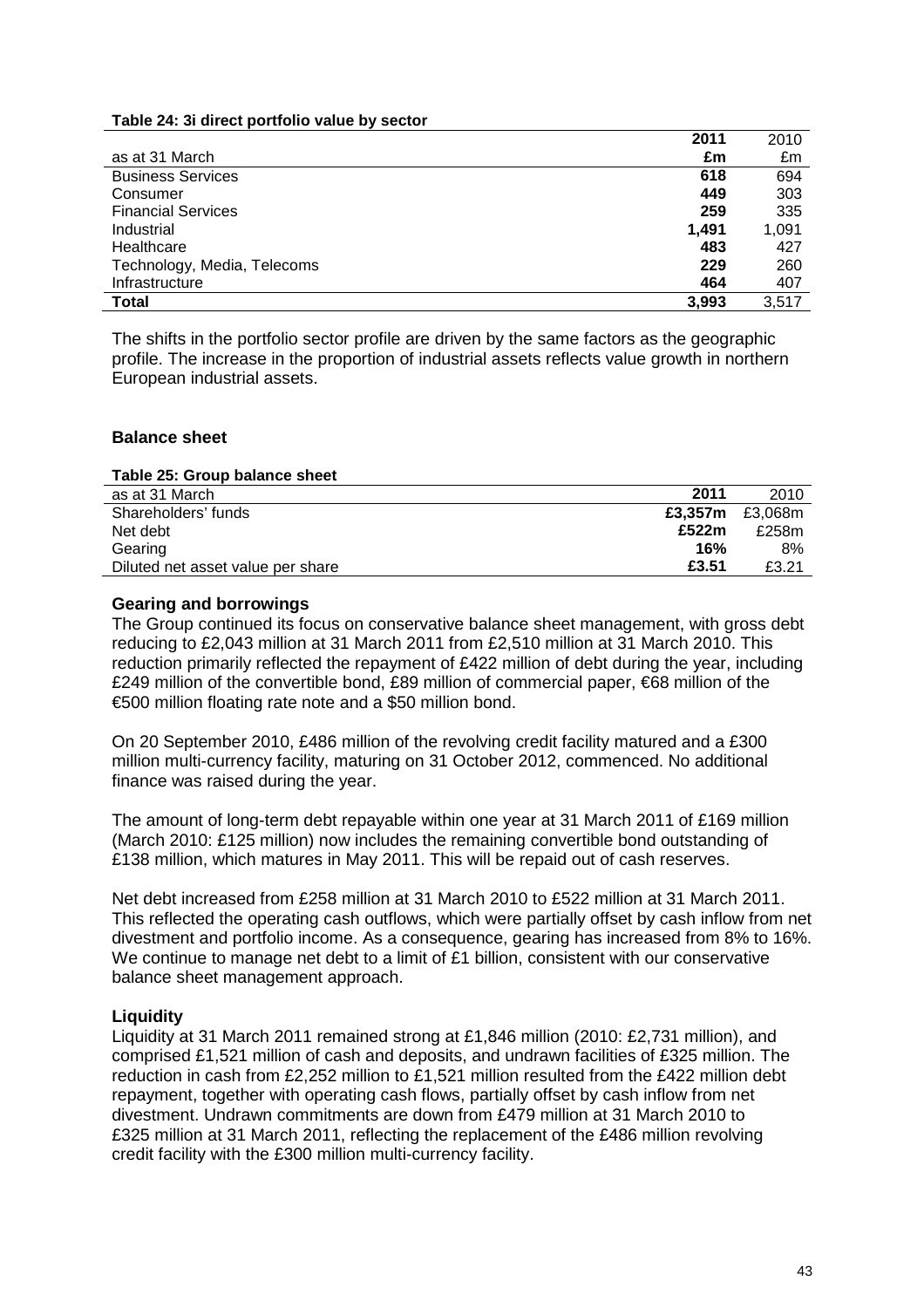## **Diluted NAV**

The diluted NAV per share of £3.51 at 31 March 2011 (2010: £3.21) reflects the total return of £324 million, partially offset by dividends paid of £30 million.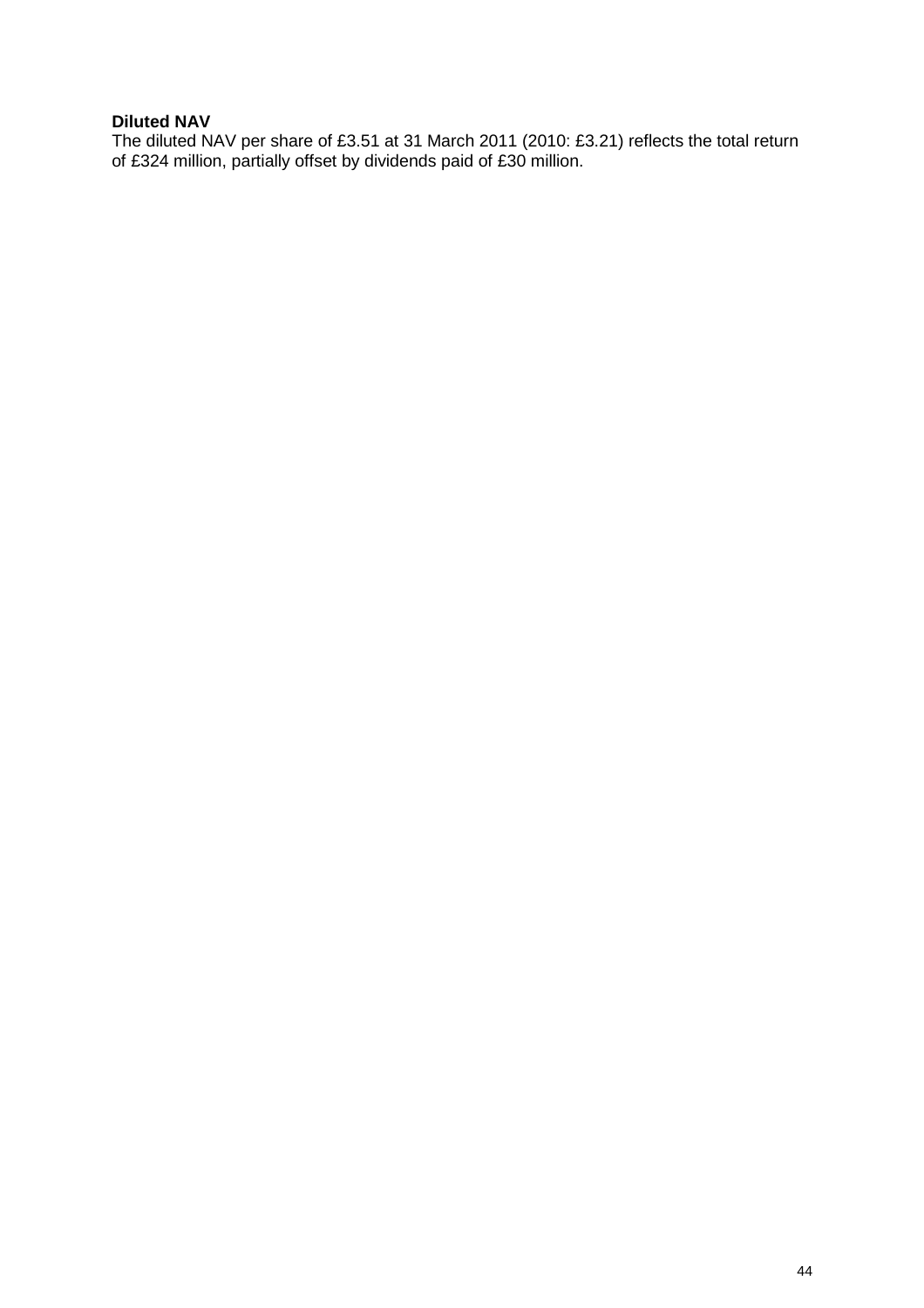## Risk

### **Risk Factors**

### **Risk type: External**

Risks arising from external factors including political, legal, regulatory, economic and competitor changes which affect the Group's operations

Inherent risks

- − Changes in macroeconomic variables, eg rates of growth
- − General health of capital markets, eg conditions for initial public offerings
- − Exposure to new and emerging markets
- − Regulatory developments
- − Changes in government policy, eg taxation
- − Reputational risks
- − Reputation risk in portfolio companies

#### Risk mitigation

− Diversified investment portfolio in a range of sectors, with different economic cycles, across geographical markets

- − Close monitoring of regulatory and fiscal developments in main markets
- − Due diligence when entering new markets or business areas

Key developments

- − Continuing adverse economic conditions
- − Regulatory developments which may be unfavourable

#### **Risk type: Strategic**

Risks arising from the analysis, design and implementation of the Group's business model, and key decisions on the investment levels and capital allocations

Inherent risks

- − Understanding and analysis of risks and rewards
- − Appropriateness of business model
- − Changes in the Group's operating environment
- − Unanticipated outcomes versus assumptions
- − Potential loss of key staff in certain areas

Risk mitigation

- − Periodic strategic reviews
- − Regular monitoring of key risks by Group Risk Committee and the Board

− Monitoring of a range of key performance indicators, forecasts and periodic updates of plans and underlying assumptions

− Disciplined management of key strategic projects

Key developments

- − Acquisition of debt management business
- − Geographical expansion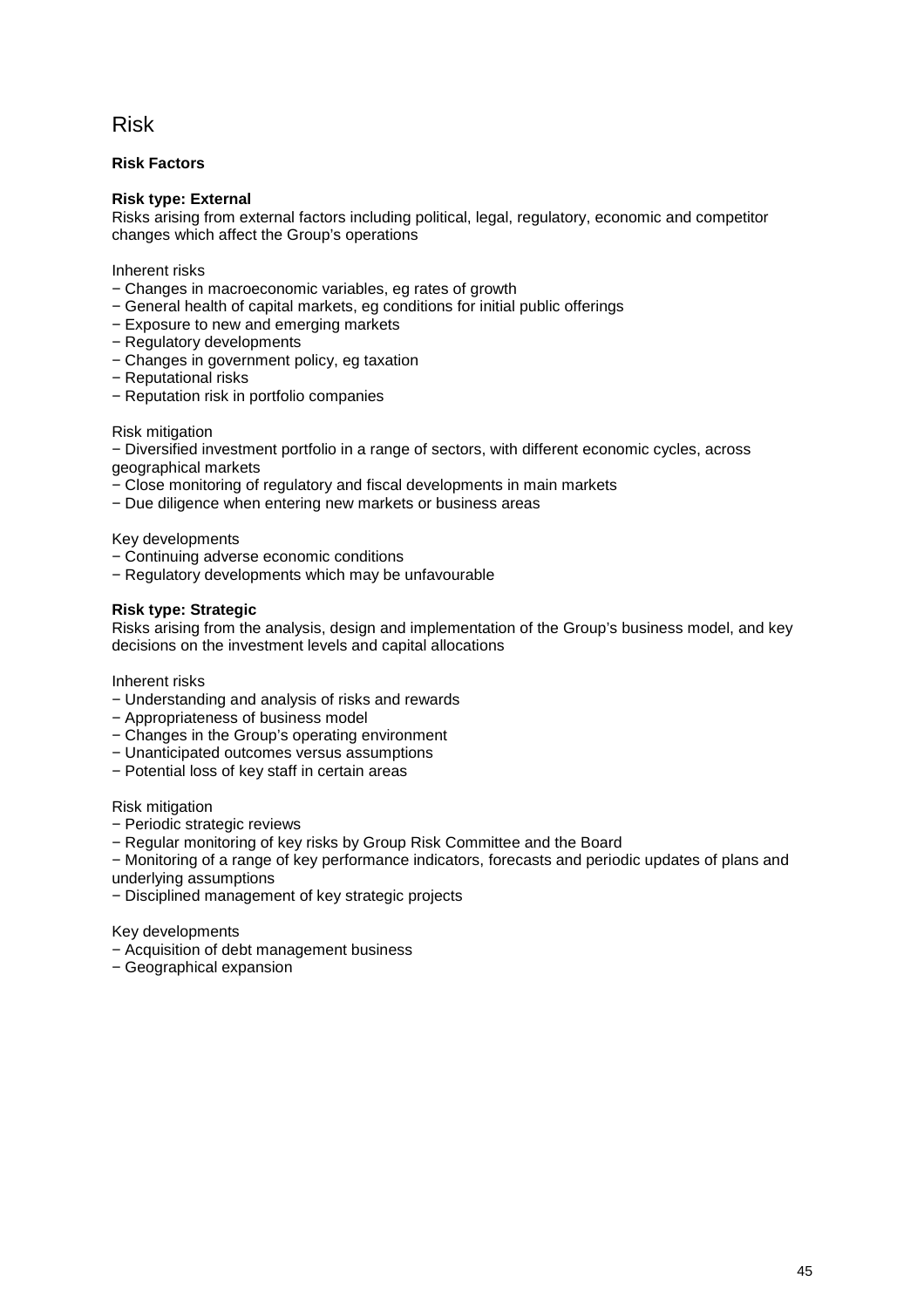#### **Risk type: Investment**

Risks in respect of specific asset investment decisions, the subsequent performance of an investment or exposure concentrations across business line portfolios

Inherent risks

- − Market competition, eg number of participants and availability of funds
- − Asset pricing and access to deals, eg on a proprietary basis
- − Investor experience and key man retention
- − Alignment of remuneration
- − Underlying asset performance, eg earnings growth; cash headroom, ESG issues
- − Asset valuations
- − Overexposure to a particular sector, geography or small number of assets
- − Investment performance track record
- − Reputational risks arising from portfolio related events

#### Risk mitigation

− In-depth market and competitor analysis, supported by an international network of sector and industry specialists

- − Rigorous investment appraisal and approval process
- − Guidelines on responsible investing incorporated into investment procedures
- − Regular asset reviews, including risk assessment, based on up to date management accounts and reporting
- − Consistent application of detailed valuation guidelines and review processes
- − Representation by a 3i executive on the boards of investee companies
- − Setting of investment concentration limits
- − Periodic portfolio reviews to monitor exposure to sectors, geographies and larger assets

Key developments

- − Recovery in investment levels
- − Impact of current economic environment on portfolio companies' earnings causing valuations to lag public markets
- − Increased diversification through the addition of the debt management business

#### **Risk type: Treasury and funding**

Risks in relation to changes in market prices and rates; access to capital markets and third-party funds; and the Group's capital structure

Inherent risks

- − Liquidity
- − Level of gearing
- − Debt levels and maturity profile
- − Credit rating and access to funds
- − Counterparty risk
- − Foreign exchange exposure
- − Interest rate exposure
- − Impact of volatility of investment valuations

Risk mitigation

- − Weekly detailed cash flow forecasts, tracked against a minimum liquidity headroom
- − Gross and net debt target limits and monitoring of gearing range
- − Monitoring of material maturities within a 12 month rolling period
- − Use of currency borrowings to reduce structural currency exposures
- − Use of 'plain vanilla' derivatives where appropriate eg interest rate swaps
- − Regular reviews of liquidity, gearing, gross and net debt levels and large currency exposures
- − Regular Board reviews of the Group's financial resources and treasury policy, eg currency hedging

Key developments

− Strong liquidity position maintained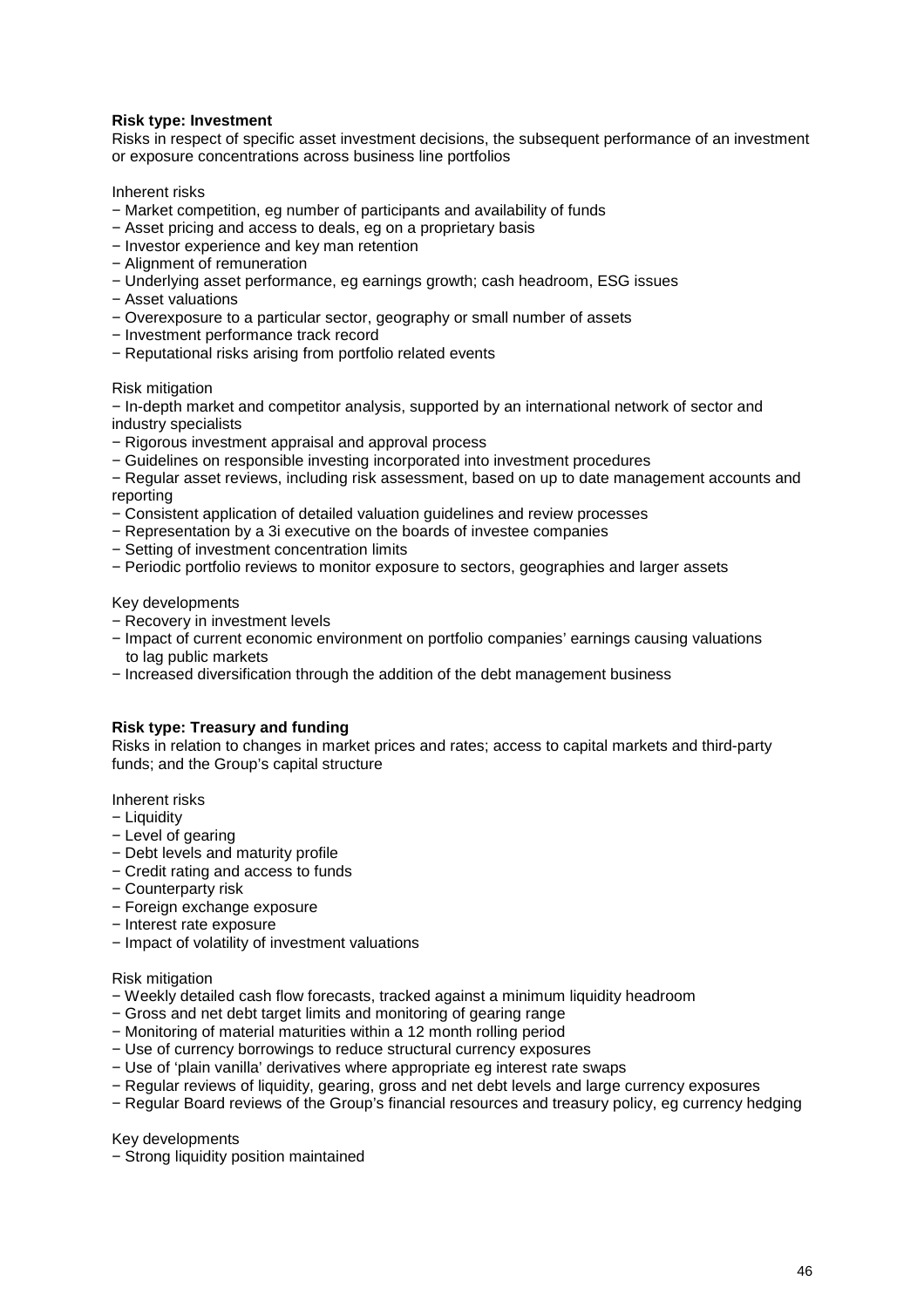### **Risk type: Operational**

Risks arising from inadequate or failed processes, people and systems or from external factors affecting these

Inherent risks

- − Resource balance, including recruitment and retention of capable people
- − Appropriate systems, processes and procedures
- − Adherence to tax regulations, including permanent establishment risk
- − Complexity of regulatory operating environment
- − Potential exposure to litigation
- − Reputational risks arising from operational risk incidents
- − Exposure to fraud
- − Business disruption

#### Risk mitigation

− Framework of core values, global policies, a code of business conduct and delegated authorities − Procedures and job descriptions setting out line management responsibilities for identifying,

- assessing, controlling and reporting operational risks
- − Rigorous staff recruitment, vetting, review and appraisal processes
- − Appropriate remuneration structures
- − Succession planning
- − Close monitoring of legal, regulatory and tax developments by specialist teams
- − Internal Audit and Compliance functions carry out independent periodic reviews
- − Business continuity and contingency planning
- − Controls over information security, confidentiality and conflicts of interest
- − Anti-fraud programme

Key developments

- − Integration of debt management business
- − Outsourcing of main UK data centre
- − Regulatory developments
- − Changing people risks eg as recruitment market recovers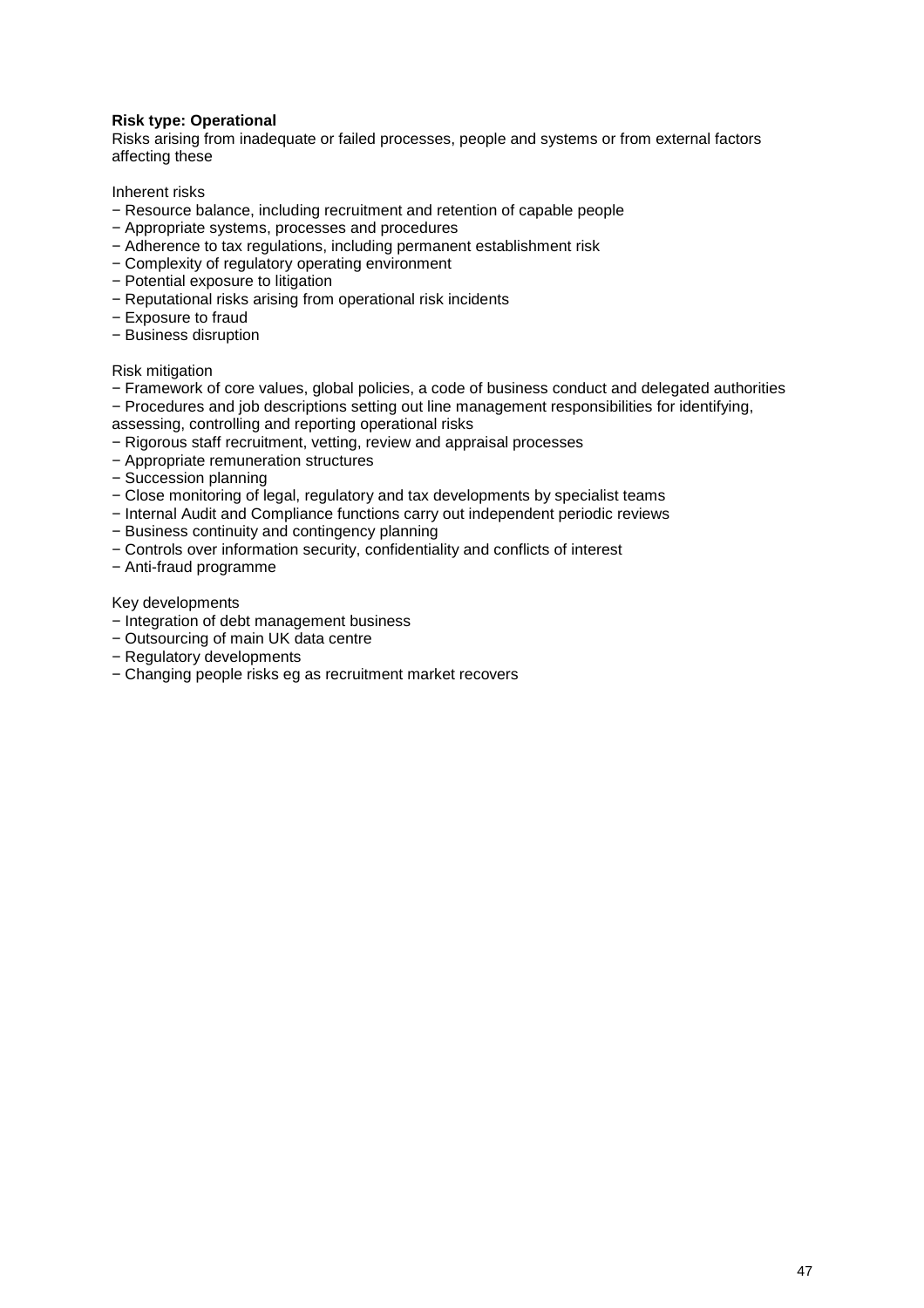#### **Statement of comprehensive income**

for the year to 31 March

| ior the your to or ividion                                 |                |       |       |
|------------------------------------------------------------|----------------|-------|-------|
|                                                            |                | 2011  | 2010  |
|                                                            | <b>Notes</b>   | £m    | £m    |
| Realised profits over value on the disposal of investments | $\overline{2}$ | 124   | 218   |
| Unrealised profits on the revaluation of investments       | 3              | 325   | 458   |
|                                                            |                | 449   | 676   |
| Portfolio income                                           |                |       |       |
| <b>Dividends</b>                                           |                | 41    | 59    |
| Income from loans and receivables                          |                | 110   | 110   |
| Fees receivable/(payable)                                  |                | 1     | (2)   |
| Gross portfolio return                                     | 1              | 601   | 843   |
| Fees receivable from external funds                        | 1              | 67    | 59    |
| Carried interest                                           |                |       |       |
| Carried interest receivable from external funds            |                | 25    | 30    |
| Carried interest and performance fees payable              |                | (63)  | (88)  |
| Operating expenses                                         |                | (181) | (221) |
| Net portfolio return                                       |                | 449   | 623   |
| Interest receivable                                        |                | 12    | 12    |
| Interest payable                                           |                | (139) | (124) |
| Movement in the fair value of derivatives                  | 4              | (1)   | 9     |
| Exchange movements                                         |                | (135) | (359) |
| Other income                                               |                | 3     | (2)   |
| Profit before tax                                          |                | 189   | 159   |
| Income taxes                                               | 5              | (3)   | (5)   |
| Profit for the year                                        |                | 186   | 154   |
| Other comprehensive income                                 |                |       |       |
| Exchange differences on translation of foreign operations  |                | 118   | 324   |
| Actuarial gain/(loss)                                      |                | 20    | (71)  |
| Other comprehensive income for the year                    |                | 138   | 253   |
| Total comprehensive income for the year ("Total return")   |                | 324   | 407   |
| Analysed in reserves as:                                   |                |       |       |
| Revenue                                                    |                | 72    | 97    |
| Capital                                                    |                | 134   | (14)  |
| <b>Translation reserve</b>                                 |                | 118   | 324   |
|                                                            |                | 324   | 407   |
| Earnings per share                                         |                |       |       |
| Basic (pence)                                              | 10             | 19.6  | 17.2  |
| Diluted (pence)                                            | 10             | 19.5  | 17.1  |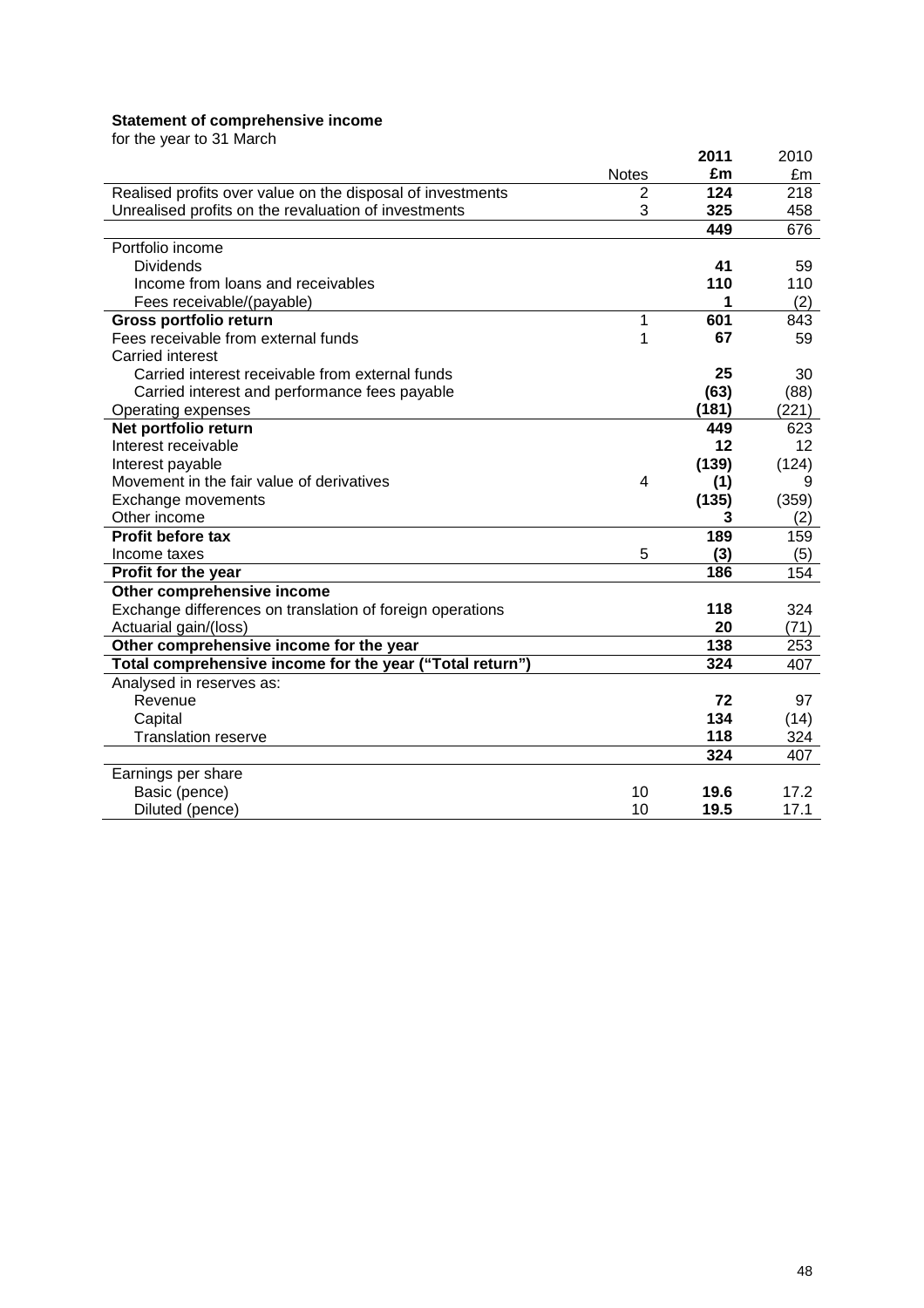#### **Statement of changes in equity**

for the year to 31 March

|                                                |              | Group | Group | Company | Company |
|------------------------------------------------|--------------|-------|-------|---------|---------|
|                                                |              | 2011  | 2010  | 2011    | 2010    |
|                                                | <b>Notes</b> | £m    | £m    | £m      | £m      |
| Total equity at the start of the year          |              | 3.068 | 1,862 | 3,188   | 2,278   |
| Profit for the year                            |              | 186   | 154   | 303     | 111     |
| Exchange differences on translation of foreign |              |       |       |         |         |
| operations                                     |              | 118   | 324   |         |         |
| Actuarial gain/(loss)                          |              | 20    | (71)  |         |         |
| Total comprehensive income for the year        |              | 324   | 407   | 303     | 111     |
| Release on forfeiture of share options         |              | (5)   | 9     | 5       |         |
| Own shares                                     |              |       | (9)   |         |         |
| Ordinary dividends                             | 11           | (30)  | (9)   | (30)    | (9)     |
| <b>Issues of ordinary shares</b>               | 9            |       | 808   |         | 808     |
| Total equity at the end of the year            |              | 3.357 | 3.068 | 3.466   | 3,188   |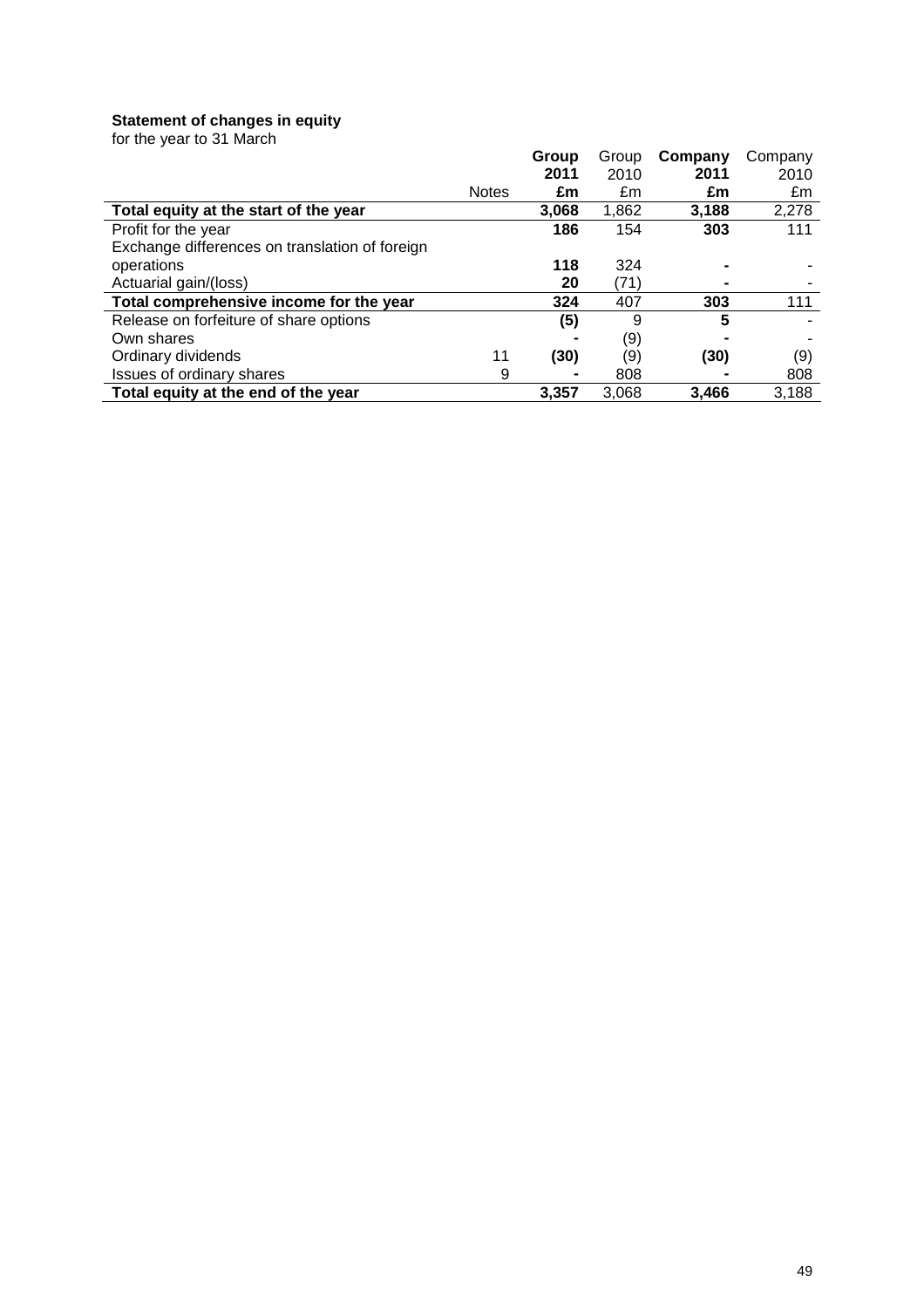## **Balance sheet**

as at 31 March

|                                                            |                  | Group    | Group          | Company  | Company     |
|------------------------------------------------------------|------------------|----------|----------------|----------|-------------|
|                                                            |                  | 2011     | 2010           | 2011     | 2010        |
|                                                            | <b>Notes</b>     | £m       | £m             | £m       | £m          |
| <b>Assets</b>                                              |                  |          |                |          |             |
| <b>Non-current assets</b>                                  |                  |          |                |          |             |
| Investments                                                |                  | 405      | 370            | 332      | 312         |
| Quoted equity investments                                  |                  | 2,134    | 1,760          | 584      | 423         |
| Unquoted equity investments<br>Loans and receivables       |                  | 1,454    |                | 247      | 313         |
|                                                            |                  | 3,993    | 1,387<br>3,517 | 1,163    |             |
| <b>Investment portfolio</b><br>Carried interest receivable |                  | 82       | 75             | 82       | 1,048<br>75 |
| Interests in Group entities                                |                  |          |                | 2,714    | 2,347       |
| Intangible assets                                          |                  | 21       |                |          |             |
| Retirement benefit surplus                                 |                  | 44       |                |          |             |
| Property, plant and equipment                              |                  | 15       | 17             | 4        | 4           |
| <b>Total non-current assets</b>                            |                  | 4,155    | 3,609          | 3,963    | 3,474       |
| <b>Current assets</b>                                      |                  |          |                |          |             |
| Other current assets                                       |                  | 80       | 74             | 258      | 227         |
| Derivative financial instruments                           |                  | 3        |                | 3        |             |
| Deposits                                                   |                  | 560      | 728            | 560      | 713         |
|                                                            |                  | 961      | 1,524          | 836      | 1,427       |
| Cash and cash equivalents<br><b>Total current assets</b>   |                  | 1,604    | 2,326          | 1,657    | 2,367       |
| <b>Total assets</b>                                        |                  | 5,759    | 5,935          | 5,620    | 5,841       |
| <b>Liabilities</b>                                         |                  |          |                |          |             |
| <b>Non-current liabilities</b>                             |                  |          |                |          |             |
| Carried interest and performance fees payable              |                  | (81)     | (61)           |          |             |
| Loans and borrowings                                       | 7                | (1, 837) | (1,964)        | (1,612)  | (1,721)     |
| Convertible bonds                                          | 8                |          | (363)          |          | (363)       |
| <b>B</b> shares                                            |                  | (6)      | (6)            | (6)      | (6)         |
| Retirement benefit deficit                                 |                  | (4)      | (28)           |          |             |
| Deferred income taxes                                      | 5                | (6)      | (2)            |          |             |
| Provisions                                                 |                  | (4)      | (10)           |          |             |
| <b>Total non-current liabilities</b>                       |                  | (1, 938) | (2, 434)       | (1,618)  | (2,090)     |
| <b>Current liabilities</b>                                 |                  |          |                |          |             |
| Trade and other payables                                   |                  | (198)    | (176)          | (333)    | (386)       |
| Carried interest and performance fees payable              |                  | (58)     | (70)           |          |             |
| Convertible bonds                                          | 8                | (138)    |                | (138)    |             |
| Loans and borrowings                                       | $\overline{7}$   | (31)     | (125)          | (31)     | (125)       |
| Derivative financial instruments                           |                  | (34)     | (52)           | (34)     | (52)        |
| Current income taxes                                       |                  | (1)      | (3)            |          |             |
| Provisions                                                 |                  | (4)      | (7)            |          |             |
| <b>Total current liabilities</b>                           |                  | (464)    | (433)          | (536)    | (563)       |
| <b>Total liabilities</b>                                   |                  | (2, 402) | (2, 867)       | (2, 154) | (2,653)     |
| <b>Net assets</b>                                          |                  | 3,357    | 3,068          | 3,466    | 3,188       |
| <b>Equity</b>                                              |                  |          |                |          |             |
| <b>Issued capital</b>                                      | 9                | 717      | 717            | 717      | 717         |
| Share premium                                              | 9                | 779      | 779            | 779      | 779         |
| Capital redemption reserve                                 | 9                | 43       | 43             | 43       | 43          |
| Share-based payment reserve                                | $\boldsymbol{9}$ | 17       | 24             | 17       | 20          |
| <b>Translation reserve</b>                                 | $\boldsymbol{9}$ | 263      | 145            |          |             |
| Capital reserve                                            | 9                | 1,093    | 959            | 1,614    | 1,328       |
| Revenue reserve                                            | 9                | 526      | 482            | 291      | 296         |
| Other reserves                                             | 9                | 5        | 5              | 5        | 5           |
| Own shares                                                 | 9                | (86)     | (86)           |          |             |
| <b>Total equity</b>                                        |                  | 3,357    | 3,068          | 3,466    | 3,188       |

**Sir Adrian Montague** Chairman

11 May 2011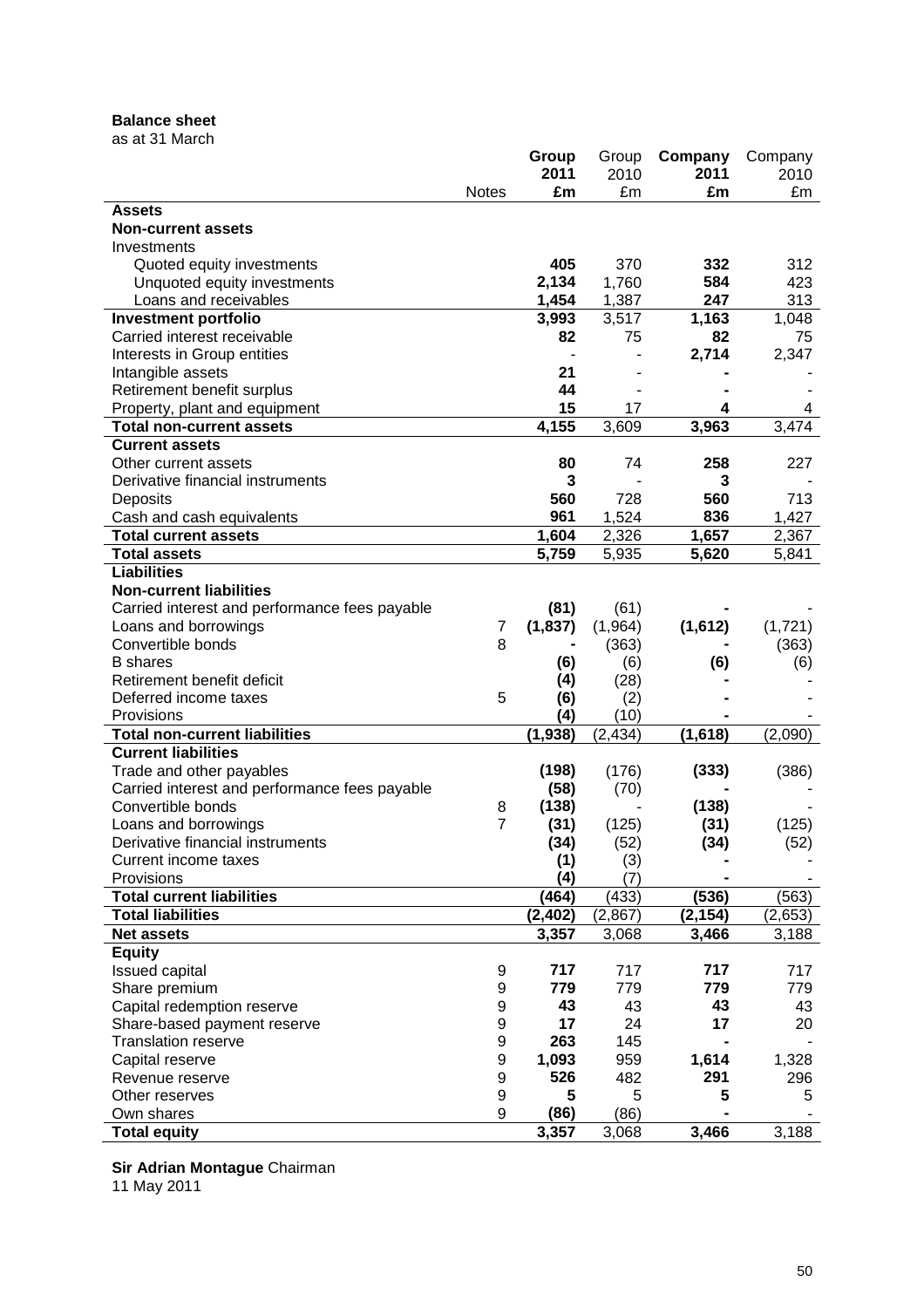## **Cash flow statement**

for the year to 31 March

|                                                   |              | Group        | Group | Company | Company |
|---------------------------------------------------|--------------|--------------|-------|---------|---------|
|                                                   |              | 2011         | 2010  | 2011    | 2010    |
|                                                   | <b>Notes</b> | £m           | £m    | £m      | £m      |
| Cash flow from operating activities               |              |              |       |         |         |
| Purchase of investments                           |              | (561)        | (190) | (594)   | (354)   |
| Proceeds from investments                         |              | 609          | 1,315 | 609     | 1,417   |
| Portfolio interest received                       |              | 15           | 16    | 8       | 11      |
| Portfolio dividends received                      |              | 41           | 59    | 26      | 36      |
| Portfolio fees received/(paid)                    |              | 1            | (2)   |         |         |
| Fees received from external funds                 |              | 62           | 56    |         |         |
| Carried interest received                         |              | 17           | 3     | 17      | 3       |
| Carried interest and performance fees paid        |              | (54)         | (57)  |         |         |
| Operating expenses                                |              | (218)        | (251) | (202)   | (184)   |
| Interest received <sup>1</sup>                    |              | 12           | 12    | 11      | 11      |
| Interest paid <sup>1</sup>                        |              | (124)        | (124) | (110)   | (121)   |
| Income taxes paid                                 |              | (2)          | (3)   |         | (1)     |
| Net cash flow from operating activities           |              | (202)        | 834   | (235)   | 818     |
|                                                   |              |              |       |         |         |
| <b>Cash flow from financing activities</b>        |              |              |       |         |         |
| Net proceeds from liquidation of 3i QPEP          |              |              | 110   |         | 110     |
| Proceeds from nine for seven rights issue         |              |              | 732   |         | 732     |
| Fees paid for the nine for seven rights issue     |              |              | (33)  |         | (33)    |
| Proceeds from issues of share capital             |              |              | 18    |         | 18      |
| Purchase of own shares                            |              |              | (9)   |         |         |
| Repurchase of B shares                            |              |              | (6)   |         | (6)     |
| Dividend paid                                     |              | (30)         | (9)   | (30)    | (9)     |
| Proceeds from long-term borrowings                |              |              | 351   |         | 351     |
| Repayment of long-term borrowings                 |              | (56)         | (205) | (44)    | (152)   |
| Repurchase of long-term borrowings                |              | (48)         | (77)  | (48)    | (77)    |
| Repurchase of convertible bonds                   |              | (249)        |       | (249)   |         |
| Net cash flow from short-term borrowings          |              | (88)         | (144) | (88)    | (144)   |
| Net cash flow from derivatives                    |              | (34)         | (34)  | (34)    | (34)    |
| Net cash flow from financing activities           |              | (505)        | 694   | (493)   | 756     |
|                                                   |              |              |       |         |         |
| Cash flow from investing activities               |              |              |       |         |         |
| Acquisition of subsidiary                         | 6            | (18)         |       |         |         |
| Net cash acquired with the subsidiary             | 6            | 18           |       |         |         |
| Purchase of property, plant and equipment         |              | (5)          | (1)   |         |         |
| Proceeds on sale of property, plant and equipment |              | $\mathbf{2}$ |       |         |         |
| Net cash flow from deposits <sup>1</sup>          |              | 168          | (669) | 153     | (687)   |
| Net cash flow from investing activities           |              | 165          | (670) | 153     | (687)   |
|                                                   |              |              |       |         |         |
| Change in cash and cash equivalents               |              | (542)        | 858   | (575)   | 887     |
| Cash and cash equivalents at the start of year    |              | 1,524        | 675   | 1,427   | 545     |
| Effect of exchange rate fluctuations              |              | (21)         | (9)   | (16)    | (5)     |
| Cash and cash equivalents at the end of year      |              | 961          | 1,524 | 836     | 1,427   |

1 Interest received, interest paid and net cash flow from deposits have been reclassified from financing activities to enhance disclosure.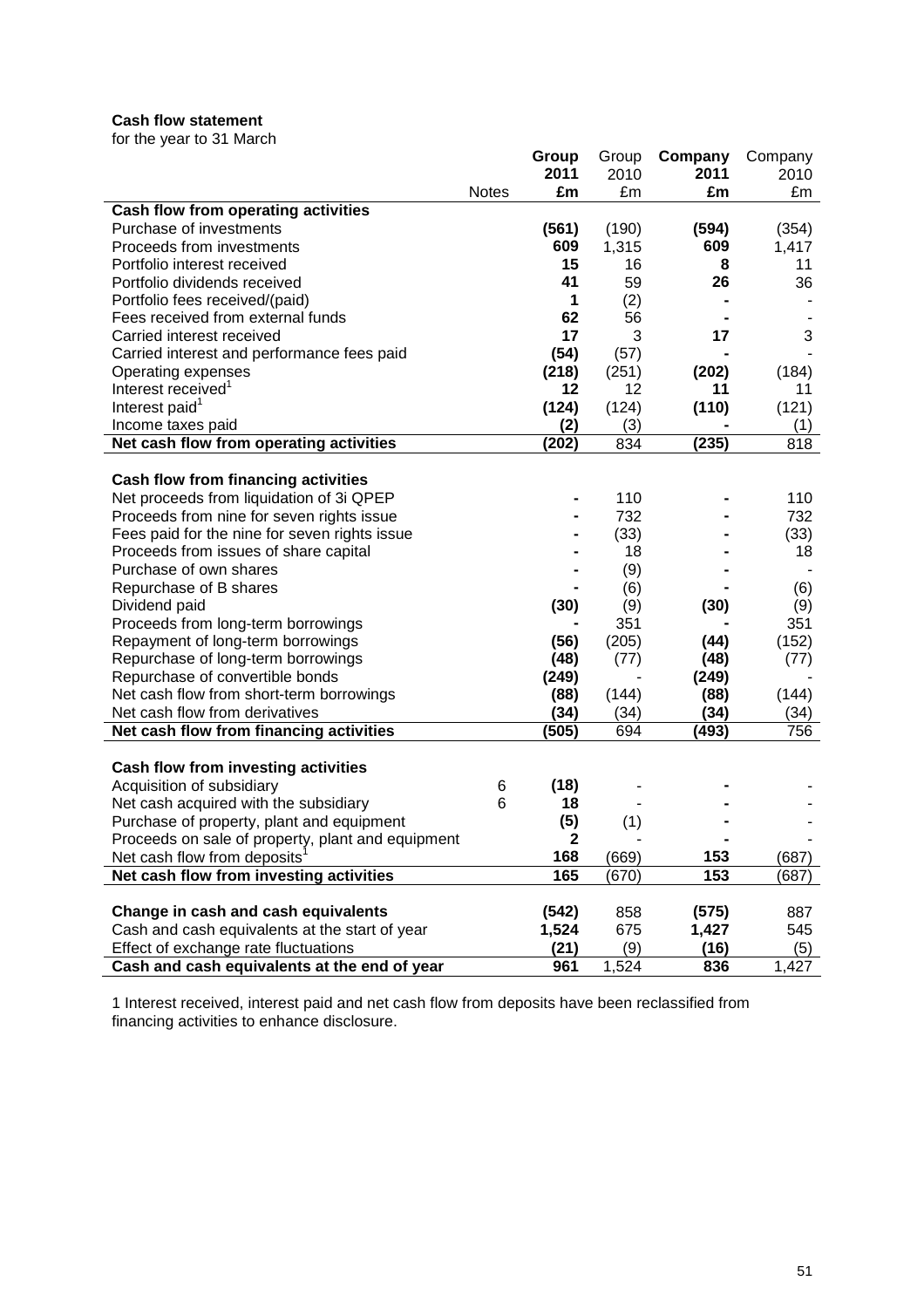### **Notes to the Group financial statements**

In preparing the financial information in this statement the Group has applied policies which are in accordance with International Financial Reporting Standards as adopted by the European Union at 31 March 2011. Details of the Group's accounting policies can be found in the Group 2010 Annual Report.

The statutory accounts for the year to 31 March 2011 have not yet been delivered to the Registrar of Companies. The statutory accounts for the year to 31 March 2010 have been delivered to the Registrar of Companies. The auditors' reports on the statutory accounts for these years are unqualified and do not contain any matters to which the auditor drew attention by way of emphasis or any statements under section 498(2) or (3) of the Companies Act 2006. This announcement does not constitute statutory accounts.

The annual report will be posted to shareholders on 2 June 2011. The Company's Annual General Meeting will be held on Wednesday 6 July 2011 at 11.00am at The Queen Elizabeth II Conference Centre, Broad Sanctuary, Westminster, London SW1P 3EE.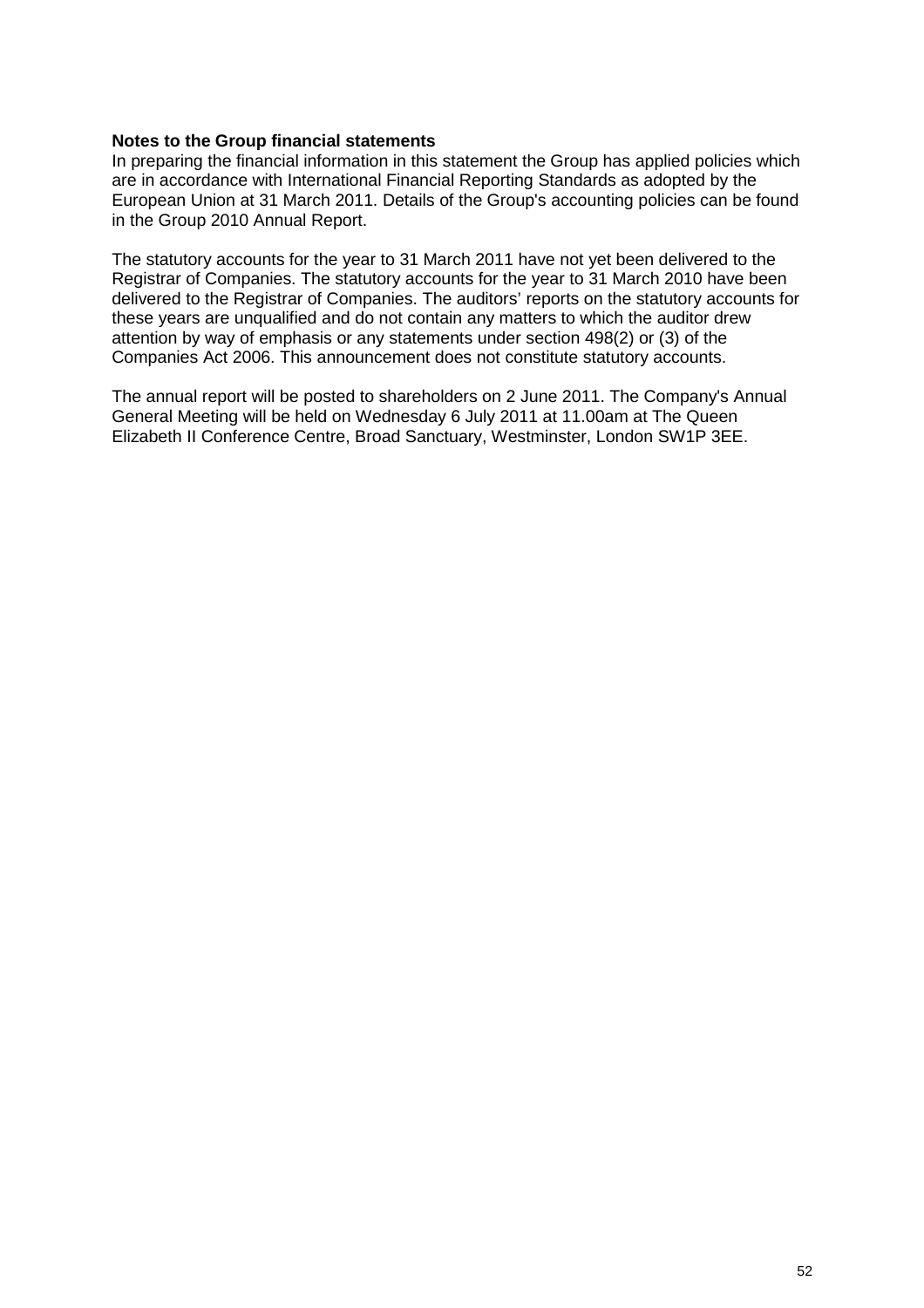#### **Notes to the financial statements 1 Segmental analysis**

Operating segments are components of the entity whose results are regularly reviewed by the entity's chief operating decision-maker to make decisions about resources to be allocated to the segment and to assess its performance. The chief operating decision-maker for the Group is considered to be the Chief Executive Officer. The Group's operating segments have been defined as the Group's business lines, namely Private Equity, Infrastructure, Debt Management and Non-core Investments. The business lines are determined with reference to market focus, geographic focus, and investment funding model. During the year to 31 March 2011 the Growth Capital and the Buyouts business lines were combined to form the Private Equity business line and a new business line, Debt Management, was also established.

The performance of operating segments is assessed based on the gross portfolio return, principally comprising gains and losses on investments and investment income. Segmental assets are represented by the investment portfolio value for each business line.

|                      | <b>Private</b> | <b>Equity</b>  | <b>Private</b> |                 |                   |                         |              |
|----------------------|----------------|----------------|----------------|-----------------|-------------------|-------------------------|--------------|
|                      | <b>Equity</b>  | Growth         | <b>Equity</b>  | Infra           | <b>Debt</b>       | Non-core                |              |
| Year to 31           | <b>Buyouts</b> | <b>Capital</b> | <b>Total</b>   | structure       | <b>Management</b> | <b>Investments</b>      | <b>Total</b> |
| <b>March 2011</b>    | £m             | £m             | £m             | £m              | £m                | £m                      | £m           |
| <b>Gross</b>         |                |                |                |                 |                   |                         |              |
| portfolio            |                |                |                |                 |                   |                         |              |
| return               |                |                |                |                 |                   |                         |              |
| Realised profits     |                |                |                |                 |                   |                         |              |
| over value on        |                |                |                |                 |                   |                         |              |
| the disposal of      |                |                |                |                 |                   |                         |              |
| investments          | 22             | 40             | 62             |                 | 24                | 38                      | 124          |
| Unrealised           |                |                |                |                 |                   |                         |              |
| profits on the       |                |                |                |                 |                   |                         |              |
| revaluation of       |                |                |                |                 |                   |                         |              |
| investments          | 60             | 217            | 277            | 29              | 8                 | 11                      | 325          |
| Portfolio            |                |                |                |                 |                   |                         |              |
| income               |                |                |                |                 |                   |                         |              |
| <b>Dividends</b>     | $\blacksquare$ | 20             | 20             | 17              |                   | $\overline{\mathbf{4}}$ | 41           |
| Income from          |                |                |                |                 |                   |                         |              |
| loans and            |                |                |                |                 |                   |                         |              |
| receivables          | 73             | 29             | 102            | (1)             | $\overline{7}$    | $\overline{\mathbf{2}}$ | 110          |
| Fees                 |                |                |                |                 |                   |                         |              |
| (payable)/           | $\mathbf 2$    |                | 1              |                 |                   |                         |              |
| receivable           | 157            | (1)<br>305     | 462            | $\overline{45}$ | 39                | $\overline{55}$         | 1<br>601     |
| <b>Fees</b>          |                |                |                |                 |                   |                         |              |
| receivable           |                |                |                |                 |                   |                         |              |
| from external        |                |                |                |                 |                   |                         |              |
| funds                | 32             | 8              | 40             | 25              | $\mathbf 2$       |                         | 67           |
| <b>Net</b>           |                |                |                |                 |                   |                         |              |
| (investment)/        |                |                |                |                 |                   |                         |              |
| divestment           |                |                |                |                 |                   |                         |              |
| Realisations         | 170            | 202            | 372            | 1               | 145               | 91                      | 609          |
| Investment           | (562)          | (72)           | (634)          | (36)            | (49)              |                         | (719)        |
|                      | (392)          | 130            | (262)          | (35)            | 96                | 91                      | (110)        |
| <b>Balance sheet</b> |                |                |                |                 |                   |                         |              |
| Value of             |                |                |                |                 |                   |                         |              |
| investment           |                |                |                |                 |                   |                         |              |
| portfolio at the     |                |                |                |                 |                   |                         |              |
| end of the year      | 1,961          | 1,433          | 3,394          | 464             | 14                | 121                     | 3,993        |

#### **Private**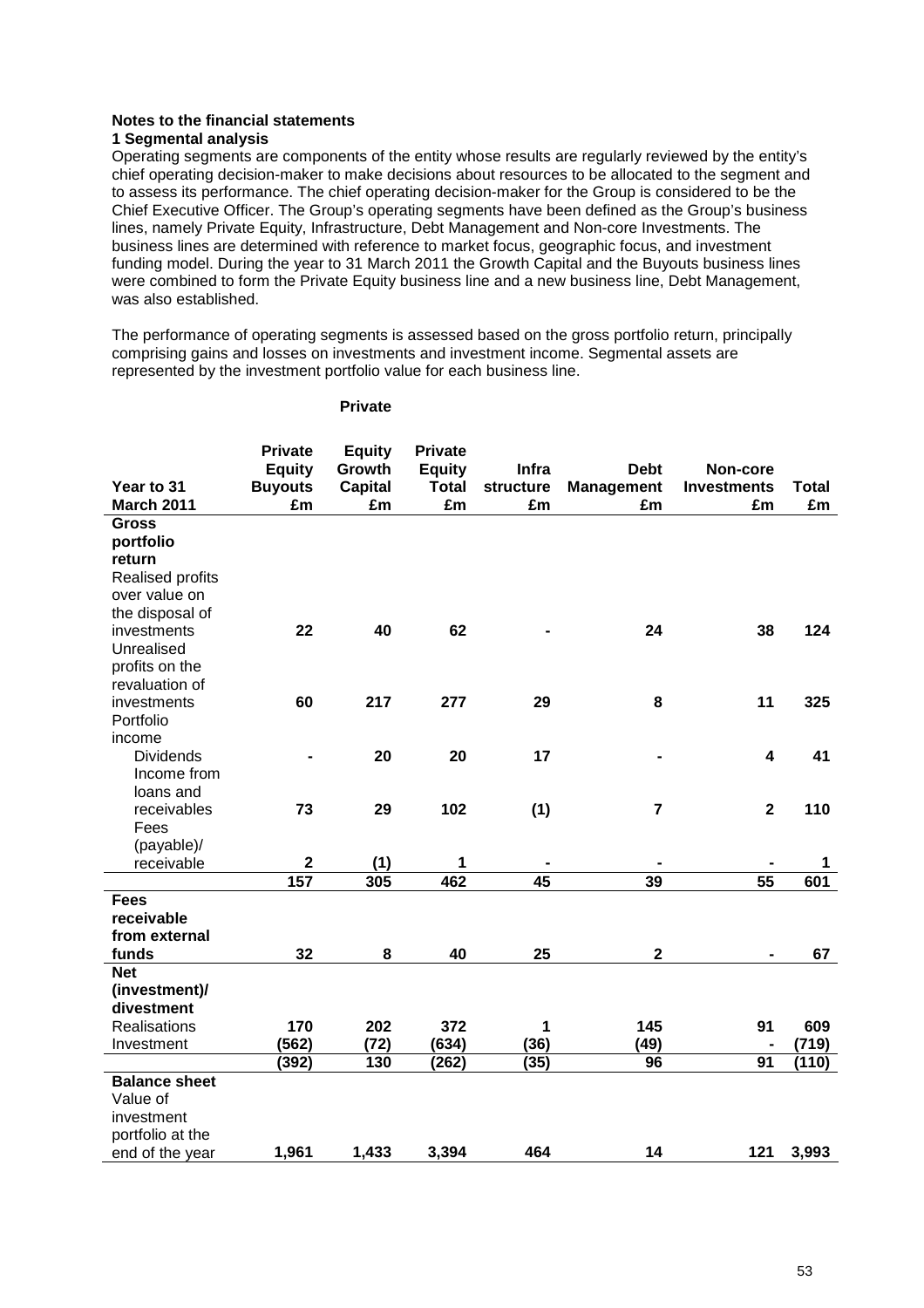## **1 Segmental analysis** continued

|                            | <b>Private</b><br><b>Equity</b> | <b>Private</b><br><b>Equity</b><br>Growth | <b>Private</b><br><b>Equity</b> | Infra     | <b>Debt</b>             | Non-core           |              |
|----------------------------|---------------------------------|-------------------------------------------|---------------------------------|-----------|-------------------------|--------------------|--------------|
| Year to 31                 | <b>Buyouts</b>                  | <b>Capital</b>                            | <b>Total</b>                    | structure | Management <sup>1</sup> | <b>Investments</b> | <b>Total</b> |
| <b>March 2010</b>          | £m                              | £m                                        | £m                              | £m        | £m                      | £m                 | £m           |
| <b>Gross</b>               |                                 |                                           |                                 |           |                         |                    |              |
| portfolio                  |                                 |                                           |                                 |           |                         |                    |              |
| return                     |                                 |                                           |                                 |           |                         |                    |              |
| Realised                   |                                 |                                           |                                 |           |                         |                    |              |
| profits/(losses)           |                                 |                                           |                                 |           |                         |                    |              |
| over value on              |                                 |                                           |                                 |           |                         |                    |              |
| the disposal of            |                                 |                                           |                                 |           |                         |                    |              |
| investments                | 168                             | (14)                                      | 154                             |           | 55                      | 9                  | 218          |
| Unrealised                 |                                 |                                           |                                 |           |                         |                    |              |
| profits/(losses)<br>on the |                                 |                                           |                                 |           |                         |                    |              |
| revaluation of             |                                 |                                           |                                 |           |                         |                    |              |
| investments                | 204                             | 145                                       | 349                             | 84        | 45                      | (20)               | 458          |
| Portfolio                  |                                 |                                           |                                 |           |                         |                    |              |
| income                     |                                 |                                           |                                 |           |                         |                    |              |
| <b>Dividends</b>           |                                 | 36                                        | 36                              | 15        |                         | 8                  | 59           |
| Income                     |                                 |                                           |                                 |           |                         |                    |              |
| from loans                 |                                 |                                           |                                 |           |                         |                    |              |
| and                        |                                 |                                           |                                 |           |                         |                    |              |
| receivables                | 70                              | 29                                        | 99                              | 1         | 8                       | $\overline{2}$     | 110          |
| Fees                       |                                 |                                           |                                 |           |                         |                    |              |
| (payable)/                 |                                 |                                           |                                 |           |                         |                    |              |
| receivable                 | (1)                             | (2)                                       | (3)                             |           | 1                       |                    | (2)          |
|                            | 441                             | 194                                       | 635                             | 100       | 109                     | (1)                | 843          |
| <b>Fees</b>                |                                 |                                           |                                 |           |                         |                    |              |
| receivable                 |                                 |                                           |                                 |           |                         |                    |              |
| from external<br>funds     | 39                              |                                           | 39                              | 20        |                         |                    | 59           |
| <b>Net</b>                 |                                 |                                           |                                 |           |                         |                    |              |
| (investment)/              |                                 |                                           |                                 |           |                         |                    |              |
| divestment                 |                                 |                                           |                                 |           |                         |                    |              |
| <b>Realisations</b>        | 403                             | 578                                       | 981                             | 46        | 64                      | 294                | 1,385        |
| Investment                 | (201)                           | (121)                                     | (322)                           | (2)       | (42)                    | (20)               | (386)        |
|                            | 202                             | 457                                       | 659                             | 44        | 22                      | 274                | 999          |
| <b>Balance</b>             |                                 |                                           |                                 |           |                         |                    |              |
| sheet                      |                                 |                                           |                                 |           |                         |                    |              |
| Value of                   |                                 |                                           |                                 |           |                         |                    |              |
| investment                 |                                 |                                           |                                 |           |                         |                    |              |
| portfolio at the           |                                 |                                           |                                 |           |                         |                    |              |
| end of the year            | 1,539                           | 1,331                                     | 2,870                           | 407       | 75                      | 165                | 3,517        |

1 The Debt Warehouse, which was previously included within the Buyouts business line, was transferred to the Debt Management business line created during the year to 31 March 2011. Consequently the 31 March 2010 Debt Warehouse numbers have been reclassified to the Debt Management business line.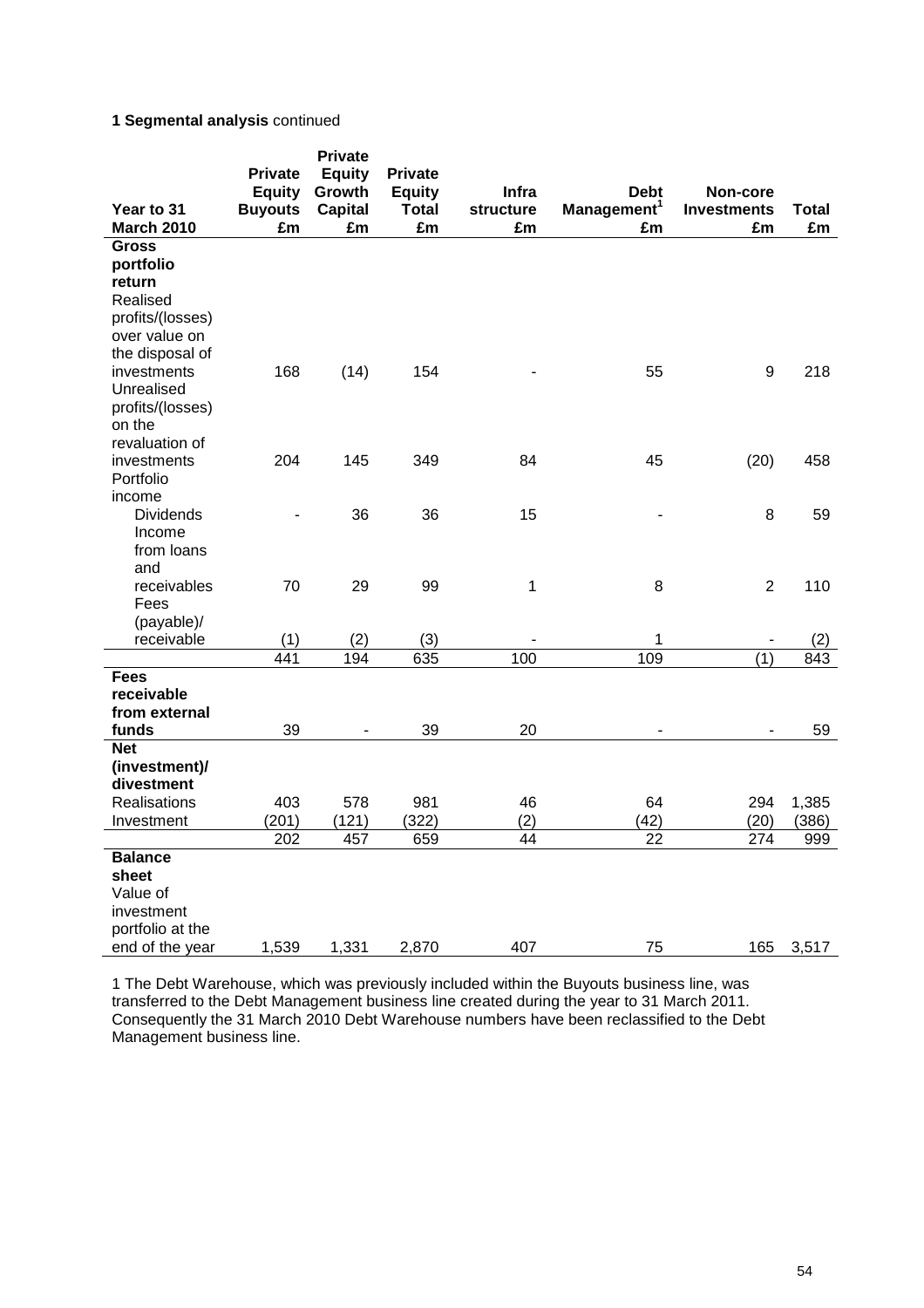## **1 Segmental analysis** continued

|                                                              |           | <b>Continental</b> |                | <b>North</b>             | Rest of                  |              |
|--------------------------------------------------------------|-----------|--------------------|----------------|--------------------------|--------------------------|--------------|
|                                                              | <b>UK</b> | <b>Europe</b>      | Asia           | America                  | World                    | <b>Total</b> |
| Year to 31 March 2011                                        | £m        | £m                 | £m             | £m                       | £m                       | £m           |
| Gross portfolio return                                       |           |                    |                |                          |                          |              |
| Realised profits/(losses) over value on                      |           |                    |                |                          |                          |              |
| the disposal of investments                                  | 72        | 59                 | 1              | (8)                      |                          | 124          |
| Unrealised (losses)/profits on the                           |           |                    |                |                          |                          |              |
| revaluation of investments                                   | (125)     | 374                | 56             | 20                       |                          | 325          |
| Portfolio income                                             | 79        | 57                 | 1              | 15                       | $\blacksquare$           | 152          |
|                                                              | 26        | 490                | 58             | 27                       | $\blacksquare$           | 601          |
| Fees receivable from external funds                          | 54        | 5                  | 8              | $\overline{\phantom{0}}$ | $\blacksquare$           | 67           |
| Net (investment)/divestment                                  |           |                    |                |                          |                          |              |
| <b>Realisations</b>                                          | 376       | 190                | 25             | 18                       | $\blacksquare$           | 609          |
| Investment                                                   | (221)     | (433)              | (62)           | (3)                      | ٠                        | (719)        |
|                                                              | 155       | (243)              | (37)           | 15                       | $\blacksquare$           | (110)        |
| <b>Balance sheet</b>                                         |           |                    |                |                          |                          |              |
| Value of investment portfolio at the end                     |           |                    |                |                          |                          |              |
| of the year                                                  | 1,071     | 2,060              | 579            | 277                      | 6                        | 3,993        |
|                                                              |           |                    |                |                          |                          |              |
|                                                              |           | Continental        |                | North                    | Rest of                  |              |
|                                                              | <b>UK</b> | Europe             | Asia           | America                  | World                    | Total        |
| Year to 31 March 2010                                        | £m        | £m                 | £m             | £m                       | £m                       | £m           |
| Gross portfolio return                                       |           |                    |                |                          |                          |              |
| Realised profits/(losses) over value on                      |           |                    |                |                          |                          |              |
| the disposal of investments                                  | 41        | 150                | 27             | 1                        | (1)                      | 218          |
| Unrealised profits/(losses) on the                           |           |                    |                |                          |                          |              |
| revaluation of investments                                   | 201       | 115                | 75             | 69                       | (2)                      | 458          |
| Portfolio income                                             | 104       | 35                 | $\overline{2}$ | 26                       |                          | 167          |
|                                                              | 346       | 300                | 104            | 96                       | (3)                      | 843          |
| Fees receivable from external funds                          | 41        | 9                  | 9              | $\blacksquare$           | $\overline{\phantom{0}}$ | 59           |
| Net (investment)/divestment                                  |           |                    |                |                          |                          |              |
| <b>Realisations</b>                                          | 621       | 542                | 134            | 84                       | 4                        | 1,385        |
| Investment                                                   | (222)     | (118)              | (25)           | (19)                     | (2)                      | (386)        |
|                                                              | 399       | 424                | 109            | 65                       | $\overline{2}$           | 999          |
| <b>Balance sheet</b>                                         |           |                    |                |                          |                          |              |
| Value of investment portfolio at the end                     |           |                    |                |                          |                          |              |
| of the year                                                  | 1,327     | 1,381              | 509            | 294                      | 6                        | 3,517        |
|                                                              |           |                    |                |                          |                          |              |
| 2 Realised profits over value on the disposal of investments |           |                    |                |                          |                          |              |
|                                                              |           | 2011               | 2011           |                          | 2011                     |              |
|                                                              |           | <b>Unquoted</b>    | Quoted         |                          | <b>Loans and</b>         | 2011         |
|                                                              |           | equity             | equity         |                          | receivables              | <b>Total</b> |
|                                                              |           | £m                 |                | £m                       | £m                       | £m           |
| <b>Realisations</b>                                          |           | 263                |                | 16                       | 330                      | 609          |
| Valuation of disposed investments                            |           | (160)              |                | (14)                     | (310)                    | (484)        |
| Investments written off                                      |           | (1)                |                |                          |                          | (1)          |
|                                                              |           | 102                |                | $\overline{\mathbf{2}}$  | 20                       | 124          |
|                                                              |           |                    |                |                          |                          |              |
|                                                              |           | 2010               | 2010           |                          | 2010                     |              |
|                                                              |           | Unquoted           | Quoted         |                          | Loans and                | 2010         |
|                                                              |           | equity             | equity         |                          | receivables              | Total        |
|                                                              |           | £m                 |                | £m                       | £m                       | £m           |
| Realisations                                                 |           | 701                |                | 389                      | 295                      | 1,385        |
| Valuation of disposed investments                            |           | (527)              | (279)          |                          | (283)                    | (1,089)      |
| Investments written off                                      |           | (32)               |                |                          | (46)                     | (78)         |
|                                                              |           | 142                |                | 110                      | (34)                     | 218          |

Loans and receivables include net proceeds of £145 million (2010: £64 million) and realised profits of £24 million (2010: £55 million) from variable funding notes relating to the Debt Warehouse.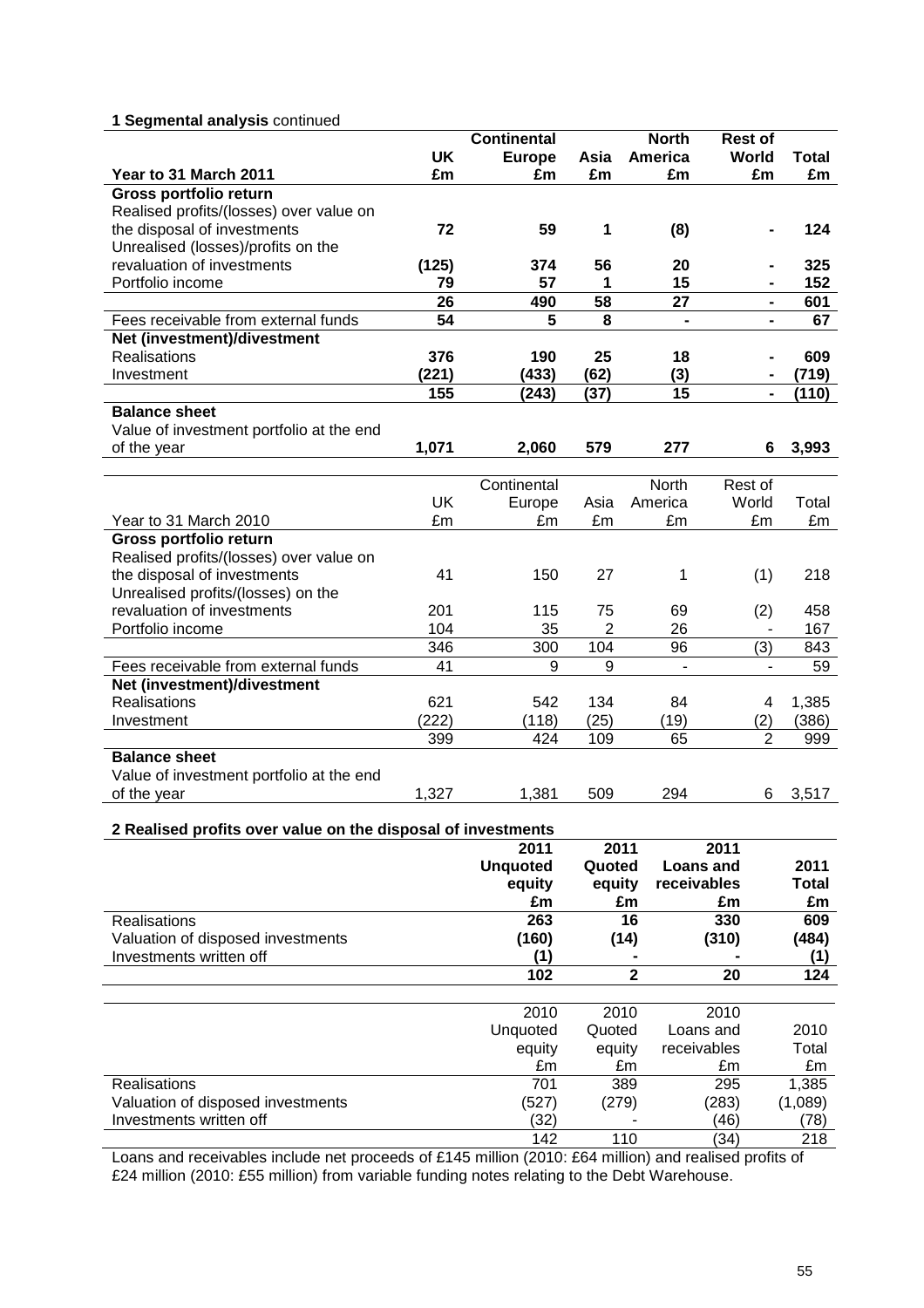### **3 Unrealised profits on the revaluation of investments**

|                                                               | 2011            | 2011   | 2011        |              |
|---------------------------------------------------------------|-----------------|--------|-------------|--------------|
|                                                               | <b>Unquoted</b> | Quoted | Loans and   | 2011         |
|                                                               | equity          | equity | receivables | <b>Total</b> |
|                                                               | £m              | £m     | £m          | £m           |
| Movement in the fair value of equity                          | 572             | 23     |             | 595          |
| Provisions, Ioan impairments and other movements <sup>1</sup> | (20)            |        | (250)       | (270)        |
|                                                               | 552             | 23     | (250)       | 325          |
|                                                               |                 |        |             |              |
|                                                               | 2010            | 2010   | 2010        |              |
|                                                               | Unquoted        | Quoted | Loans and   | 2010         |
|                                                               | equity          | equity | receivables | Total        |
|                                                               | £m              | £m     | £m          | £m           |
| Movement in the fair value of equity                          | 324             | 74     |             | 398          |
| Provisions, loan impairments and other movements <sup>1</sup> | (24)            |        | 84          | 60           |
|                                                               | 300             | 74     | 84          | 458          |

1 Included within loan impairments is a £1 million value increase for variable funding notes relating to the Debt Warehouse in the year to 31 March 2011 (2010: £45 million).

2 Investment made through the 3i India Infrastructure Fund have been reclassified as individual investments, rather than as a fund which is classified as unquoted equity. The prior year has been restated.

Provisions have been recognised only on investments where it is considered there is a greater than 50% risk of failure. All other equity value movements are included within the movement in the fair value of equity

#### **4 Movement in the fair value of derivatives**

|                                         | 2011 | 2010 |
|-----------------------------------------|------|------|
|                                         | £m   | £m   |
| Interest-rate swaps                     |      |      |
| Derivative element of convertible bonds |      |      |
| Call options                            | 11   |      |
|                                         |      |      |

Further information on convertible bonds is provided in note 8.

Exchange movements in relation to forward foreign exchange contracts are included within exchange movements in the statement of comprehensive income. During the year, a £12 million loss was recognised in exchange movements in relation to forward foreign exchange contracts.

#### **5 Income taxes**

|                                                             | 2011 | 2010 |
|-------------------------------------------------------------|------|------|
|                                                             | £m   | £m   |
| <b>Current taxes</b>                                        |      |      |
| Current year                                                | (4)  | (3)  |
| Deferred taxes                                              |      |      |
| Deferred income taxes                                       |      | (2   |
| Total income taxes in the statement of comprehensive income | (3   | (5)  |
|                                                             |      |      |

#### **Reconciliation of income taxes in the statement of comprehensive income**

The tax charge for the year is different to the standard rate of corporation tax in the UK, currently 28% (2010: 28%), and the differences are explained below: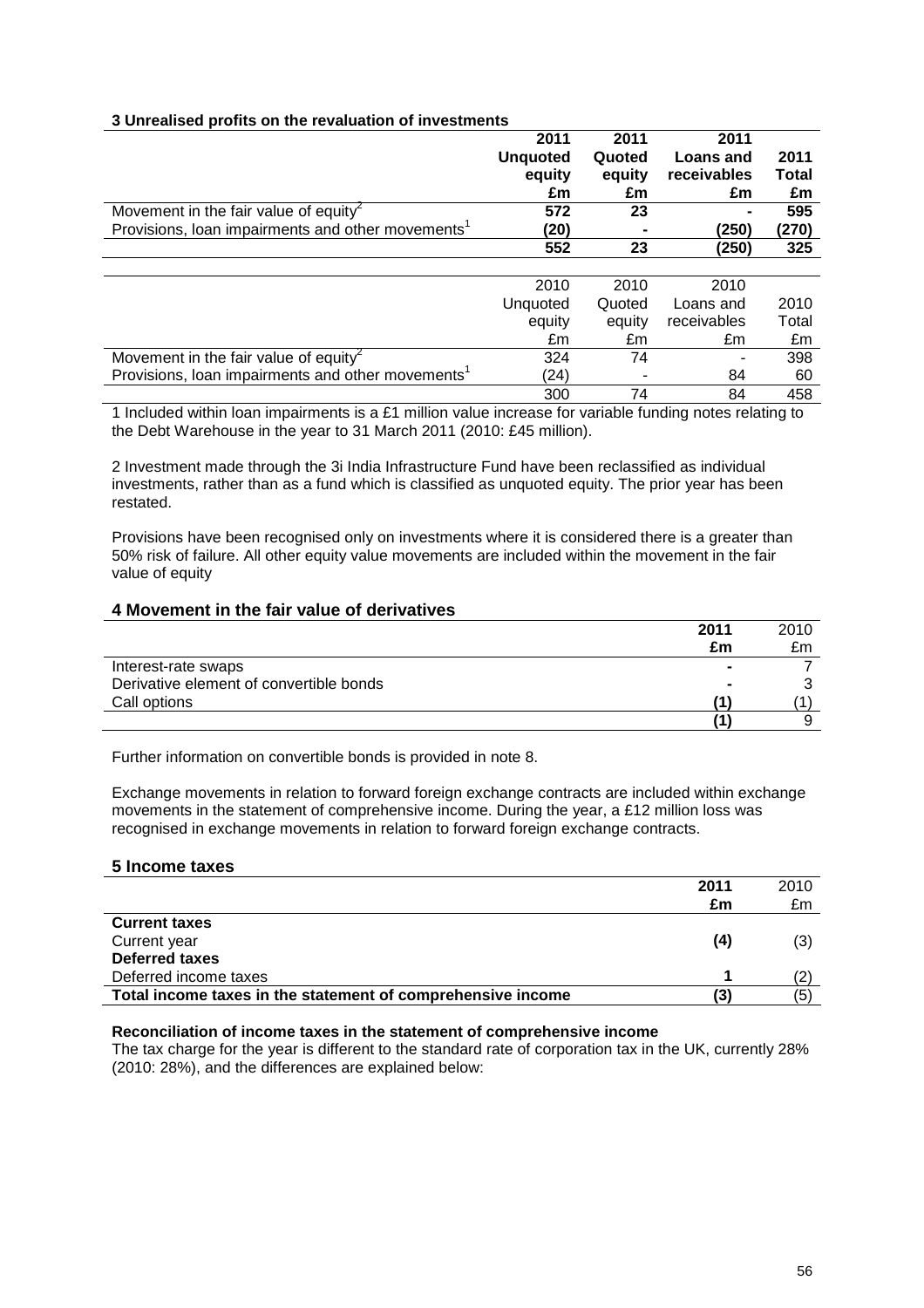## **5 Income taxes** continued

|                                                                                 | 2011 | 2010 |
|---------------------------------------------------------------------------------|------|------|
|                                                                                 | £m   | £m   |
| Profit before tax                                                               | 189  | 159  |
| Profit before tax multiplied by rate of corporation tax in the UK of 28% (2010: |      |      |
| 28%)                                                                            | (53) | (45) |
| Effects of:                                                                     |      |      |
| Permanent differences                                                           |      | 5    |
| Short-term timing differences                                                   |      | 3    |
| Non-taxable dividend income                                                     | 2    | 13   |
| Foreign tax                                                                     | (4)  | (3)  |
| Foreign tax credits available for double tax relief                             |      |      |
| Realised profits, changes in fair value and impairment losses not taxable       | 43   | 22   |
| Total income taxes in the statement of comprehensive income                     | (3)  | (5)  |

The Group's realised profits, fair value adjustments and impairment losses are primarily included in the Company, the affairs of which are directed so as to allow it to be approved as an investment trust. An investment trust is exempt from tax on capital gains, therefore the Group's capital return will be largely non-taxable.

#### **Deferred income taxes**

|                                                      | 2011 | 2010 |
|------------------------------------------------------|------|------|
|                                                      | £m   | £m   |
| Opening deferred income tax liability                |      |      |
| Tax losses                                           | 17   | 9    |
| Income in accounts taxable in the future             | (19) | (9)  |
|                                                      | (2)  |      |
| Recognised through statement of comprehensive income |      |      |
| Tax loss utilised                                    | 8    | 8    |
| Income in accounts taxable in the future             | (7)  | (10) |
|                                                      |      | (2)  |
| <b>Closing deferred income tax liability</b>         |      |      |
| Tax losses                                           | 25   | 17   |
| Income in accounts taxable in the future             | (26) | (19) |
| Deferred tax recognised on acquisition               | (5)  |      |
|                                                      | (6)  | (2)  |

At 31 March 2011 the Group had tax losses carried forward of £885 million (2010: £775 million). It is unlikely that the Group will generate sufficient taxable profits in the future to utilise these amounts and therefore no deferred tax asset has been recognised. Deferred income taxes are calculated using an expected rate of corporation tax in the UK of 26% (2010: 28%).

#### **6 Acquisition of a subsidiary**

On 15 February 2011 Mizuho Investment Management (UK) Limited ("MIM"), one of the leading debt management businesses in Europe, became a subsidiary of the Group. MIM has since changed its name to 3i Debt Management Investments Limited. The acquisition forms part of the Group's strategy to build its Debt Management business line.

The acquisition of MIM was effected by 3i Debt Management Limited ("3iDM") on 15 February 2011. 3iDM paid cash consideration of £18 million for 100% of the issued share capital of MIM. The equity shares of 3iDM are owned 55% by the Group and 45% by the management team of MIM.

The Group has entered into agreements to purchase this remaining 45% of the equity of 3iDM from the management team over the next five years, with the price subject to the performance of 3iDM and it subsidiaries.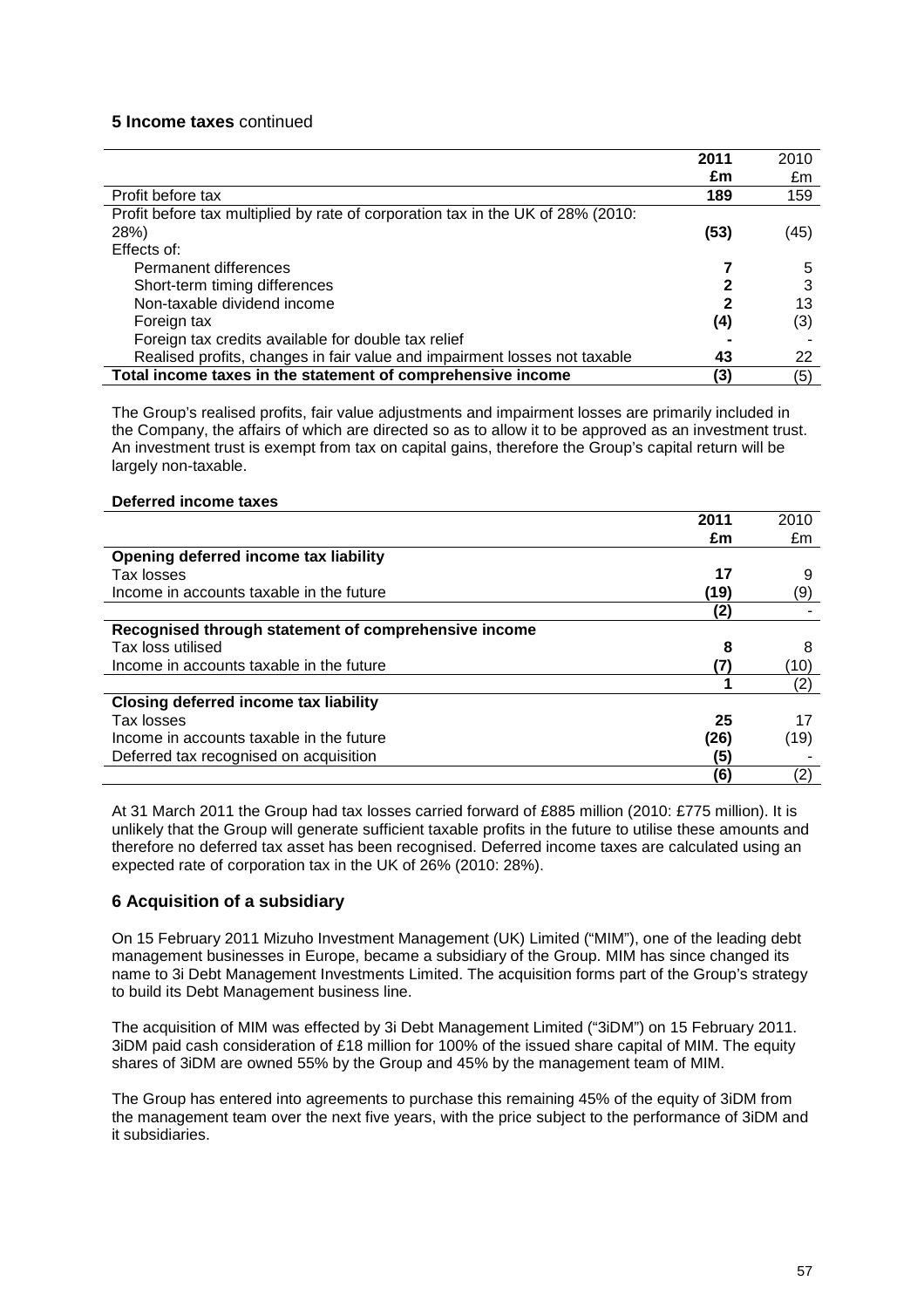In accordance with IFRS3, the purchase of the management team's equity holding or "earn-out" is reflected in two parts:

- £13 million deferred consideration, for the transfer of the remaining 45% of the shares held by MIM management over five years. This has been recognised on acquisition and is carried as a liability on the Group balance sheet.
- The remaining amount is contingent on the individuals remaining in employment with 3i and 3iDM raising new funds. The amount will be determined by the performance of 3iDM during the fiveyear period and will be recognised in the statement of comprehensive income as carried interest and performance fees payable.

The fair value of the identifiable assets and liabilities of MIM as at the date of acquisition and the consideration paid were:

|                                               | <b>Fair value</b><br>recognised on |
|-----------------------------------------------|------------------------------------|
|                                               | acquisition                        |
|                                               | £m                                 |
| Fair value of assets received                 |                                    |
| Cash                                          | 18                                 |
| Other assets                                  | 3                                  |
| Intangible assets (fund management contracts) | 22                                 |
| Total fair value of assets received           | 43                                 |
| Fair value of liabilities assumed             |                                    |
| Creditors                                     | (3)                                |
| Deferred tax liability                        | (6)                                |
| Total fair value of liabilities assumed       | (9)                                |
| Total identifiable net assets at fair value   | 34                                 |
| Consideration                                 |                                    |
| Cash                                          | 18                                 |
| Deferred consideration                        | 13                                 |
| Total consideration                           | 31                                 |
| Gain on bargain purchase                      | 3                                  |
| Net cash outflow arising on acquisition       |                                    |
| Cash consideration paid                       | (18)                               |
| Cash and cash equivalents acquired            | 18                                 |
| Net cash flow on acquisition                  |                                    |

The measurement of fair value of the net assets obtained resulted in a gain on bargain purchase of £3 million which has been recognised in other income in the statement of comprehensive income.

From the date of acquisition, MIM has contributed £2 million to management fees, and incurred operating expenses and amortisation of the fund management contracts of £2 million, which has resulted in an overall charge of £nil to the net profit before tax of the Group.

If the combination had taken place at the beginning of the year, the contribution to the Group's revenue from continuing operations would have been £16 million and the profit from continuing operations for the Group would have been £5 million.

Transaction costs of £4 million have been charged to operating expenses in the year.

The Group also acquired equity investments in the funds managed by MIM, on which the unrealised profit on revaluation in the period to 31 March 2011 was £7 million.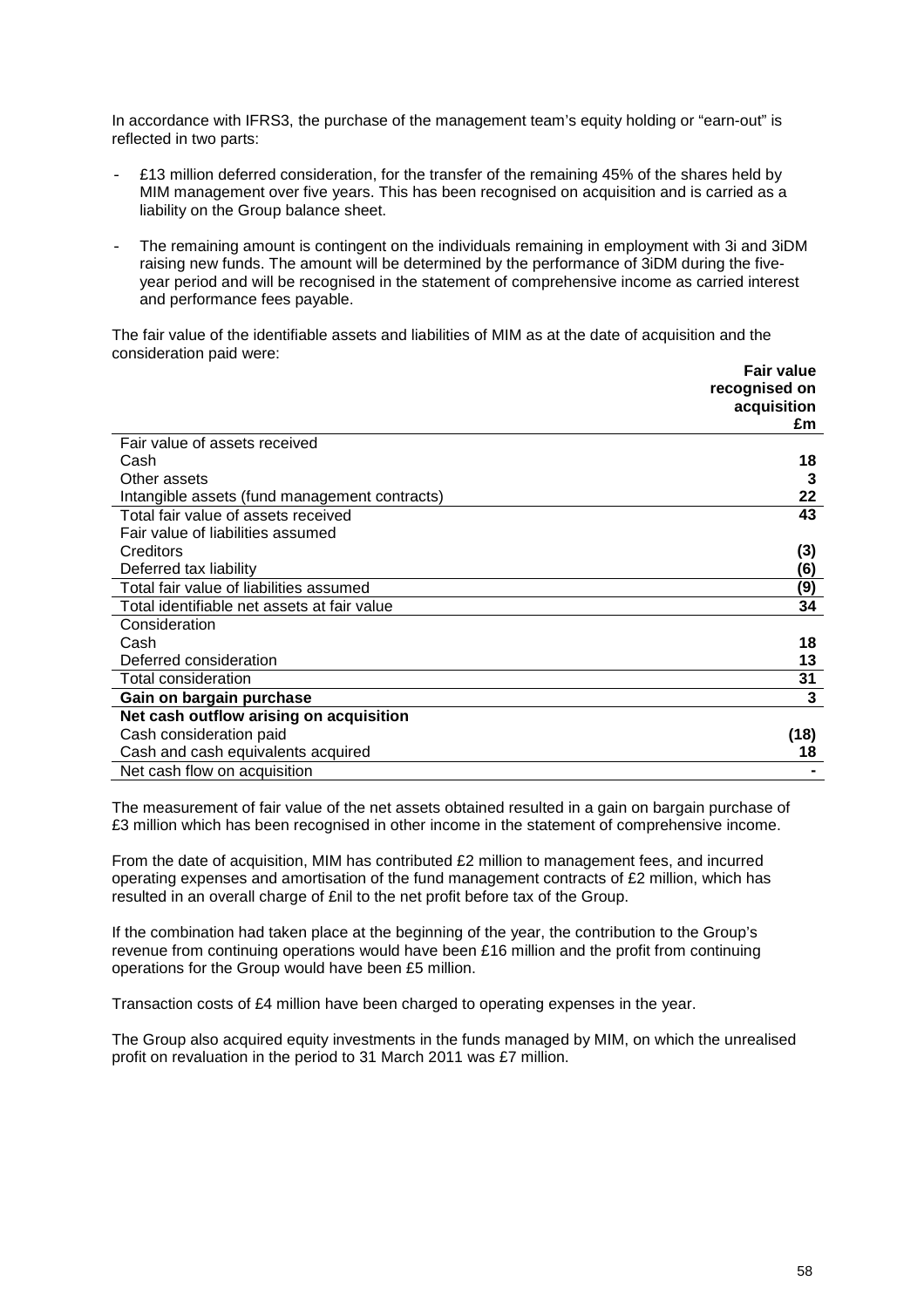## **7 Loans and borrowings**

|                                                | Group | Group | Company | Company |
|------------------------------------------------|-------|-------|---------|---------|
|                                                | 2011  | 2010  | 2011    | 2010    |
|                                                | £m    | £m    | £m      | £m      |
| Loans and borrowings are repayable as follows: |       |       |         |         |
| Within one year                                | 31    | 125   | 31      | 125     |
| In the second year                             | 638   | 33    | 413     | 33      |
| In the third year                              | 265   | 726   | 265     | 483     |
| In the fourth year                             | 50    | 268   | 50      | 268     |
| In the fifth year                              |       | 50    |         | 50      |
| After five years                               | 884   | 887   | 884     | 887     |
|                                                | 1,868 | 2,089 | 1.643   | 1,846   |

#### Principal borrowings include:

|                                      |                 |          | Group<br>2011 | Group<br>2010 | Company<br>2011 | Company<br>2010 |
|--------------------------------------|-----------------|----------|---------------|---------------|-----------------|-----------------|
|                                      | Rate            | Maturity | £m            | £m            | £m              | £m              |
| <b>Issued under the</b>              |                 |          |               |               |                 |                 |
| £2,000 million note                  |                 |          |               |               |                 |                 |
| issuance programme                   |                 |          |               |               |                 |                 |
| <b>Fixed rate</b>                    |                 |          |               |               |                 |                 |
| £200 million notes                   |                 |          |               |               |                 |                 |
| (public issue)                       | 6.875%          | 2023     | 200           | 200           | 200             | 200             |
| £400 million notes                   |                 |          |               |               |                 |                 |
| (public issue)<br>€350 million notes | 5.750%          | 2032     | 375           | 375           | 375             | 375             |
|                                      | 5.625%          | 2017     | 309           | 312           | 309             | 312             |
| (public issue)<br>Other              |                 |          | 62            | 99            | 62              | 99              |
| Variable rate                        |                 |          |               |               |                 |                 |
| €500 million notes                   |                 |          |               |               |                 |                 |
| (public issue)                       | EURIBOR+0.200%  | 2012     | 382           | 436           | 382             | 436             |
| Other                                |                 |          | 265           | 268           | 265             | 268             |
|                                      |                 |          | 1,593         | 1,690         | 1,593           | 1,690           |
| <b>Committed multi-</b>              |                 |          |               |               |                 |                 |
| currency facilities                  |                 |          |               |               |                 |                 |
| £100 million                         | LIBOR+2.750% to |          |               |               |                 |                 |
|                                      | 3.000%          | 2012     | 69            | 92            |                 | 14              |
| £486 million                         | LIBOR+1.594%    | 2010     |               | 165           |                 |                 |
| £300 million                         | LIBOR+2.750%    | 2012     | 156           |               |                 |                 |
| £200 million                         | LIBOR+3.750%    | 2014     | 50            | 50            | 50              | 50              |
|                                      |                 |          | 275           | 307           | 50              | 64              |
| Other<br>Commercial paper            |                 |          |               | 92            |                 | 92              |
|                                      |                 |          |               | 92            | $\blacksquare$  | 92              |
| Total loans and                      |                 |          |               |               |                 |                 |
| borrowings                           |                 |          | 1,868         | 2,089         | 1,643           | 1,846           |
|                                      |                 |          |               |               |                 |                 |

The £100 million multi-currency facility maturing in October 2012 has an undrawn commitment fee of 50% of the margin.

The £486 million multi-currency facility was refinanced by way of a £300 million multi-currency facility which matures in October 2012. The undrawn commitment fee on the £300 million multi-currency facility is 50% of the margin.

The £200 million multi-currency facility maturing in November 2014 has an undrawn commitment fee of 50% of the margin.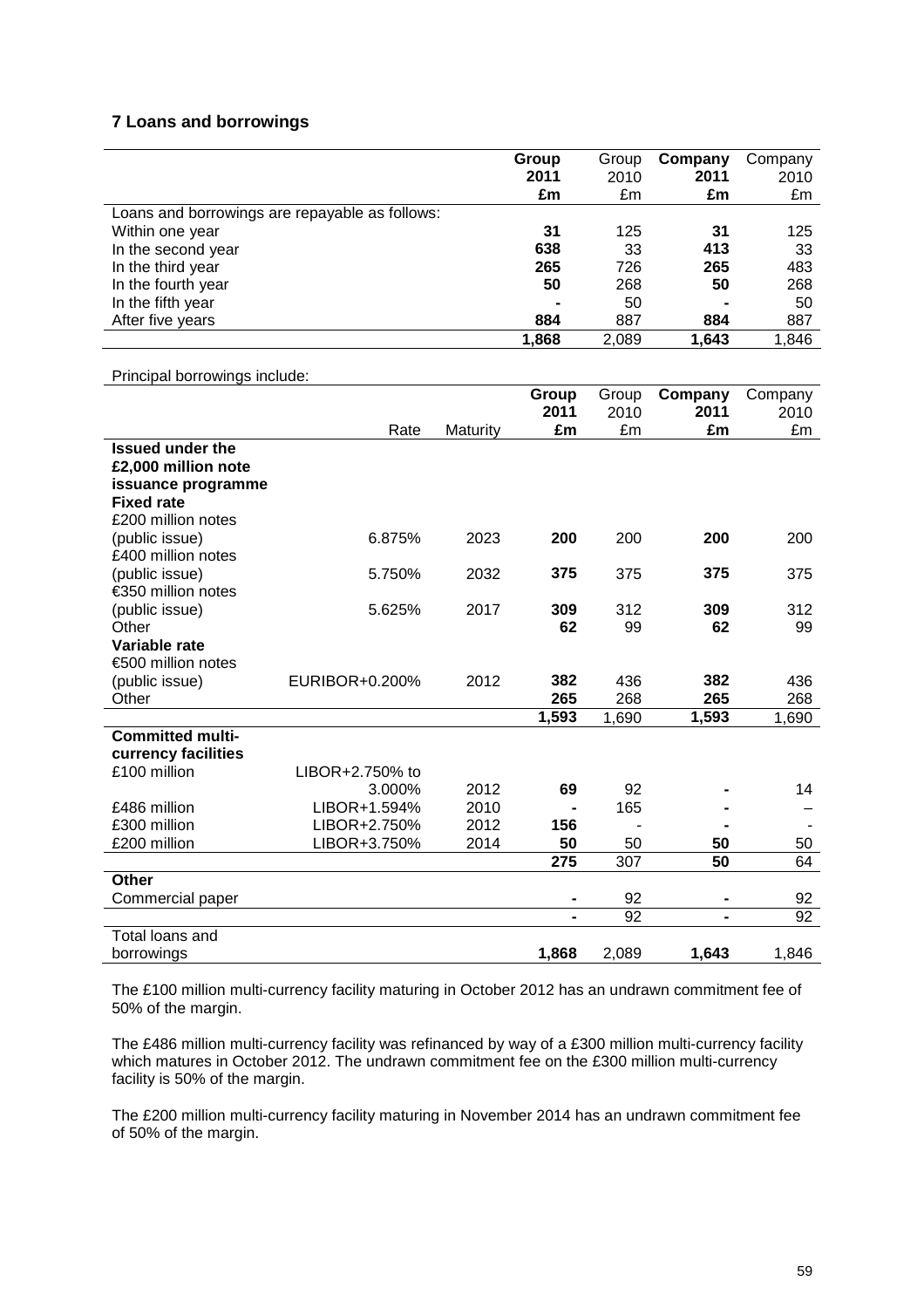The Group is subject to a financial covenant relating to its Asset Cover Ratio; defined as total assets (including cash) divided by gross debt. The Asset Cover Ratio limit is 1.40 at 31 March 2011 (2010: 1.35), the Asset Cover Ratio at 31 March 2011 is 2.82 (2010: 2.35).

All of the Group's borrowings are repayable in one instalment on the respective maturity dates. None of the Group's interest-bearing loans and borrowings are secured on the assets of the Group. The fair value of the loans and borrowings is £1,875 million (2010: £2,030<sup>1</sup> million), determined where applicable with reference to their published market price.

1 Restated to include the fair value of commercial paper.

### **8 Convertible bonds**

|                            | Group | Group | Company | Company |
|----------------------------|-------|-------|---------|---------|
|                            | 2011  | 2010  | 2011    | 2010    |
|                            | £m    | £m    | £m      | £m      |
| Opening balance            | 363   | 384   | 363     | 384     |
| Amortisation               | 24    | 21    | 24      | 21      |
| Repurchase during the year | (249) | (42)  | (249)   | (42)    |
| Closing balance            | 138   | 363   | 138     | 363     |

On 29 May 2008, a £430 million three year 3.625% convertible bond was raised. The Group share price on issue was £8.86 and the conversion price for bondholders was £11.32. Following the rights issue, the conversion price for bondholders reduced to £7.51.

On issue, part of the proceeds was recognised as a derivative financial instrument and the remaining amount recognised as a loan held at amortised cost with an effective interest rate of 8.5%. The fair value of the loan at 31 March 2011 was £140 million (31 March 2010: £391 million), determined by its published market price and is classified as Level 1 in the fair value hierarchy. The derivative element of the £430 million convertible bond is cash settled.

As at 31 March 2011, the Group had repurchased £291 million of the bond (£249 million in the year to 31 March 2011), leaving an outstanding convertible loan balance at face value of £139 million repayable in May 2011.

## **9 Equity**

#### **Year to 31 March 2011**

|                                        |                |                | <b>Capital</b> | Share-<br>based |                    |
|----------------------------------------|----------------|----------------|----------------|-----------------|--------------------|
|                                        | <b>Share</b>   | <b>Share</b>   | redemption     | payment         | <b>Translation</b> |
|                                        | <b>Capital</b> | <b>Premium</b> | reserve        | reserve         | reserve            |
| Group                                  | £m             | £m             | £m             | £m              | £m                 |
| Total equity at the start of the year  | 717            | 779            | 43             | 24              | 145                |
| Profit for the year                    |                |                |                |                 |                    |
| Exchange differences on translation of |                |                |                |                 |                    |
| foreign operations                     |                |                |                |                 | 118                |
| Actuarial gain                         |                |                |                |                 |                    |
| Total comprehensive income for         |                |                |                |                 |                    |
| the year                               |                |                |                |                 | 118                |
| Share based payments                   |                |                |                |                 |                    |
| Own shares                             |                |                |                |                 |                    |
| Release on forfeiture of share options |                |                |                | (7)             |                    |
| Ordinary dividends                     |                |                |                |                 |                    |
| Issue of ordinary shares               |                |                |                |                 |                    |
| Total equity at the end of the year    | 717            | 779            | 43             | 17              | 263                |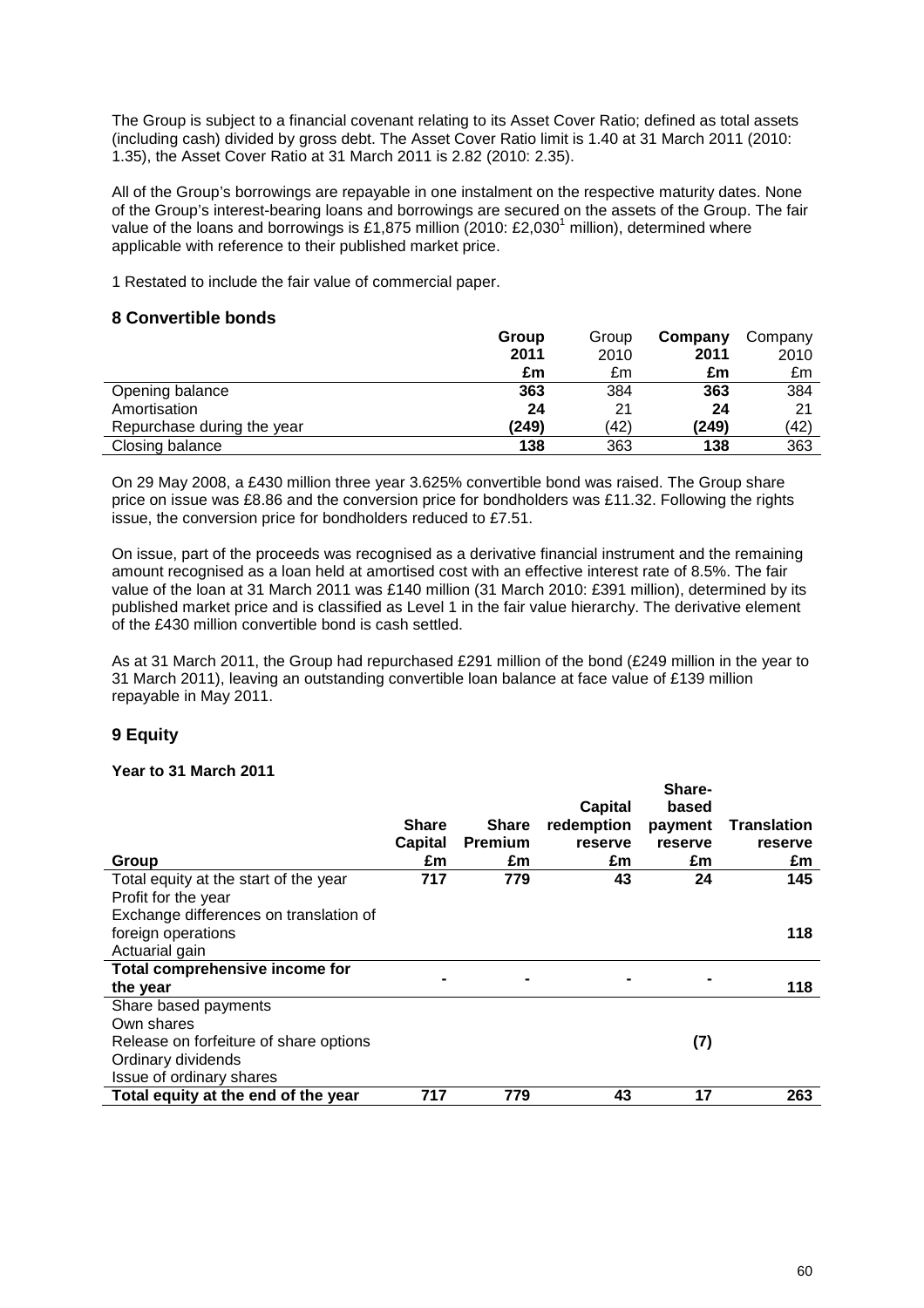## **9 Equity** continued

## **Year to 31 March 2011**

|                                        | Capital | <b>Revenue</b> | Other    | Own    | Total  |
|----------------------------------------|---------|----------------|----------|--------|--------|
|                                        | reserve | reserve        | reserves | shares | equity |
| Group                                  | £m      | £m             | £m       | £m     | £m     |
| Total equity at the start of the year  | 959     | 482            | 5        | (86)   | 3,068  |
| Profit for the year                    | 114     | 72             |          |        | 186    |
| Exchange differences on translation of |         |                |          |        |        |
| foreign operations                     |         |                |          |        | 118    |
| Actuarial gain                         | 20      |                |          |        | 20     |
| Total comprehensive income for the     | 134     | 72             |          |        |        |
| year                                   |         |                |          |        | 324    |
| Share based payments                   |         |                |          |        |        |
| Own shares                             |         |                |          |        |        |
| Release on forfeiture of share options |         | $\mathbf 2$    |          |        | (5)    |
| Ordinary dividends                     |         | (30)           |          |        | (30)   |
| Issue of ordinary shares               |         |                |          |        |        |
| Total equity at the end of the year    | 1,093   | 526            | 5        | (86)   | 3,357  |

Year to 31 March 2010

|                                        |         |         |            | Share-  |             |
|----------------------------------------|---------|---------|------------|---------|-------------|
|                                        |         |         | Capital    | based   |             |
|                                        | Share   | Share   | redemption | payment | Translation |
|                                        | Capital | Premium | reserve    | reserve | reserve     |
| Group                                  | £m      | £m      | £m         | £m      | £m          |
| Total equity at the start of the year  | 284     | 405     | 42         | 20      | (179)       |
| Profit for the year                    |         |         |            |         |             |
| Exchange differences on translation of |         |         |            |         |             |
| foreign operations                     |         |         |            |         | 324         |
| <b>Actuarial loss</b>                  |         |         |            |         |             |
| Total comprehensive income for the     |         |         |            |         | 324         |
| year                                   |         |         |            |         |             |
| Share based payments                   |         |         |            | 9       |             |
| Own shares                             |         |         |            |         |             |
| Release on forfeiture of share options |         |         |            | (5)     |             |
| Ordinary dividends                     |         |         |            |         |             |
| Issue of ordinary shares               | 433     | 374     | 1          |         |             |
| Total equity at the end of the year    | 717     | 779     | 43         | 24      | 145         |
|                                        |         |         |            |         |             |
| Year to 31 March 2010                  |         |         |            |         |             |
|                                        | Capital | Revenue | Other      | Own     | Total       |
|                                        | reserve | reserve | reserves   | shares  | equity      |
| Group                                  | £m      | £m      | £m         | £m      | £m          |
| Total equity at the start of the year  | 968     | 394     | 5          | (77)    | 1,862       |
| Profit for the year                    | 57      | 97      |            |         | 154         |
| Exchange differences on translation of |         |         |            |         | 324         |
| foreign operations                     |         |         |            |         |             |
| <b>Actuarial loss</b>                  | (71)    |         |            |         | (71)        |
| Total comprehensive income for the     | (14)    | 97      |            |         | 407         |
| year                                   |         |         |            |         |             |
| Share based payments                   |         |         |            |         | 9           |
| Own shares                             |         |         |            | (9)     | (9)         |
| Release on forfeiture of share options | 5       |         |            |         |             |
| Ordinary dividends                     |         | (9)     |            |         | (9)         |

Issue of ordinary shares 808 **Total equity at the end of the year** 959 482 5 (86) 3,068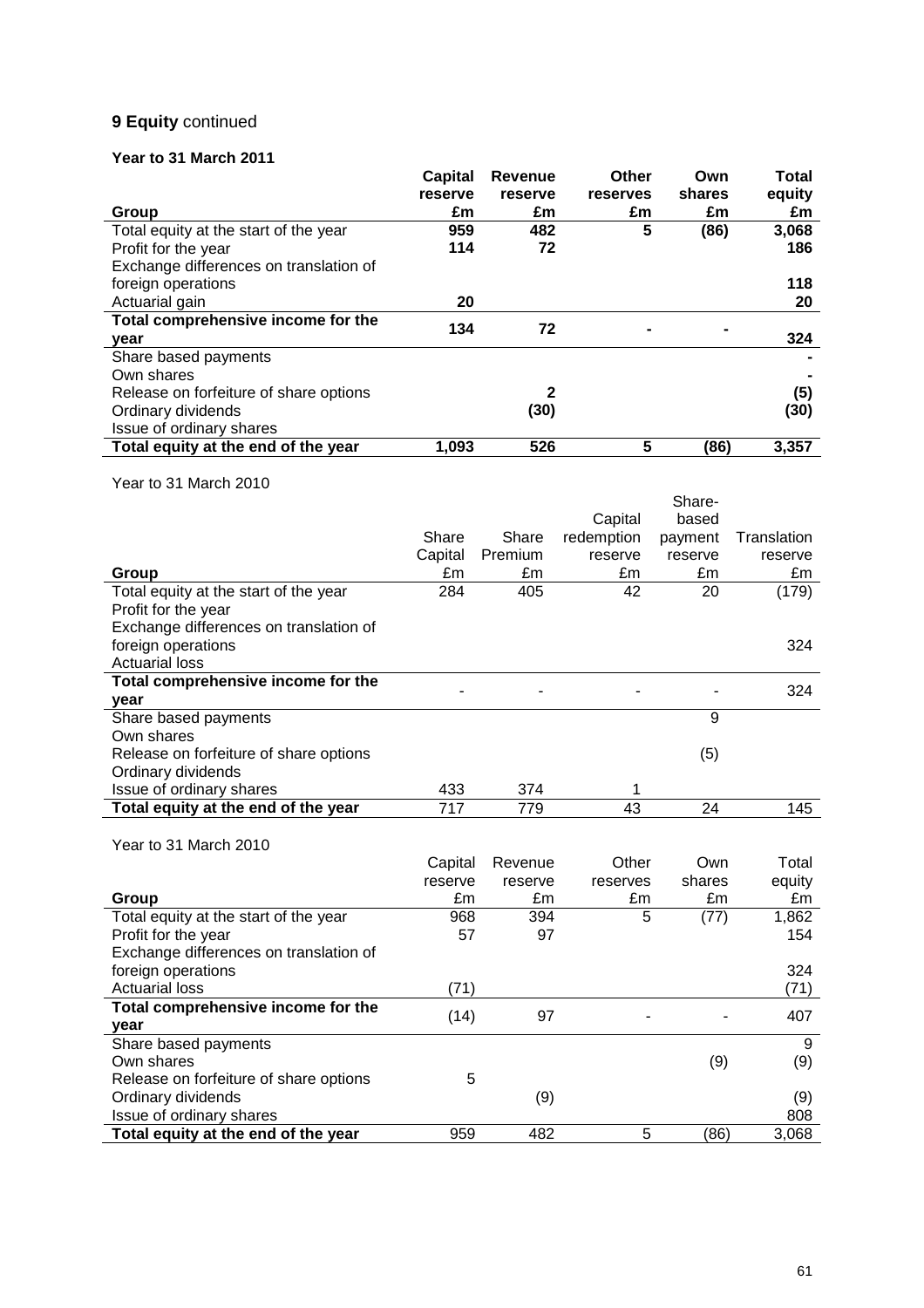## **9 Equity** continued

## **Year to 31 March 2011 Share-**

| Teal to 31 March Zuil                                          |                |                |                              | JIIdi U-        |
|----------------------------------------------------------------|----------------|----------------|------------------------------|-----------------|
|                                                                |                |                | Capital                      | based           |
|                                                                | <b>Share</b>   | <b>Share</b>   | redemption                   | payment         |
|                                                                | <b>Capital</b> | Premium        | reserve                      | reserve         |
| Company                                                        | £m             | £m             | £m                           | £m              |
| Total equity at the start of the year                          | 717            | 779            | 43                           | 20              |
| Profit for the year                                            |                |                |                              |                 |
| Total comprehensive income for the year                        | $\blacksquare$ | $\blacksquare$ | $\qquad \qquad \blacksquare$ |                 |
| Release on forfeiture of share options                         |                |                |                              | (3)             |
| Ordinary dividends                                             |                |                |                              |                 |
| Issue of ordinary shares                                       |                |                |                              |                 |
| Total equity at the end of the year                            | 717            | 779            | 43                           | 17 <sub>2</sub> |
|                                                                |                |                |                              |                 |
| Year to 31 March 2011                                          |                |                |                              |                 |
|                                                                | Capital        | <b>Revenue</b> | Other                        | <b>Total</b>    |
|                                                                | reserve        | reserve        | reserves                     | equity          |
| Company                                                        | £m             | £m             | £m                           | £m              |
| Total equity at the start of the year                          | 1,328          | 296            | 5                            | 3,188           |
| Profit for the year                                            | 286            | 17             |                              | 303             |
| Total comprehensive income for the year                        | 286            | 17             | $\blacksquare$               | 303             |
| Release on forfeiture of share options                         |                | 8              |                              | 5               |
| Ordinary dividends                                             |                | (30)           |                              | (30)            |
| Issue of ordinary shares                                       |                |                |                              |                 |
| Total equity at the end of the year                            | 1,614          | 291            | 5                            | 3,466           |
|                                                                |                |                |                              |                 |
| Year to 31 March 2010                                          |                |                |                              | Share-          |
|                                                                |                |                | Capital                      | based           |
|                                                                | Share          | Share          | redemption                   | payment         |
|                                                                | Capital        | Premium        | reserve                      | reserve         |
| Company                                                        | £m             | £m             | £m                           | £m              |
| Total equity at the start of the year                          | 284            | 405            | 42                           | 20              |
|                                                                |                |                |                              |                 |
| Profit for the year<br>Total comprehensive income for the year | $\frac{1}{2}$  | $\blacksquare$ | $\blacksquare$               |                 |
| Ordinary dividends                                             |                |                |                              |                 |
| Issue of ordinary shares                                       | 433            | 374            | 1                            |                 |
|                                                                | 717            | 779            | 43                           | 20              |
| Total equity at the end of the year                            |                |                |                              |                 |
| Year to 31 March 2010                                          |                |                |                              |                 |
|                                                                |                |                |                              |                 |
|                                                                | Capital        | Revenue        | Other                        | Total           |
|                                                                | reserve        | reserve        | reserves                     | equity          |
| Company                                                        | £m             | £m             | £m                           | £m              |
| Total equity at the start of the year                          | 1,256          | 266            | 5                            | 2,278           |
| Profit for the year                                            | 72             | 39             |                              | 111             |
| Total comprehensive income for the year                        | 72             | 39             |                              | 111             |
| Ordinary dividends                                             |                | (9)            |                              | (9)             |
| Issue of ordinary shares                                       |                |                |                              | 808             |
| Total equity at the end of the year                            | 1,328          | 296            | 5                            | 3,188           |

#### **Capital redemption reserve**

The capital redemption reserve is established in respect of the redemption of the Company's ordinary shares.

#### **Share-based payment reserve**

The share-based payment reserve is a reserve to recognise those amounts in retained earnings in respect of share-based payments.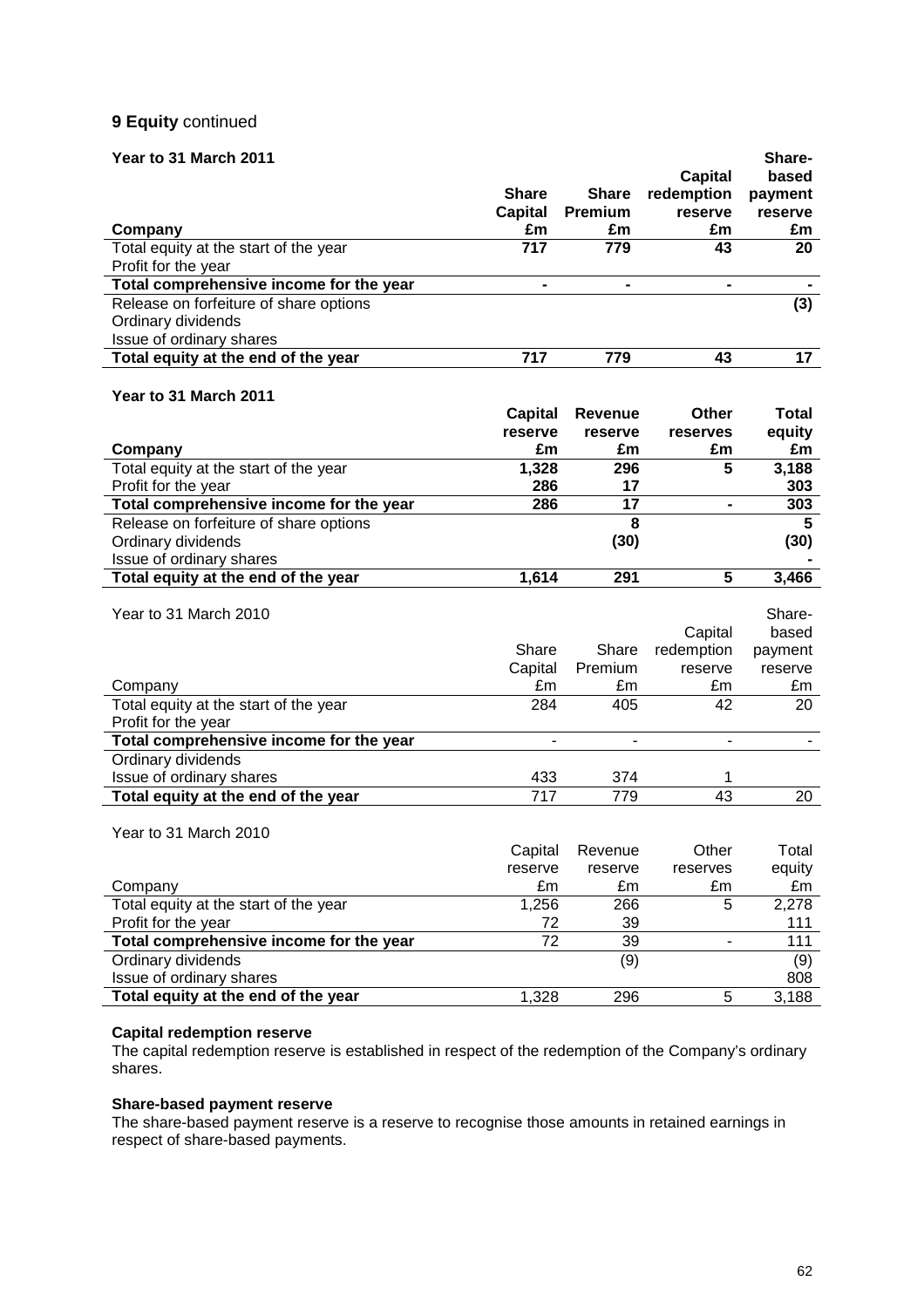#### **Translation reserve**

The translation reserve comprises all exchange differences arising from the translation of the financial statements of international operations.

#### **Capital reserve**

The capital reserve recognises all profits that are capital in nature or have been allocated to capital. These profits are not distributable by way of dividend.

#### **Revenue reserve**

The revenue reserve recognises all profits that are revenue in nature or have been allocated to revenue.

## **10 Per share information**

The earnings and net assets per share attributable to the equity shareholders of the Company are based on the following data:

|                                                                   | <b>March</b> | March          |
|-------------------------------------------------------------------|--------------|----------------|
|                                                                   | 2011         | 2010           |
| Earnings per share (pence)                                        |              |                |
| <b>Basic</b>                                                      | 19.6         | 17.2           |
| <b>Diluted</b>                                                    | 19.5         | 17.1           |
| Earnings (£m)                                                     |              |                |
| Profit for the year attributable to equity holders of the Company | 186          | 154            |
|                                                                   |              |                |
|                                                                   | <b>March</b> | March          |
|                                                                   | 2011         | 2010           |
| Weighted average number of shares in issue                        |              |                |
| Ordinary shares                                                   | 970,513,394  | 910,689,107    |
| Own shares                                                        | (19,660,791) | (16, 310, 231) |
|                                                                   | 950,852,603  | 894,378,876    |
| Effect of dilutive potential ordinary shares                      |              |                |
| Share options and awards                                          | 3,486,081    | 5,026,956      |
| <b>Diluted shares</b>                                             | 954,338,684  | 899,405,832    |
|                                                                   |              |                |
|                                                                   | <b>March</b> | March          |
|                                                                   | 2011         | 2010           |
| Net assets per share (£)                                          |              |                |
| Basic                                                             | 3.53         | 3.23           |
| <b>Diluted</b>                                                    | 3.51         | 3.21           |
| Net assets (£m)                                                   |              |                |
| Net assets attributable to equity holders of the Company          | 3,357        | 3,068          |
|                                                                   |              |                |
|                                                                   | <b>March</b> | March          |
|                                                                   | 2011         | 2010           |
| Number of shares in issue                                         |              |                |
| Ordinary shares                                                   | 970,650,620  | 970,381,476    |
| Own shares                                                        | (19,631,587) | (19, 758, 485) |
|                                                                   | 951,019,033  | 950,622,991    |
| Effect of dilutive potential ordinary shares                      |              |                |
| Share options and awards                                          | 4,600,795    | 6,607,673      |
| <b>Diluted shares</b>                                             | 955,619,828  | 957,230,664    |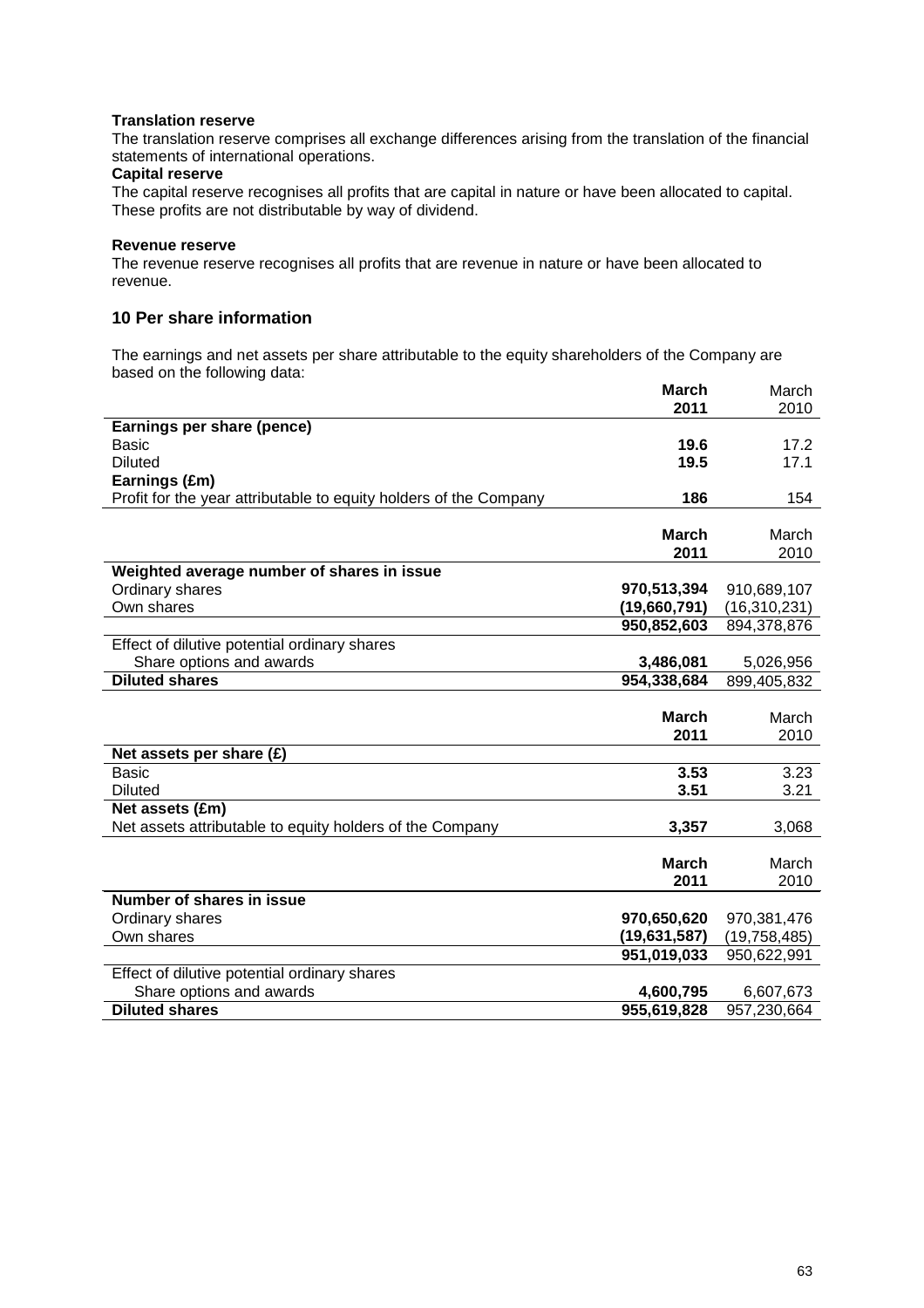## **11 Dividends**

|                                   | 2011      |      | 2010      |      |
|-----------------------------------|-----------|------|-----------|------|
|                                   | pence     | 2011 | pence     | 2010 |
|                                   | per share | £m   | per share | £m   |
| Declared and paid during the year |           |      |           |      |
| Ordinary shares                   |           |      |           |      |
| Final dividend                    | 2.0       | 19   |           |      |
| Interim dividend                  | 1.2       | 11   | 1.0       | a    |
|                                   | 3.2       | 30   | 1.0       |      |
| Proposed final dividend           | 2.4       | 23   | 2.0       | 19   |

### **12 Related parties**

The Group has various related parties stemming from relationships with limited partnerships managed by the Group, its investment portfolio, its advisory arrangements and its key management personnel. In addition the Company has related parties in respect of its subsidiaries.

#### **Limited partnerships**

The Group manages a number of external funds which invest through limited partnerships. Group companies act as the general partners of these limited partnerships and exert significant influence over them. The following amounts have been included in respect of these limited partnerships:

|                                     | Group | Group | Company        | Company |
|-------------------------------------|-------|-------|----------------|---------|
|                                     | 2011  | 2010  | 2011           | 2010    |
| Statement of comprehensive income   | £m    | £m    | £m             | £m      |
| Carried interest receivable         | 25    | 30    | 25             | 30      |
| Fees receivable from external funds | 55    | 47    | $\blacksquare$ |         |
|                                     |       |       |                |         |
|                                     | Group | Group | Company        | Company |
|                                     | 2011  | 2010  | 2011           | 2010    |
| <b>Balance sheet</b>                | £m    | £m    | £m             | £m      |

| Dalallut Silttl             | zu           | .<br>ᅬ | -111 |  |
|-----------------------------|--------------|--------|------|--|
| Carried interest receivable | $\mathbf{u}$ | --     | .    |  |

#### **Investments**

The Group makes minority investments in the equity of unquoted and quoted investments. This normally allows the Group to participate in the financial and operating policies of that company. It is presumed that it is possible to exert significant influence when the equity holding is greater than 20%. These investments are not equity accounted for (as permitted by IAS 28) but are related parties. The total amounts included for these investments are as follows:

|                                                      | Group<br>2011 | Group<br>2010 | Company<br>2011 | Company<br>2010 |
|------------------------------------------------------|---------------|---------------|-----------------|-----------------|
| Statement of comprehensive income                    | £m            | £m            | £m              | £m              |
| Realised profit over value on the disposal of        |               |               |                 |                 |
| investments                                          | 9             | 58            | 17              | 19              |
| Unrealised profits on the revaluation of investments | 313           | 327           | 245             | 136             |
| Portfolio income                                     | 136           | 126           | 35              | 41              |
|                                                      |               |               |                 |                 |
|                                                      | Group         | Group         | Company         | Company         |
|                                                      | 2011          | 2010          | 2011            | 2010            |
| <b>Balance sheet</b>                                 | £m            | £m            | £m              | £m              |
| Quoted equity investments                            | 321           | 302           | 321             | 302             |
| Unquoted equity investments                          | 1,633         | 1,267         | 507             | 329             |
| Loans and receivables                                | 1.294         | 1.264         | 201             | 205             |

From time to time transactions occur between related parties within the investment portfolio that the Group influences to facilitate the reorganisation or recapitalisation of an investee company. There has been no single transaction in the year with a material effect on the Group's financial statements and all such transactions are fully included in the above disclosure.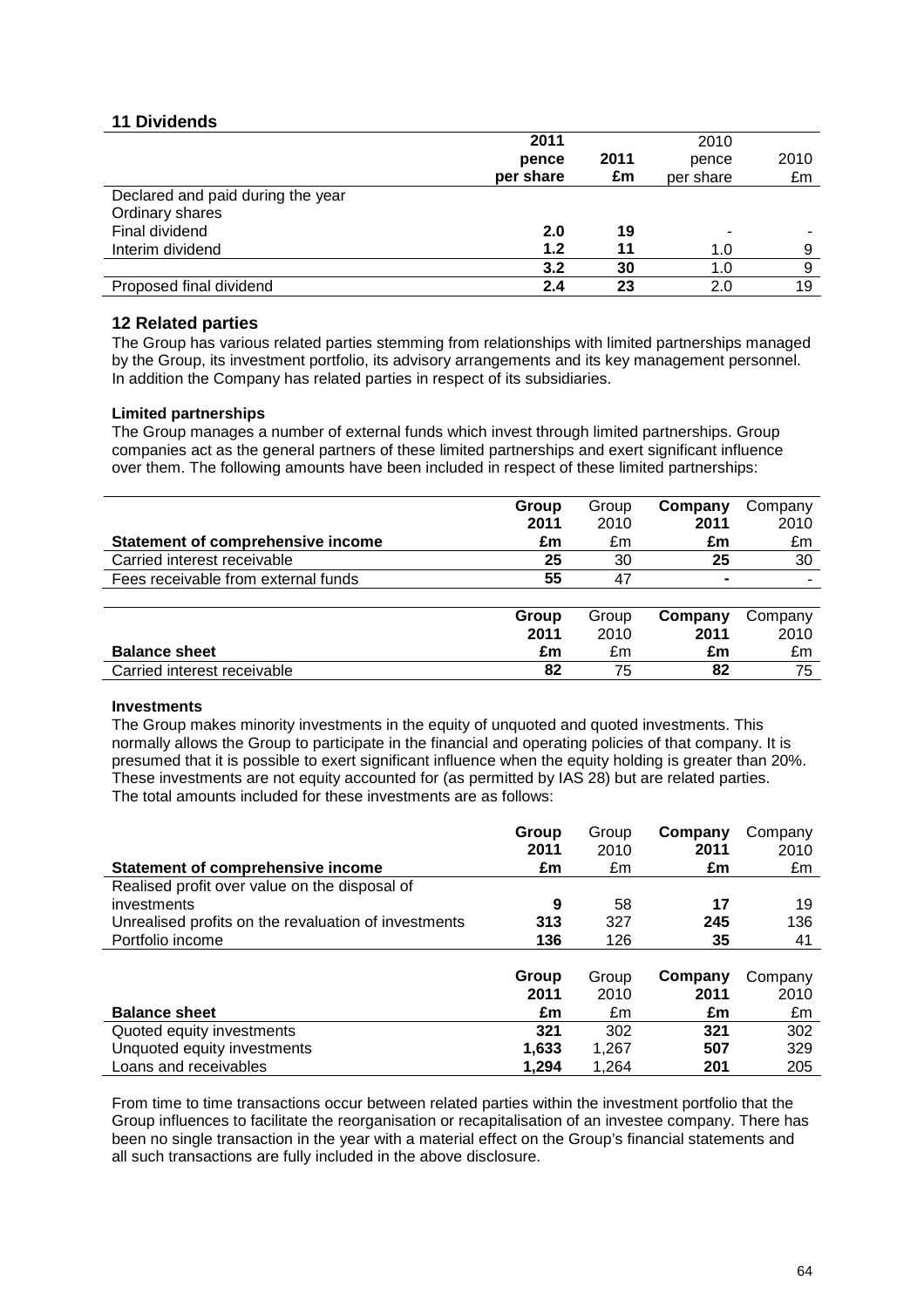#### **Advisory arrangements**

The Group acts as an adviser to 3i Infrastructure plc, which is listed on the London Stock Exchange, and acted as adviser to 3i Quoted Private Equity plc prior to its solvent liquidation in April 2009. The following amounts have been included in respect of these advisory relationships:

|                                                      | Group | Group | Company | Company |
|------------------------------------------------------|-------|-------|---------|---------|
|                                                      | 2011  | 2010  | 2011    | 2010    |
| <b>Statement of comprehensive income</b>             | £m    | £m    | £m      | £m      |
| Unrealised profits on the revaluation of investments | 21    | 72    | 21      | 72      |
| Fees receivable from external funds                  | 17    | 12    | 17      | 12      |
| <b>Dividends</b>                                     | 16    | 15    | 16      | 15      |
|                                                      |       |       |         |         |
|                                                      | Group | Group | Company | Company |
|                                                      | 2011  | 2010  | 2011    | 2010    |
| <b>Balance sheet</b>                                 | £m    | £m    | £m      | £m      |
| Quoted equity investments                            | 320   | 300   | 320     | 300     |

#### **Key management personnel**

The Group's key management personnel comprise the members of Leadership Team, which has replaced the Management Committee during the year, and the Board's non-executive Directors. The following amounts have been included in respect of these individuals:

|                                                  | Group | Group |
|--------------------------------------------------|-------|-------|
|                                                  | 2011  | 2010  |
| Statement of comprehensive income                | £m    | £m    |
| Salaries, fees, supplements and benefits in kind |       | 4     |
| Bonuses and deferred share bonuses               |       | 8     |
| Increase in accrued pension                      |       |       |
| Carried interest and performance fees payable    | 15    | 11    |
| Share-based payments                             |       |       |
| <b>Termination benefits</b>                      |       |       |

|                                                                              | Group | Group |
|------------------------------------------------------------------------------|-------|-------|
|                                                                              | 2011  | 2010  |
| <b>Balance sheet</b>                                                         | £m    | £m    |
| Bonuses and deferred share bonuses                                           |       |       |
| Carried interest and performance fees payable within one year                |       |       |
| Carried interest and performance fees payable after one year                 | 11    |       |
| Deferred consideration included within trade and other payables <sup>1</sup> | a     |       |

1 Deferred consideration relates to the acquisition in the year, set out in note 6.

Carried interest paid in the year to key management personnel was £16 million (2010: £6 million).

#### **Subsidiaries**

Transactions between the Company and its subsidiaries, which are related parties of the Company, are eliminated on consolidation. Details of related party transactions between the Company and its subsidiaries are detailed below.

#### **Management, administrative and secretarial arrangements**

The Company has appointed 3i Investments plc, a wholly-owned subsidiary of the Company incorporated in England and Wales, as investment manager of the Group. 3i Investment plc received a fee of £23 million (2010: £23 million) for this service.

The Company has appointed 3i plc, a wholly-owned subsidiary of the Company incorporated in England and Wales, to provide the Company with a range of administrative and secretarial services. 3i plc received a fee of £151 million (2010: £184 million) for this service.

#### **Investment entities**

The Company makes investments through a number of subsidiaries by providing funding in the form of capital contributions or loans depending on the legal form of the entity making the investment.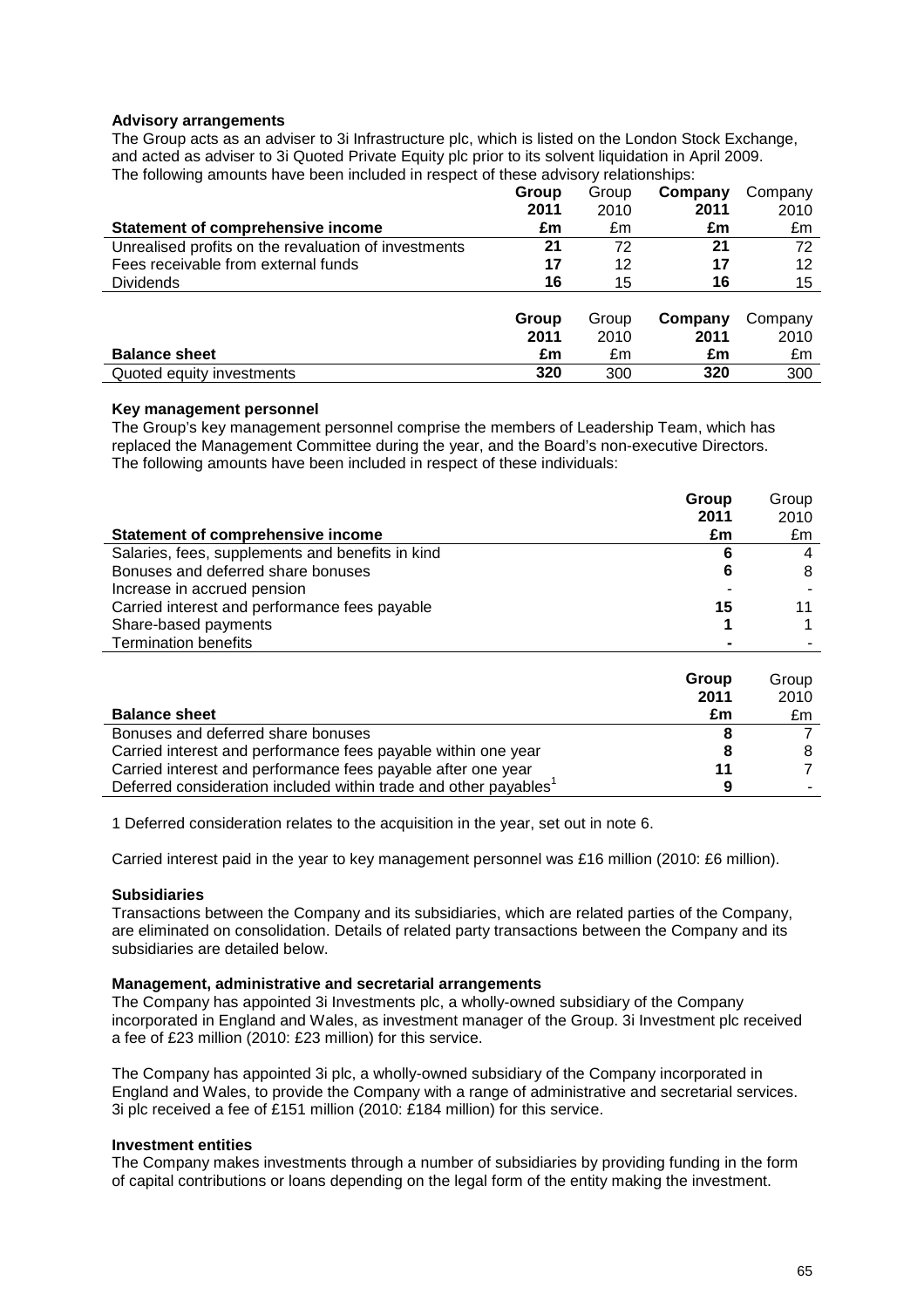The legal form of these subsidiaries may be limited partnerships or limited companies or equivalent depending on the jurisdiction of the investment. The Company receives interest on this funding, amounting in the year to 31 March 2011 to £nil (2010: £nil).

## **Other subsidiaries**

The Company borrows funds from certain subsidiaries and pays interest on the outstanding balances. The amounts that are included in the Company's statement of comprehensive income are £nil (2010: £nil).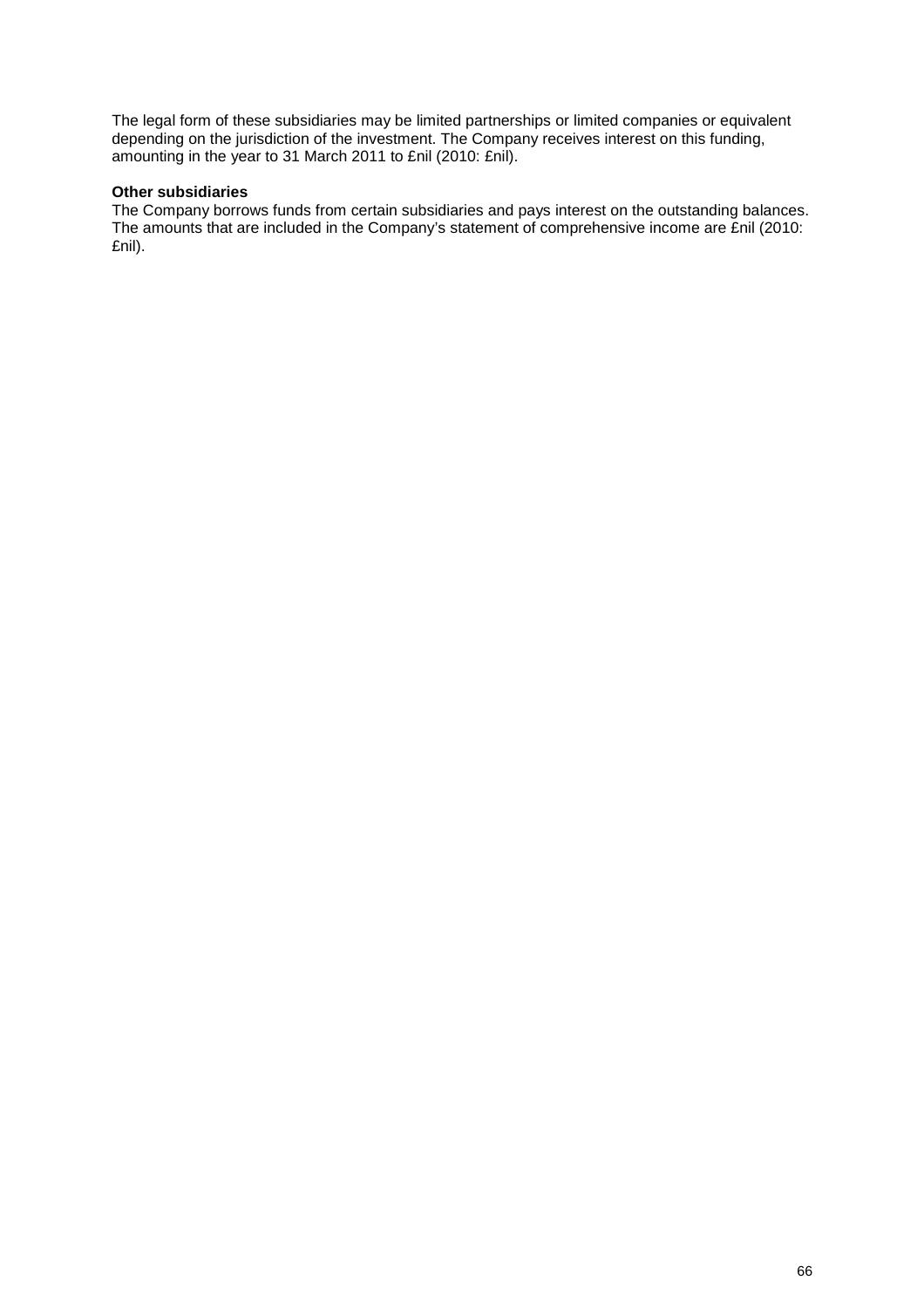## **Ten largest investments**

The list below provides information on our ten largest investments in respect of the Group's holding, excluding any managed or advised external funds.

|                                                    | <b>Business line</b>     | <b>Proportion</b> |                 |                  |
|----------------------------------------------------|--------------------------|-------------------|-----------------|------------------|
| <b>Investment</b>                                  | Geography                | of equity         | <b>Residual</b> |                  |
| Website                                            | <b>First invested in</b> | shares            | cost            | <b>Valuation</b> |
| <b>Description of business</b>                     | <b>Valuation basis</b>   | held $(\%)$       | £m              | £m               |
| 3i Infrastructure plc                              | Infrastructure           | 32.9              | 270             | 320              |
| 3i-infrastructure.com                              | UK                       |                   |                 |                  |
| Quoted investment company, investing               | 2007                     |                   |                 |                  |
| in infrastructure                                  | Quoted                   |                   |                 |                  |
| <b>NORMA Group Holding GmbH</b>                    | <b>Buyouts</b>           | 29.2              | 33              | 197              |
| normagroup.com                                     | Germany                  |                   |                 |                  |
| Provider of engineered joining technology          | 2005                     |                   |                 |                  |
|                                                    | Sale                     |                   |                 |                  |
| <b>MWM GmbH</b>                                    | <b>Buyouts</b>           | 41.3              | 70              | 191              |
| mwm.net                                            | Germany                  |                   |                 |                  |
| Provider of decentralised power generation systems | 2007                     |                   |                 |                  |
|                                                    | Sale                     |                   |                 |                  |
| <b>Hyva Investments BV</b>                         | <b>Buyouts</b>           | 44.2              | 16              | 181              |
| hyva.com                                           | Netherlands              |                   |                 |                  |
| Branded hydraulics for commercial vehicles         | 2004                     |                   |                 |                  |
|                                                    | Sale                     |                   |                 |                  |
| <b>ACR Capital Holdings Pte Limited</b>            | Growth                   | 31.1              | 105             | 146              |
| asiacapitalre.com                                  | Singapore                |                   |                 |                  |
| Reinsurance in large risk segments                 | 2006                     |                   |                 |                  |
|                                                    | Industry metric          |                   |                 |                  |
| Foster + Partners <sup>1</sup>                     | Growth                   | 40.0              |                 | 132              |
| fosterandpartners.com                              | UK                       |                   |                 |                  |
| Architectural services                             | 2007                     |                   |                 |                  |
|                                                    | Earnings                 |                   |                 |                  |
| Ålö Intressenter AB                                | Growth                   | 38.3              | 39              | 129              |
| alo.se                                             | Sweden                   |                   |                 |                  |
| Manufacturer of front end loaders                  | 2002                     |                   |                 |                  |
|                                                    | Earnings                 |                   |                 |                  |
| <b>Mémora Servicios Funerarias</b>                 | <b>Buyouts</b>           | 38.1              | 109             | $\overline{118}$ |
| memora.es                                          | Spain                    |                   |                 |                  |
| Funeral service provider                           | 2008                     |                   |                 |                  |
|                                                    | Earnings                 |                   |                 |                  |
| <b>Quintiles Transnational Corporation</b>         | Growth                   | 4.9               | 74              | 108              |
| quintiles.com                                      | US                       |                   |                 |                  |
| Clinical research outsourcing solutions            | 2008                     |                   |                 |                  |
|                                                    | Earnings                 |                   |                 |                  |
| <b>Scandferries Holding GmbH (Scandlines)</b>      | <b>Buyouts</b>           | 27.3              | 45              | 102              |
| scandlines.de                                      | Germany                  |                   |                 |                  |
| Ferry operator in the Baltic Sea                   | 2007                     |                   |                 |                  |
|                                                    | <b>DCF</b>               |                   |                 |                  |

1 The residual cost of this investment cannot be disclosed per a confidentiality agreement in place at the time of investment.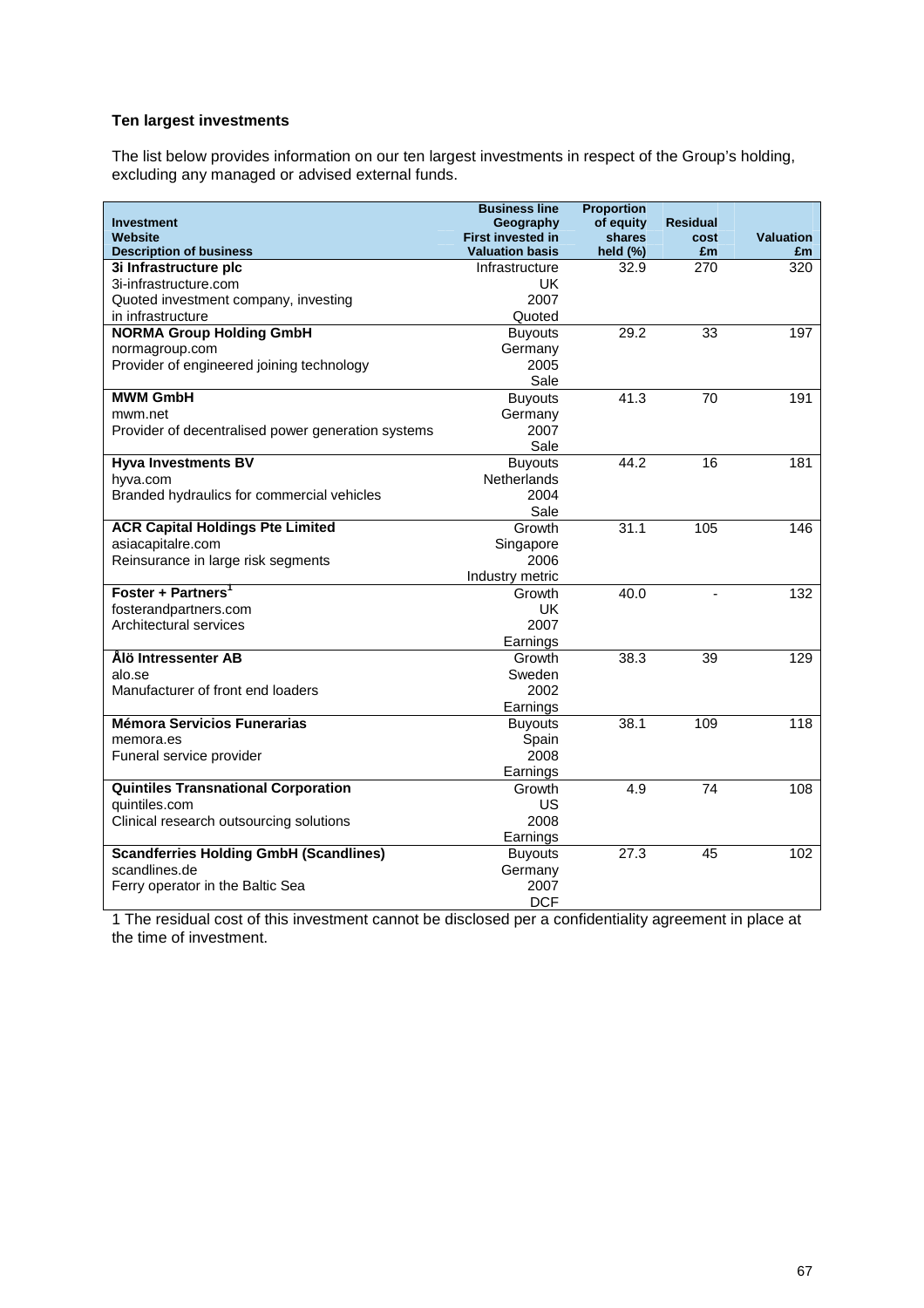## **Forty other large investments**

In addition to the ten largest investments shown previously, detailed below are forty other large investments which are substantially all of the Group's investments valued over £18 million. This does not include 7 investments that have been excluded for commercial reasons.

|                                                                           | <b>Business line</b>                  | <b>Proportion</b>   |                         |                  |
|---------------------------------------------------------------------------|---------------------------------------|---------------------|-------------------------|------------------|
| <b>Investment</b><br><b>Website</b>                                       | Geography<br><b>First invested in</b> | of equity<br>shares | <b>Residual</b><br>cost | <b>Valuation</b> |
| <b>Description of business</b>                                            | <b>Valuation basis</b>                | held $(\%)$         | £m                      | £m               |
| <b>Mayborn Group Plc</b>                                                  | <b>Buyouts</b>                        | 37.9                | 89                      | 95               |
| mayborngroup.com                                                          | <b>UK</b>                             |                     |                         |                  |
| Manufacturer and distributor of baby products                             | 2006                                  |                     |                         |                  |
|                                                                           | Earnings                              |                     |                         |                  |
| <b>OneMed Group</b>                                                       | <b>Buyouts</b>                        | 35.5                | 89                      | 91               |
| onemed.com                                                                | Finland                               |                     |                         |                  |
| Distributor of consumable medical products, devices                       | 2011                                  |                     |                         |                  |
| and technology<br>Mold-Masters Luxembourg Holdings S.A.R.L.               | Earnings<br>Growth                    | 49.3                | 75                      |                  |
| moldmasters.com                                                           | Canada                                |                     |                         | 86               |
| Plastic processing technology provider                                    | 2007                                  |                     |                         |                  |
|                                                                           | Earnings                              |                     |                         |                  |
| Sortifandus, S.L. (GES - Global Energy                                    | <b>Buyouts</b>                        | 42.8                | 45                      | 83               |
| Services)                                                                 | Spain                                 |                     |                         |                  |
| services-ges.com                                                          | 2006                                  |                     |                         |                  |
| Wind power service provider                                               | Earnings                              |                     |                         |                  |
| <b>Eltel Networks Oy</b>                                                  | <b>Buyouts</b>                        | 42.6                | 85                      | 82               |
| eltelnetworks.com                                                         | Finland                               |                     |                         |                  |
| Network services                                                          | 2007                                  |                     |                         |                  |
|                                                                           | Earnings                              |                     |                         |                  |
| Navayuga Group                                                            | Growth<br>India                       | 10.0                | 23                      | 66               |
| necltd.com<br>Engineering and construction                                | 2006                                  |                     |                         |                  |
|                                                                           | Other                                 |                     |                         |                  |
| <b>Tato Holdings Limited</b>                                              | <b>SMI</b>                            | 26.1                | 2                       | 62               |
| No company website                                                        | <b>UK</b>                             |                     |                         |                  |
| Manufacture and sale of speciality chemicals                              | 1990                                  |                     |                         |                  |
|                                                                           | Earnings                              |                     |                         |                  |
| <b>Cornwall Topco Limited (Civica)</b>                                    | <b>Buyouts</b>                        | 40.2                | 90                      | 60               |
| civica.co.uk                                                              | <b>UK</b>                             |                     |                         |                  |
| Public sector IT and services                                             | 2008                                  |                     |                         |                  |
|                                                                           | Earnings                              |                     |                         |                  |
| Otnortopco AS (Xellia/Alpharma)                                           | <b>Buyouts</b>                        | 32.5                | 77                      | 60               |
| xellia.com                                                                | Norway                                |                     |                         |                  |
| Developer and supplier of specialist active<br>pharmaceutical ingredients | 2007<br>Earnings                      |                     |                         |                  |
| <b>Stork Materials Technology</b>                                         | <b>Buyouts</b>                        | 42.2                | 56                      | 57               |
| storksmt.com                                                              | Netherlands                           |                     |                         |                  |
| Testing and Inspection                                                    | 2010                                  |                     |                         |                  |
|                                                                           | Earnings                              |                     |                         |                  |
| <b>Labco SAS</b>                                                          | Growth                                | 12.3                | 65                      | 57               |
| labco.eu                                                                  | France                                |                     |                         |                  |
| <b>Clinical laboratories</b>                                              | 2008                                  |                     |                         |                  |
|                                                                           | Earnings                              |                     |                         |                  |
| <b>Phibro Animal Health Corporation</b>                                   | Growth                                | 29.9                | 90                      | 54               |
| pahc.com<br>Animal healthcare                                             | US<br>2009                            |                     |                         |                  |
|                                                                           | Earnings                              |                     |                         |                  |
| <b>Adani Power</b>                                                        | Infrastructure                        | 1.6                 | 25                      | 54               |
| adanipower.com                                                            | India                                 |                     |                         |                  |
| Power generation                                                          | 2007                                  |                     |                         |                  |
|                                                                           | Quoted                                |                     |                         |                  |
| <b>AES Engineering Limited</b>                                            | Growth                                | 40.6                | 30                      | 51               |
| aesseal.co.uk                                                             | UK                                    |                     |                         |                  |
| Manufacturer of mechanical seals and support                              | 1996                                  |                     |                         |                  |
| systems                                                                   | Earnings                              |                     |                         |                  |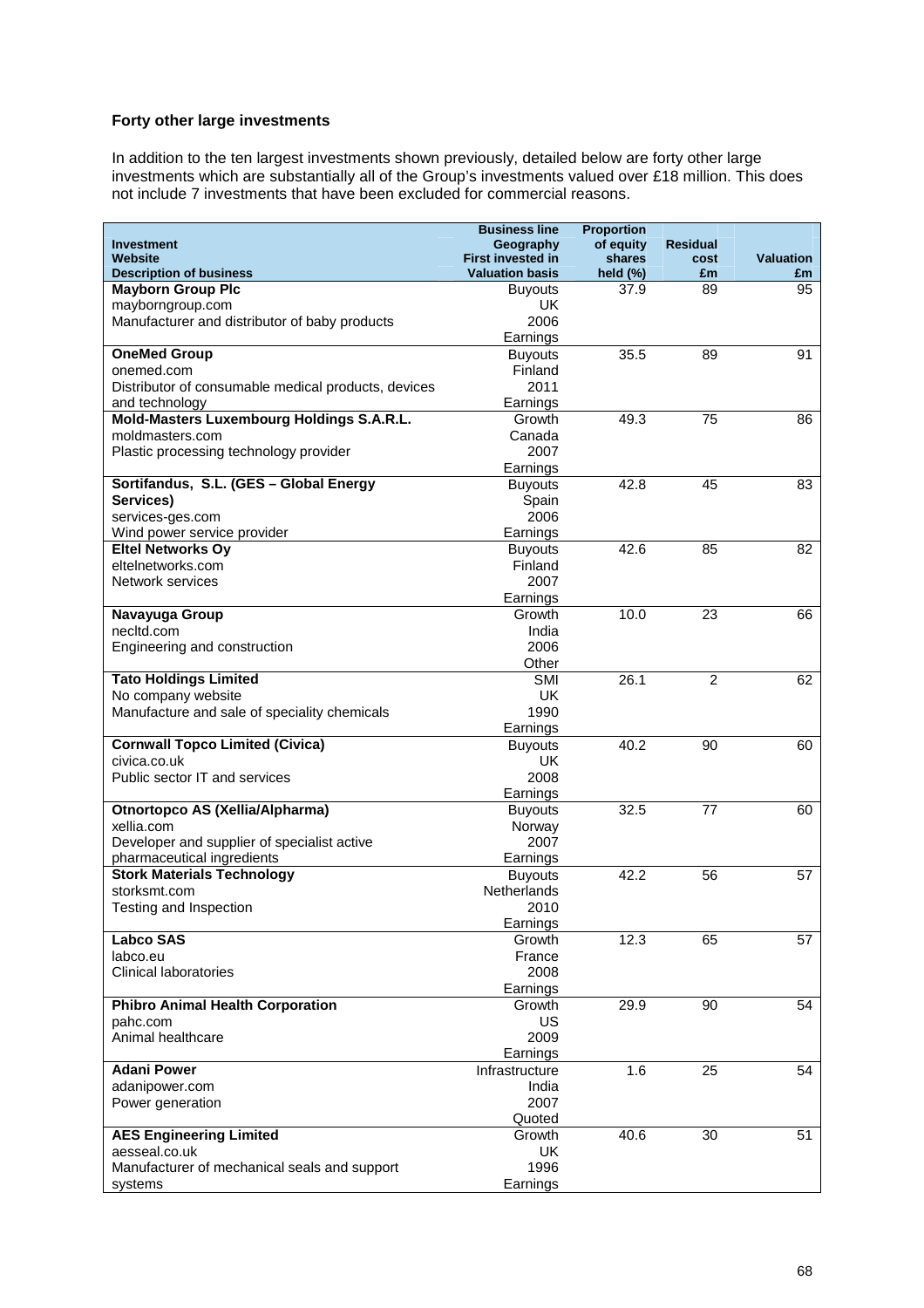## **Forty other large investments** continued

|                                                                         | <b>Business line</b>                  | <b>Proportion</b>   |                         |                  |
|-------------------------------------------------------------------------|---------------------------------------|---------------------|-------------------------|------------------|
| <b>Investment</b><br>Website                                            | Geography<br><b>First invested in</b> | of equity<br>shares | <b>Residual</b><br>cost | <b>Valuation</b> |
| <b>Description of business</b>                                          | <b>Valuation basis</b>                | held $(\%)$         | £m                      | £m               |
| <b>Amor GmbH</b>                                                        | <b>Buyouts</b>                        | 42.1                | 48                      | 50               |
| amor.de                                                                 | Germany                               |                     |                         |                  |
| Jewellery supplier focussing on procurement,                            | 2010                                  |                     |                         |                  |
| logistics and servicing<br>Refresco Group B.V.                          | Earnings<br>Growth                    | 12.6                | 46                      | 47               |
| refresco.com                                                            | Netherlands                           |                     |                         |                  |
| Manufacturer of private label juices and soft drinks                    | 2010                                  |                     |                         |                  |
|                                                                         | Earnings                              |                     |                         |                  |
| <b>RBG Limited</b>                                                      | <b>Buyouts</b>                        | 39.5                | 4                       | 41               |
| rbgltd.com                                                              | UK                                    |                     |                         |                  |
| Oil and Gas service provider                                            | 1996<br>Other                         |                     |                         |                  |
| <b>LHI Technology Private Limited</b>                                   | <b>Buyouts</b>                        | 37.5                | 16                      | 41               |
| Ihitechnology.com                                                       | China                                 |                     |                         |                  |
| Medical cable assemblies                                                | 2008                                  |                     |                         |                  |
|                                                                         | Earnings                              |                     |                         |                  |
| <b>Environmental Scientifics Group (ESG)</b> <sup>1</sup>               | <b>Buyouts</b>                        | 38.0                | 27                      | 41               |
| esg.co.uk<br>Global testing and inspection                              | UK<br>2007                            |                     |                         |                  |
|                                                                         | Earnings                              |                     |                         |                  |
| <b>KemFine Oy</b>                                                       | <b>Buyouts</b>                        | 35.0                | 22                      | 38               |
| kemfine.com                                                             | Finland                               |                     |                         |                  |
| Manufacturer of fine chemicals                                          | 2004                                  |                     |                         |                  |
|                                                                         | Earnings                              |                     |                         |                  |
| <b>Everis Participaciones S.L.</b><br>everis.com                        | Growth                                | 18.3                | 30                      | 36               |
| IT consulting business                                                  | Spain<br>2007                         |                     |                         |                  |
|                                                                         | Earnings                              |                     |                         |                  |
| <b>Lekolar AB</b>                                                       | <b>Buyouts</b>                        | 39.3                | 28                      | 33               |
| lekolar.se                                                              | Sweden                                |                     |                         |                  |
| Distributor of pedagogical products and educational                     | 2007                                  |                     |                         |                  |
| materials<br><b>UFO Moviez</b>                                          | Earnings<br>Growth                    | 35.3                | 14                      | 32               |
| ufomoviez.com                                                           | India                                 |                     |                         |                  |
| Provider of digital cinema services                                     | 2007                                  |                     |                         |                  |
|                                                                         | Other                                 |                     |                         |                  |
| <b>Radius Systems Limited</b>                                           | <b>Buyouts</b>                        | 31.6                | 35                      | 32               |
| radius-systems.com<br>Manufacture of thermoplastic pipe systems for gas | UK<br>2008                            |                     |                         |                  |
| and water distribution                                                  | Earnings                              |                     |                         |                  |
| <b>Trescal</b>                                                          | <b>Buyouts</b>                        | 23.5                | 27                      | 32               |
| trescal.com                                                             | France                                |                     |                         |                  |
| <b>Calibration services</b>                                             | 2010                                  |                     |                         |                  |
| Goromar XXI, S.L. (Esmalglass)                                          | Earnings<br><b>Buyouts</b>            | 21.6                | 21                      | 31               |
| esmalglass.com                                                          | Spain                                 |                     |                         |                  |
| Manufacture of frites, glazes and colours for tiles                     | 2002                                  |                     |                         |                  |
|                                                                         | Earnings                              |                     |                         |                  |
| Krishnapatnam Port                                                      | Infrastructure                        | 3.0                 | 24                      | 31               |
| krishnapatnam.com                                                       | India                                 |                     |                         |                  |
| Port                                                                    | 2009<br><b>DCF</b>                    |                     |                         |                  |
| <b>Hyperion Insurance Group Limited</b>                                 | Growth                                | 19.1                | 22                      | 28               |
| hyperiongrp.com                                                         | <b>UK</b>                             |                     |                         |                  |
| Specialist insurance intermediary                                       | 2008                                  |                     |                         |                  |
|                                                                         | Industry metric                       |                     |                         |                  |
| <b>Soya Concept AS</b>                                                  | Growth                                | 45.0                | 13                      | 27               |
| soyaconcept.com<br>Fashion design company                               | Denmark<br>2007                       |                     |                         |                  |
|                                                                         | Earnings                              |                     |                         |                  |

1 Formerly Inspicio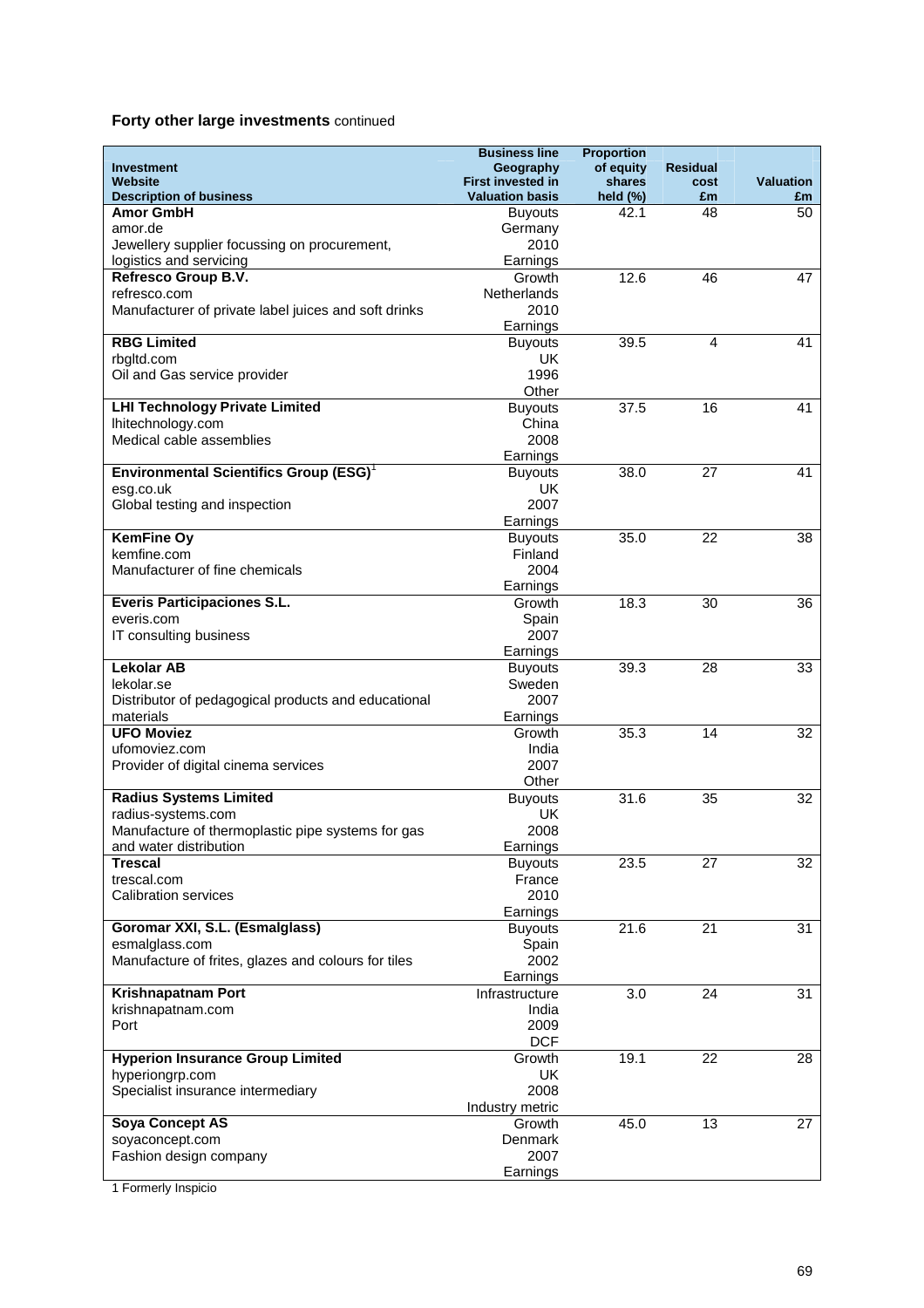## **Forty other large investments** continued

|                                                            | <b>Business line</b>       | <b>Proportion</b> |                 |                  |
|------------------------------------------------------------|----------------------------|-------------------|-----------------|------------------|
| <b>Investment</b>                                          | Geography                  | of equity         | <b>Residual</b> |                  |
| <b>Website</b>                                             | <b>First invested in</b>   | shares            | cost            | <b>Valuation</b> |
| <b>Description of business</b>                             | <b>Valuation basis</b>     | held $(\%)$       | £m              | £m               |
| <b>Joyon Southside</b>                                     | Growth                     | 49.9              | 15              | 25               |
| joyon.cn                                                   | China                      |                   |                 |                  |
| Real estate                                                | 2007                       |                   |                 |                  |
|                                                            | <b>DCF</b>                 |                   |                 |                  |
| Polyconcept Investments B.V.                               | Growth                     | 13.0              | 21              | 25               |
| polyconcept.com<br>Supplier of promotional products        | Netherlands<br>2005        |                   |                 |                  |
|                                                            |                            |                   |                 |                  |
| <b>Consultim Finance SAS</b>                               | Earnings<br>Growth         | 20.0              | 12              | 24               |
| cerenicimo.fr                                              | France                     |                   |                 |                  |
| Wholesaler of rental real estate                           | 2007                       |                   |                 |                  |
|                                                            | Earnings                   |                   |                 |                  |
| <b>Inspecta Holding Oy</b>                                 |                            | 39.2              | $\overline{51}$ | $\overline{23}$  |
| inspecta.fi                                                | <b>Buyouts</b>             |                   |                 |                  |
|                                                            | Finland<br>2007            |                   |                 |                  |
| Supplier of testing and inspection services                |                            |                   |                 |                  |
| <b>MKM Building Supplies (Holdings) Limited</b>            | Earnings<br>Growth         | 33.0              | 14              | $\overline{23}$  |
| mkmbs.co.uk                                                | <b>UK</b>                  |                   |                 |                  |
| <b>Building material supplier</b>                          | 1998                       |                   |                 |                  |
|                                                            | Earnings                   |                   |                 |                  |
| Boomerang TV, S.A.                                         |                            | 34.1              | 23              | 22               |
|                                                            | Growth                     |                   |                 |                  |
| grupoboomerangtv.com<br>Production of audiovisual contents | Spain                      |                   |                 |                  |
|                                                            | 2008                       |                   |                 |                  |
| <b>DC Druck Chemie GmbH</b>                                | Earnings<br><b>Buyouts</b> | 44.4              | $\overline{28}$ | $\overline{22}$  |
| druckchemie.com                                            | Germany                    |                   |                 |                  |
| <b>Business services</b>                                   | 2008                       |                   |                 |                  |
|                                                            | Earnings                   |                   |                 |                  |
| <b>EUSA Pharma Inc.</b>                                    | Venture                    | 19.4              | 32              | 21               |
| eusapharma.com                                             | UK.                        |                   |                 |                  |
| Pharmaceuticals business, focused on pain,                 | 2007                       |                   |                 |                  |
| oncology, and critical care                                | Other                      |                   |                 |                  |
| <b>Gain Capital</b>                                        | Growth                     | 10.1              | 28              | 20               |
| gaincapital.com                                            | US                         |                   |                 |                  |
| Retail online forex trading                                | 2008                       |                   |                 |                  |
|                                                            | Quoted                     |                   |                 |                  |
| Pearl (AP) Group Limited (Agent Provocateur)               | <b>Buyouts</b>             | 39.0              | 44              | 19               |
| agentprovocateur.com                                       | <b>UK</b>                  |                   |                 |                  |
| Women's lingerie and assorted products                     | 2007                       |                   |                 |                  |
|                                                            | <b>DCF</b>                 |                   |                 |                  |
| <b>John Hardy Limited</b>                                  | Growth                     | 23.5              | $\overline{15}$ | $\overline{18}$  |
| johnhardy.com                                              | China                      |                   |                 |                  |
| Designer jewellery business                                | 2007                       |                   |                 |                  |
|                                                            | Earnings                   |                   |                 |                  |